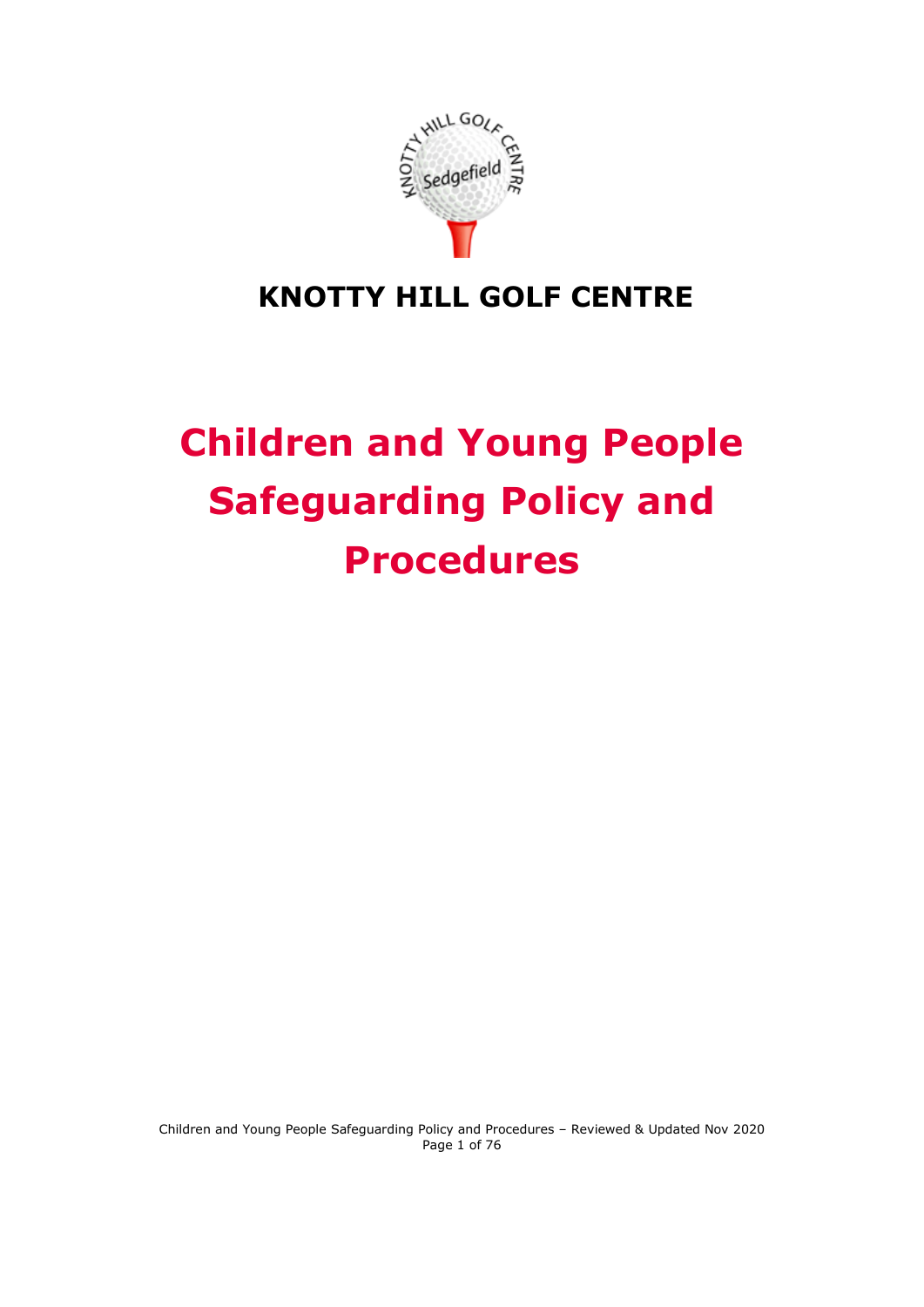# **Contents**

| Safeguarding Policy Statement                 |                |
|-----------------------------------------------|----------------|
| Procedures:                                   |                |
| 1. Recruitment and training                   | $\overline{5}$ |
| 2. Complaints, concerns and allegations       | 6              |
| 3. Flow Charts                                | $\overline{9}$ |
| 4. Emergencies and incidents                  | 11             |
| 5. Supervision                                | 12             |
| 6. Good Practice Guidelines                   | 12             |
| 7. Useful Contacts                            | 16             |
| <b>Supporting Documents</b>                   |                |
| 1. Volunteer/Staff Job Application form       | <b>View</b>    |
| 2. Self-disclosure                            | <b>View</b>    |
| 3. References                                 | <b>View</b>    |
| 4. Code of Conduct for coaches and volunteers | <b>View</b>    |
| 5. Code of Conduct for Young Golfers          | <b>View</b>    |
| 6. Code of Conduct for Parents/Carers         | <b>View</b>    |
| 7. Managing Challenging Behaviour             | <b>View</b>    |
| 8. Incident Report Form                       | <b>View</b>    |
| 9. Accident Report Form                       | <b>View</b>    |
| 10.Junior Profile and Parental Consent Forms  | <b>View</b>    |
| 11. Photography Consent                       | <b>View</b>    |
| 12. Parental Guidance                         | <b>View</b>    |
| 13. Managing Young People on Away Trips       | <b>View</b>    |
| 14. Social Media Guidance                     | <b>View</b>    |
| 15. Whistleblowing Policy                     | <b>View</b>    |
| 16. England Golf DBS Flowchart                | <b>View</b>    |
| 17. Categories of Child Abuse                 | <b>View</b>    |
| 18. Club Welfare Officer Poster               | <b>View</b>    |

Children and Young People Safeguarding Policy and Procedures – Reviewed & Updated Nov 2020 Page 2 of 76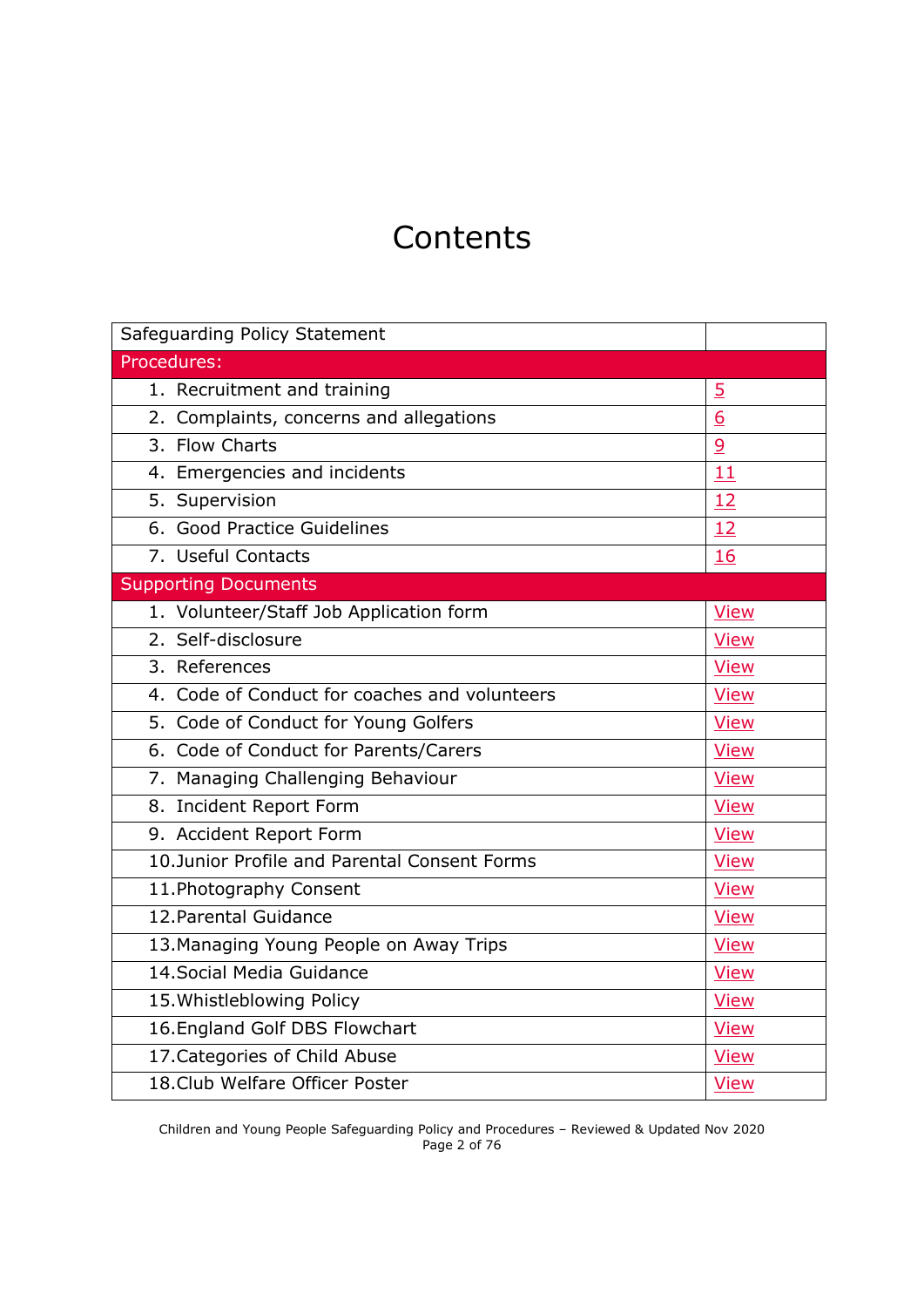| 19. Safeguarding Children and Young People - a short guide for | <b>View</b> |
|----------------------------------------------------------------|-------------|
| club members                                                   |             |
| 20. Photography Policy                                         | View        |
| 21.Anti-Bullying Policy                                        | View        |

### Children and Young People Safeguarding Policy

### **Introduction**

Everyone working with children and young people has a responsibility for keeping them safe, irrespective of their role, whether they are paid members of staff or volunteers.

England Golf is committed to ensure that the sport of golf is one within which all participants can thrive in a safe environment and that all children and young people have an enjoyable and positive experience when playing golf.

### Key principles

- The welfare of children is paramount.
- A child is defined by law in England and Wales as a person under the age of 18 years.
- All children, regardless of their Age, Race, Religion or Belief, Disability, Gender identity or Sexual Orientation, have the right to protection from abuse.
- All concerns and allegations of abuse and poor practice will be taken seriously and responded to swiftly and appropriately.
- All children have the right to be safe.
- All children have the right to be treated with dignity and respect.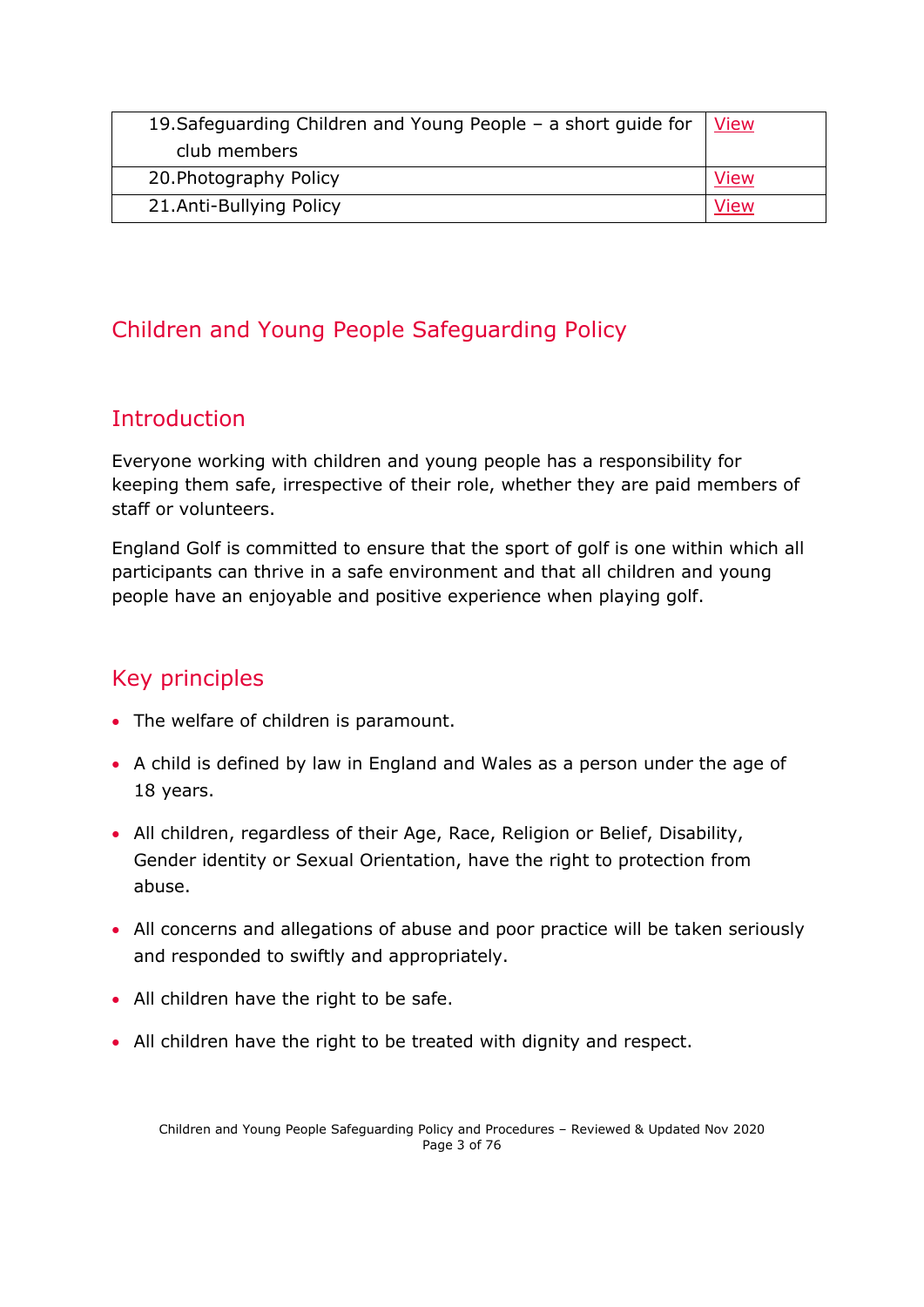- Knotty Hill Golf Centre will work with children, their parents/carers and external organisations to safeguard the welfare of children participating in golf.
- We recognise the authority of the statutory agencies and are committed to complying with Local Safeguarding Children Board Guidelines (LSCB), Working Together under the Children Act 2004, and any legislation and statutory guidance that supersedes these.
- Knotty Hill Golf Centre is committed to working in partnership with other key UK Golf Bodies to continually improve and to promote safeguarding initiatives across the sport.
- Knotty Hill Golf Centre owes a legal duty of care to children on their premises or engaged in their activities. That duty is to take reasonable care to ensure their reasonable safety and the duty is higher than it would be for adults.

### **Objectives**

Knotty Hill Golf Centre aims to:

- Provide a safe environment for children and young people participating in golfing activities and try to ensure that they enjoy the experience.
- Ensure robust systems are in place to manage any concerns or allegations.
- Support adults (staff, volunteers, PGA Professionals, coaches, members and visitors) to understand their roles and responsibilities with regard to their duty of care and protection of children.
- Provide appropriate level training, support and resources for staff, volunteers & coaches to make informed and confident responses to specific safeguarding issues and fulfill their role effectively.
- Ensure that children and their parents/carers are informed and consulted and, where appropriate, fully involved in decisions that affect them.
- Reassure parents and carers that all children and young people will receive the best care possible whilst participating in club activities and communicate Policy and Procedure to them through website/letter/consents.

Children and Young People Safeguarding Policy and Procedures – Reviewed & Updated Nov 2020 Page 4 of 76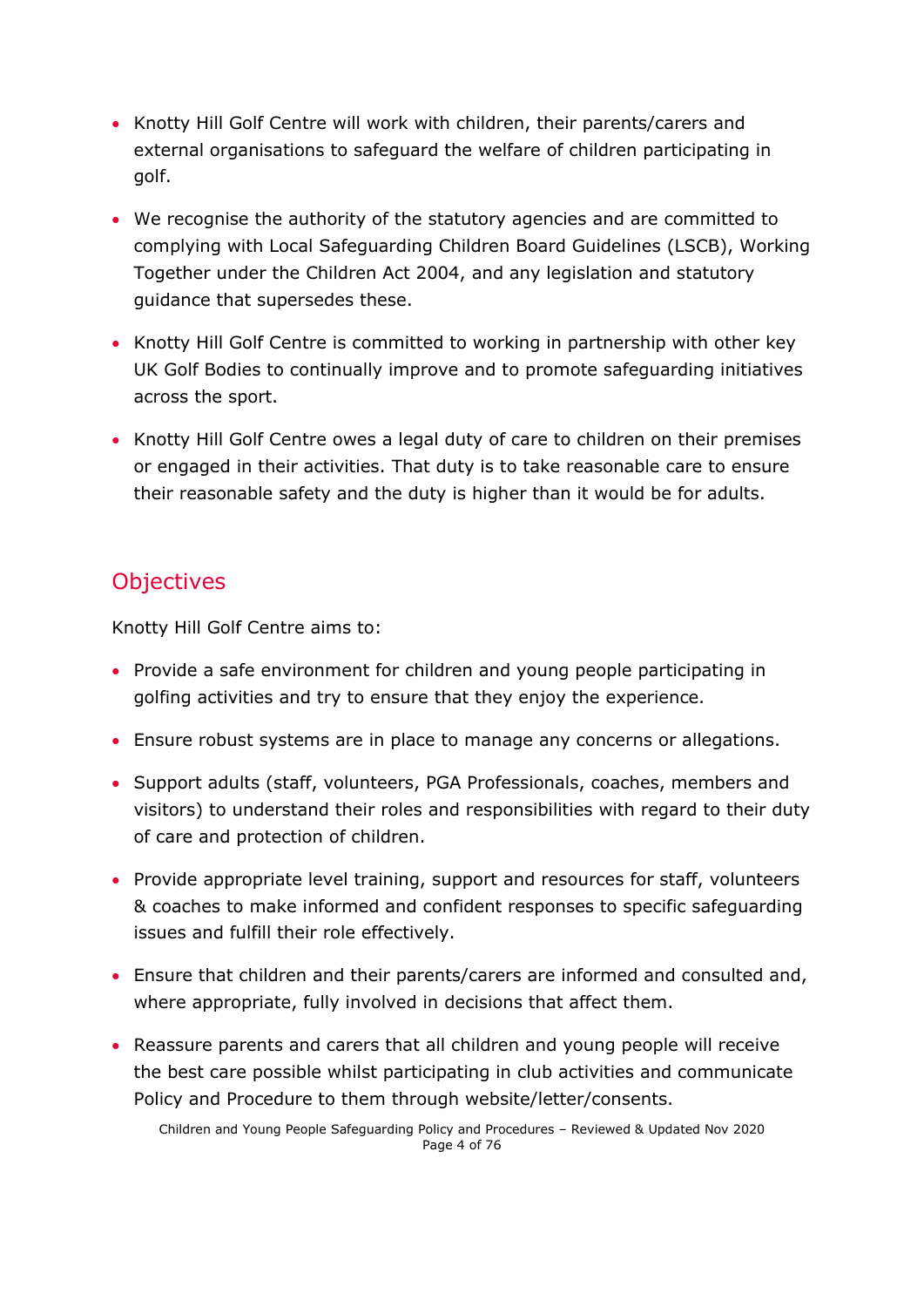### Responsibilities and implementation

Knotty Hill Golf Centre will seek to promote the principles of safeguarding children by:

- Reviewing their policy and procedures every three years or whenever there is a major change in legislation. Guidance from England Golf will be sought as part of the review process.
- Conducting a risk assessment of any golf centre activities with regard to safeguarding and take appropriate action to address the identified issues within suitable timescales.
- Using appropriate recruitment procedures to assess the suitability of volunteers and staff working with children and young people in line with guidance from England Golf.
- Following National Governing Body (NGB) procedures to report concerns and allegations about the behaviour of adults and ensuring that all staff, volunteers, parents and children are aware of these procedures.
- Directing staff, volunteers & coaches to appropriate safeguarding training and learning opportunities, where this is appropriate to their role.

### <span id="page-4-0"></span>1. Recruitment and training

Knotty Hill Golf Centre will endeavour to ensure that all volunteers and staff working with children and young people are appropriate and suitable to do so, and that they have all the information they require to undertake their job effectively and appropriately.

Each role which involves an element of responsibility with regard to children, particularly those involving the regular supervision of children, whether voluntary or paid, should be assessed by the recruiting body to establish which qualifications, checks and other requirements are necessary. These will include the following:

• An application form **(Appendix 1)**

Children and Young People Safeguarding Policy and Procedures – Reviewed & Updated Nov 2020 Page 5 of 76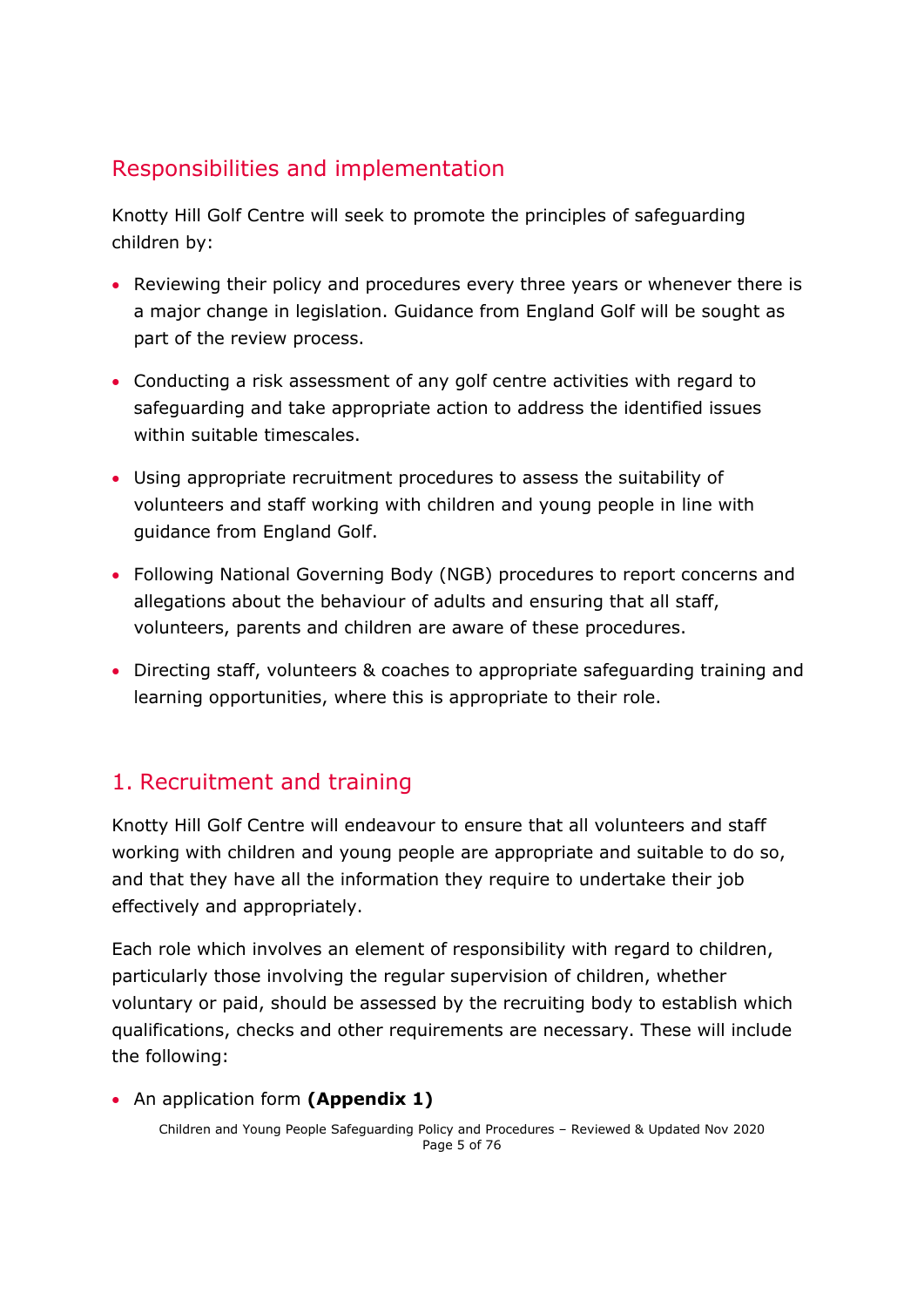- A self-disclosure form **(Appendix 2)**
- References from 2 people **(Appendix 3)**
- A signed Code of Conduct **(Appendix 4)**
- A Disclosure & Barring Service (DBS) check on people involved in 'regulated activity' with children **(Guidance on Regulated Activity & DBS- Appendix 16)**

Details of the requirements and the qualifications and checks of individuals will be recorded by the Club Welfare Officer/Secretary/Manager who will also hold copies of the necessary Safeguarding and Protecting Children (SPC) certificates. The nominated person will possess all relevant and appropriate contact details of all staff / volunteers and other relevant bodies.

All staff, volunteers & coaches will be offered access to appropriate child protection training. Knotty Hill Golf Centre recommends attendance at the UK Coaching Safeguarding and Protecting Children (SPC) workshop and will ensure that all volunteers and staff who have significant contact with children attend. An online UK Coaching refresher course should be completed and repeated every three years for those involved in "Regulated Activity."

All staff, volunteers & coaches working with children and young people will be asked to read and become familiar with the Knotty Hill Golf Centre Safeguarding Policy and Procedures.

All staff, volunteers & coaches involved with children and young people will be asked to read the Knotty Hill Golf Centre Code of Conduct relevant to their role, and sign to indicate their understanding and agreement to act in accordance with the code. The code is linked to the Knotty Hill Golf Centre's Disciplinary Procedures. **(Codes of Conduct-Appendix 4, 5 & 6)**

Knotty Hill Golf Centre are committed to the fact that every child and participant in golf should be afforded the right to thrive through being involved in sporting activity for life, in an enjoyable, safe environment, and be protected from harm. Knotty Hill Golf Centre acknowledge the additional vulnerability of some groups of children (e.g. disabled, looked after children, those with communication differences). Knotty Hill Golf Centre will ensure that the environment is appropriate for the child, and tailored to their needs so that they have a positive experience of their sport without risk of harm.

Children and Young People Safeguarding Policy and Procedures – Reviewed & Updated Nov 2020 Page 6 of 76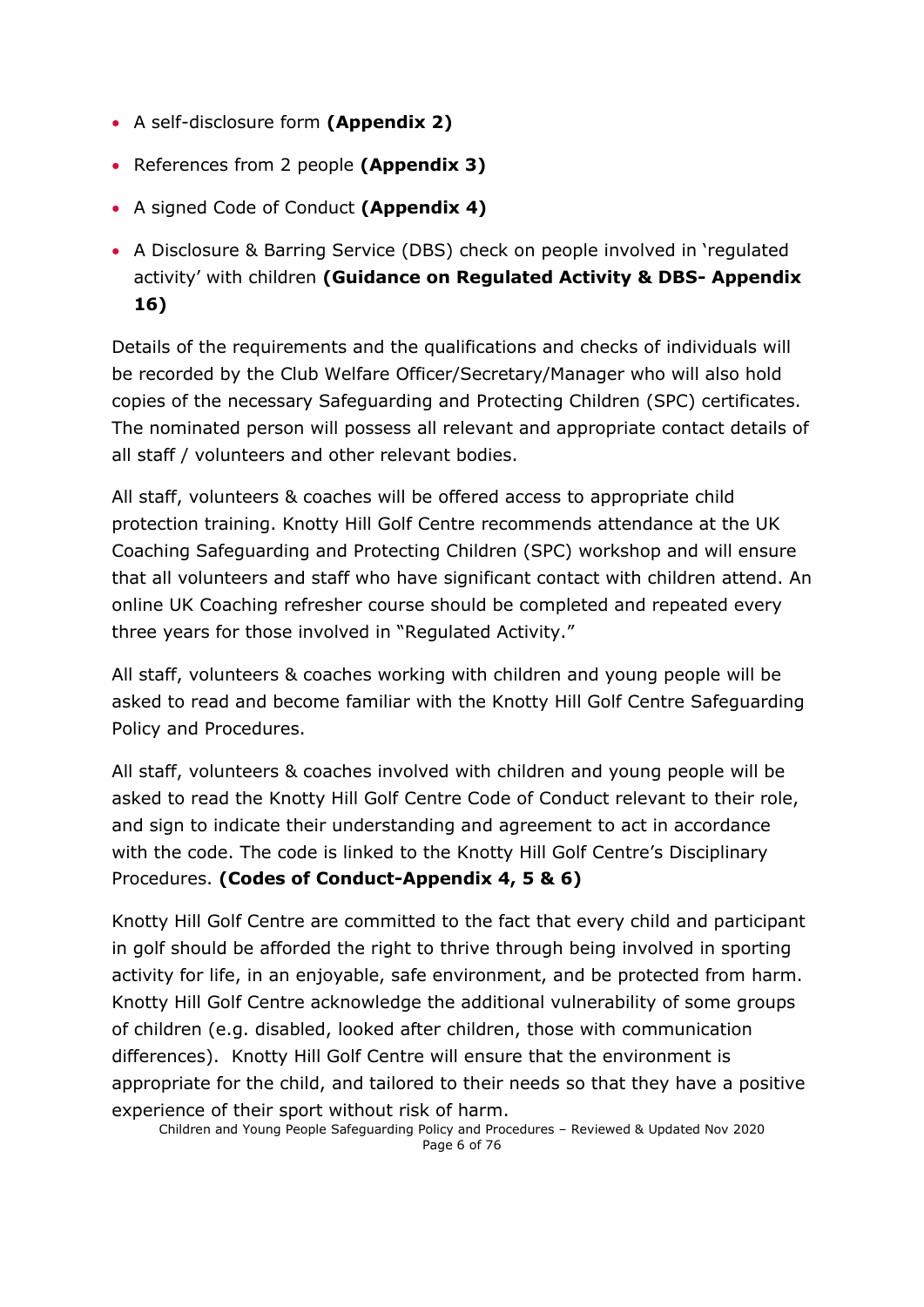### <span id="page-6-0"></span>2. Complaints, concerns and allegations

- **2.1** If a player, parent/carer, member of staff or volunteer has a concern about the welfare of a child, or the conduct of another child/young person or an adult (whether they are a parent, coach, member, or otherwise), these concerns should be brought to the attention of the Club Welfare Officer without delay. The person reporting the concern is not required to decide whether abuse has occurred, but simply has a duty to pass their concerns and any relevant information to the Welfare Officer. Please refer to Flowcharts 1 & 2 for further details (see below).
- **2.2** All concerns will be treated in confidence. Details should only be shared on a "need to know" basis with those who can help with the management of the concern.
- **2.3** Concerns will be recorded on an Incident Report Form and sent to the England Golf Lead Safeguarding Officer and retained confidentially within the club. The England Golf Lead Safeguarding Officer can assist with completion of this form if required, tel: 01526 351824. **(Incident Report Form-Appendix 8)**
- **2.4** Knotty Hill Golf Centre will work with England Golf and other external agencies to take appropriate action where concerns relate to potential abuse or serious poor practice. The Knotty Hill Golf Centre disciplinary procedures will be applied and followed where possible.
- **2.5** In the event of a child making a disclosure of any type of abuse, the following guidance is given:
	- Reassure them that they have done the right thing to share the information
	- Listen carefully
	- Do not make promises that cannot be kept, such as promising not to tell anyone else
	- Do not seek to actively question the child or lead them in any way to disclose more information than they are comfortably able to: this may

Children and Young People Safeguarding Policy and Procedures – Reviewed & Updated Nov 2020 Page 7 of 76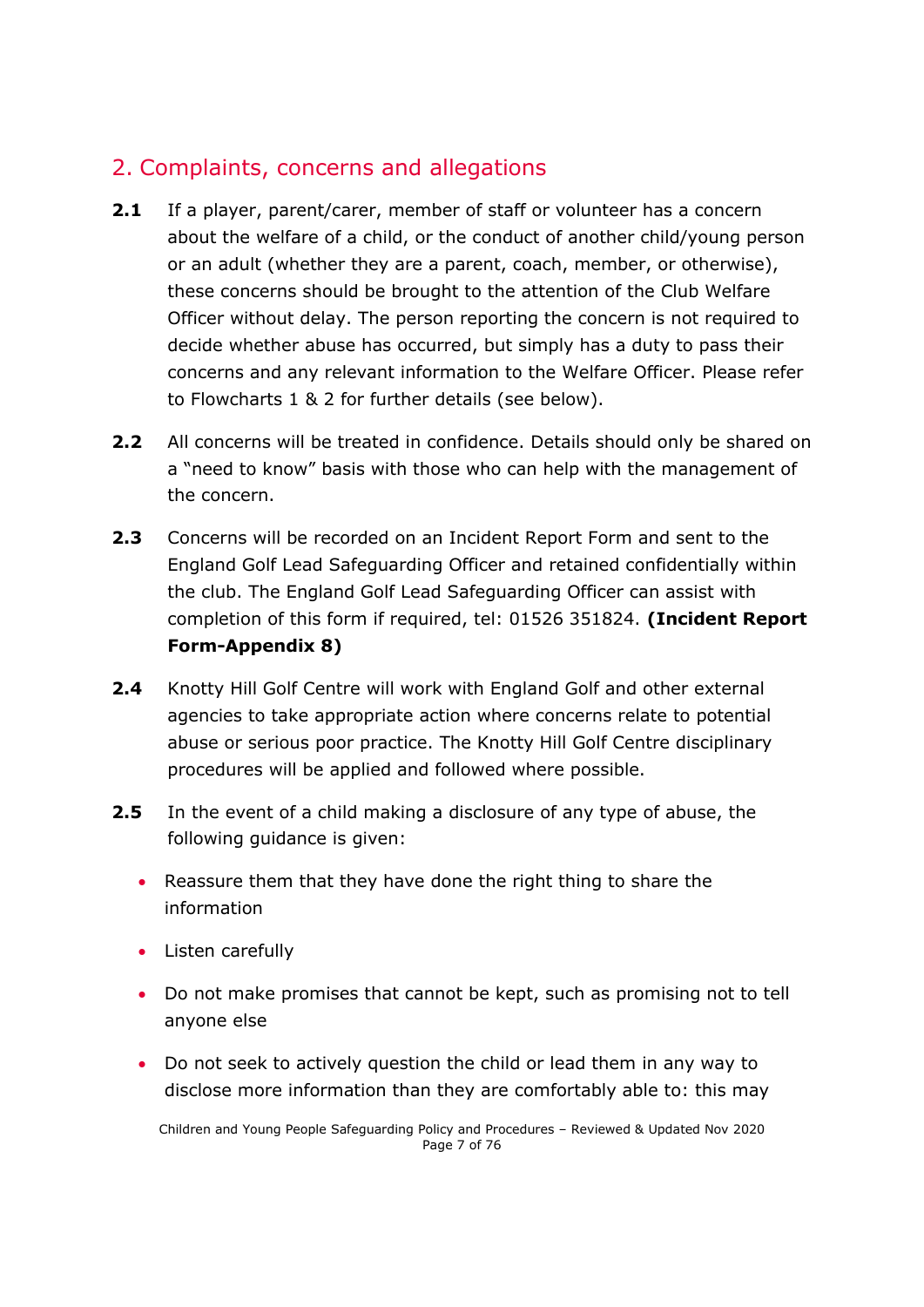compromise any future action. Only ask questions to clarify your understanding where needed e.g. can you tell me what you mean by the word Knotty Hill Golf Centre?

- Record what the child has said as soon as possible on an incident report form.
- You should explain to children, young people and families at the outset, openly and honestly, what and how information will, or could be shared and why, and seek their agreement.
- Parents or Carers should be informed if the allegation does not involve them.
- **2.6** The NSPCC Helpline is available to discuss concerns regarding poor practice and abuse in confidence with members of the public who need support. Those with concerns are encouraged to use this service. The Helpline number is 0808 800 5000.
- **2.7** Safeguarding children and young people requires everyone to be committed to the highest possible standards of openness, integrity and accountability. Knotty Hill Golf Centre supports an environment where staff, volunteers, parents/carers and the public are encouraged to raise safeguarding and child protection concerns. Anyone who reported a legitimate concern to the organisation (even if their concerns subsequently appear to be unfounded) will be supported. All concerns will be taken seriously. **(Whistleblowing Policy-Appendix 15)**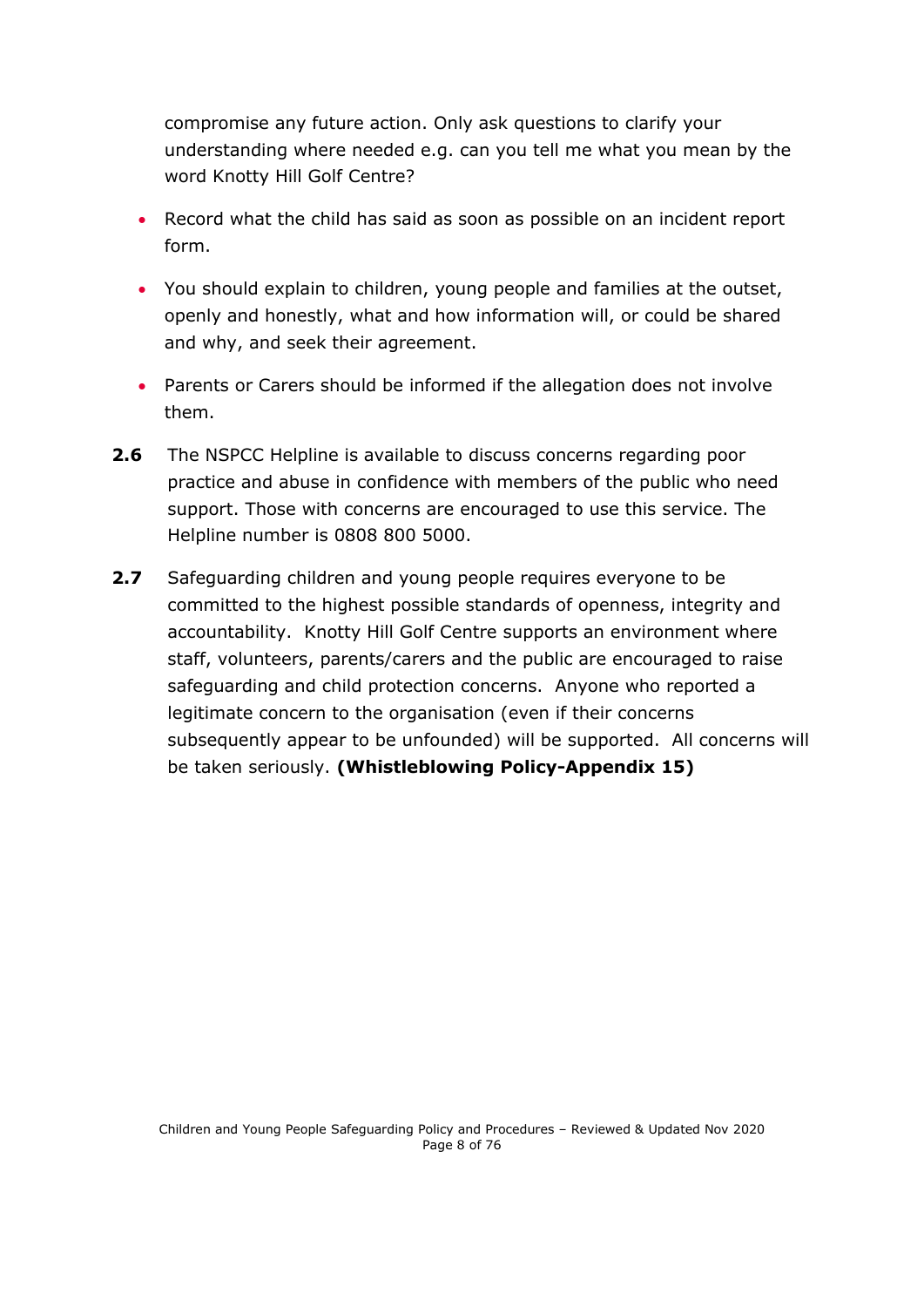### <span id="page-8-0"></span>3. FLOWCHART 1

### **What to do if you are worried about what is happening to a child outside of the Club (but the concern is identified through the child's involvement in golf)**

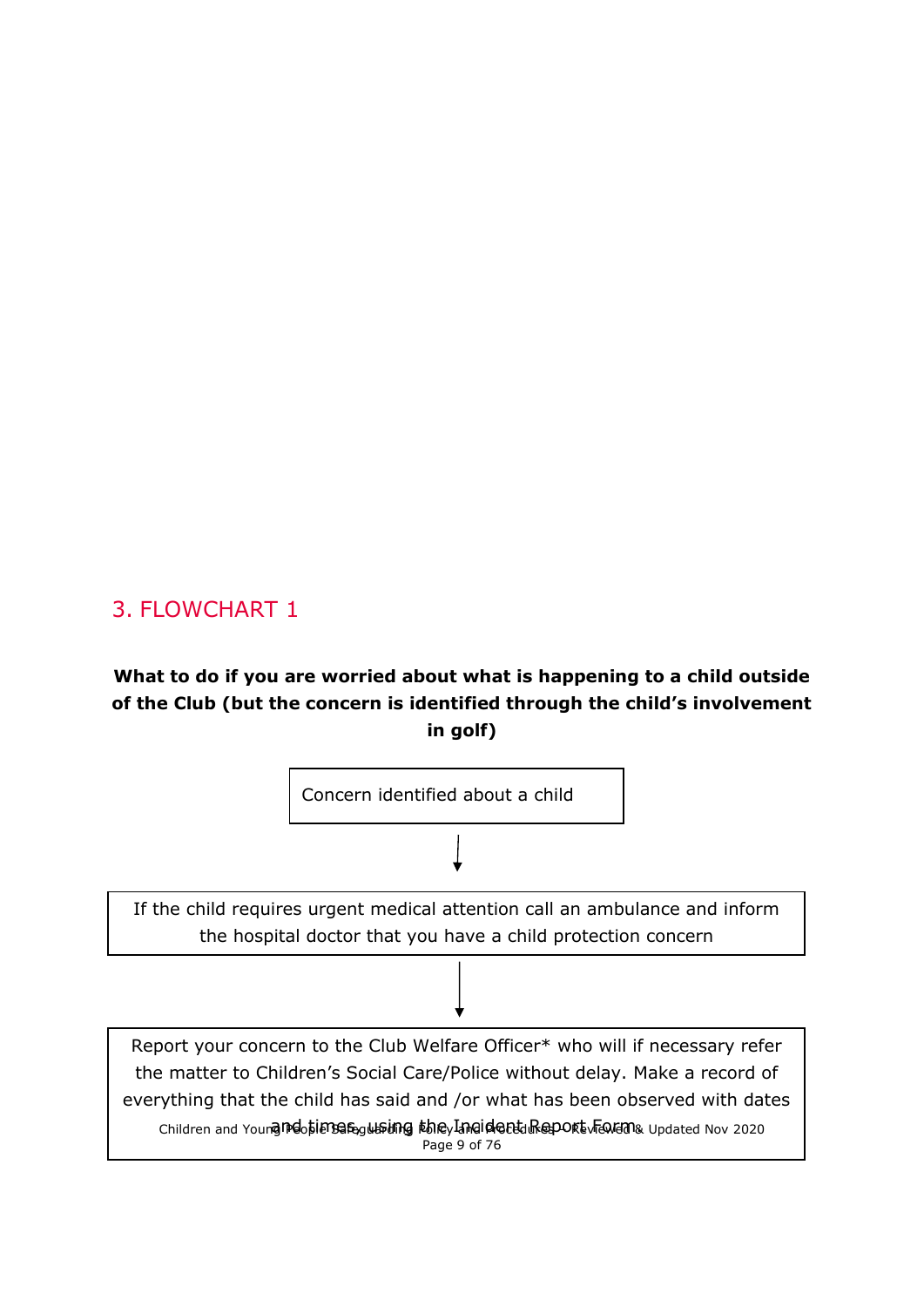

\* If for any reason a Club Welfare Officer is not in post or is unavailable a principle of least delay is important. Please contact the England Golf Lead Safeguarding Officer 01526 351824 [safeguarding@englandgolf.org](mailto:safeguarding@englandgolf.org)

### FLOW CHART 2

### **What to do if you are worried about the behaviour of any member, parent/carer, volunteer, staff, Professional, coach or official in golf or affiliated organisations**

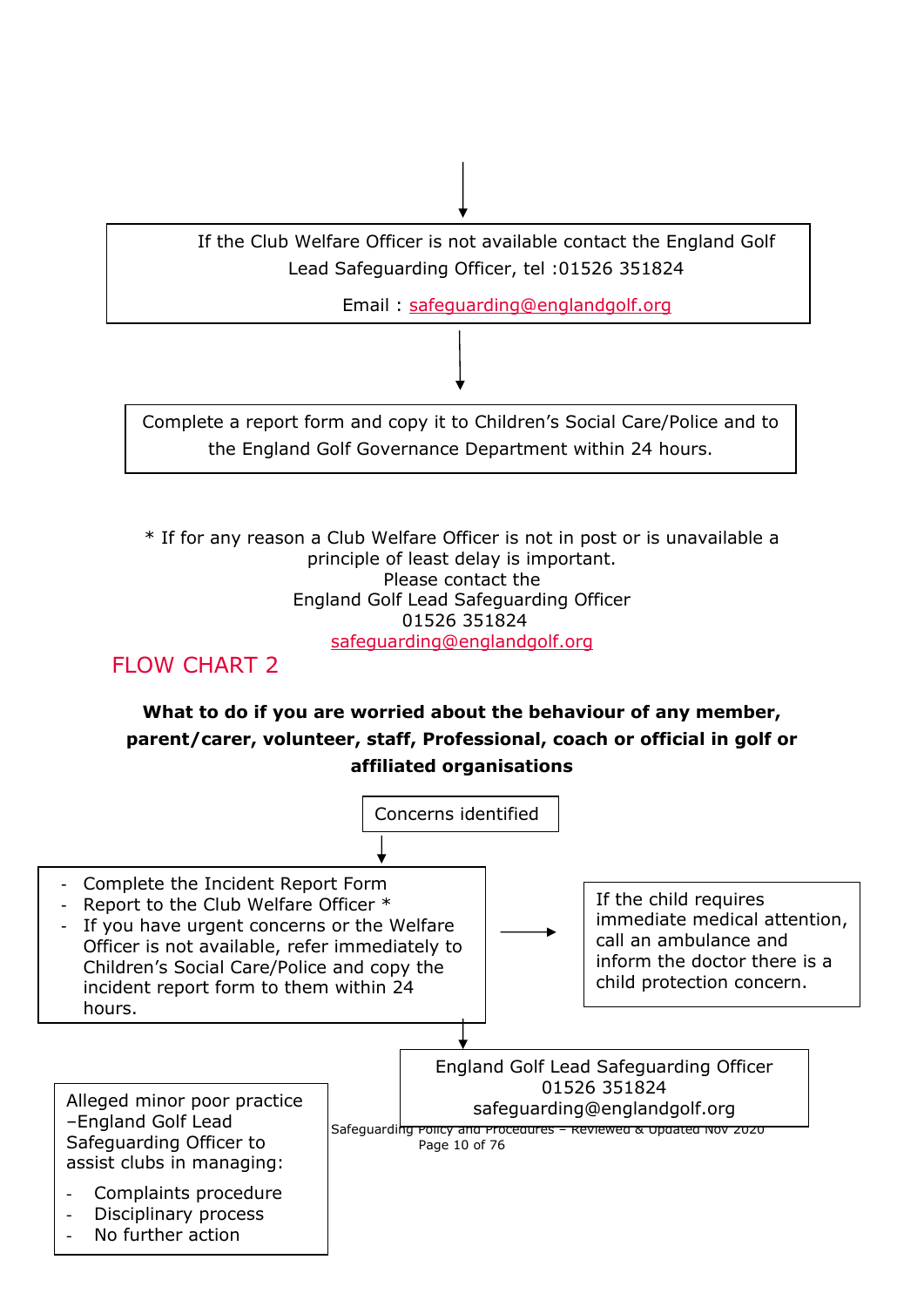

- <span id="page-10-0"></span>**4.1** Parental Consent Forms will be obtained and retained by the Knotty Hill Golf Centre for all children who are participating in events or activities, or attending coaching organised by the club. These forms will be treated in confidence and only shared with those who require the information they contain to perform their role effectively. **(Junior Profile and Parental Consent Forms-Appendix 10)**
- **4.2** In the event of a child requiring medical attention:
	- The parents will be contacted immediately.
	- In the event of failure to contact parents, the alternative emergency contacts will be used.

Children and Young People Safeguarding Policy and Procedures – Reviewed & Updated Nov 2020 Page 11 of 76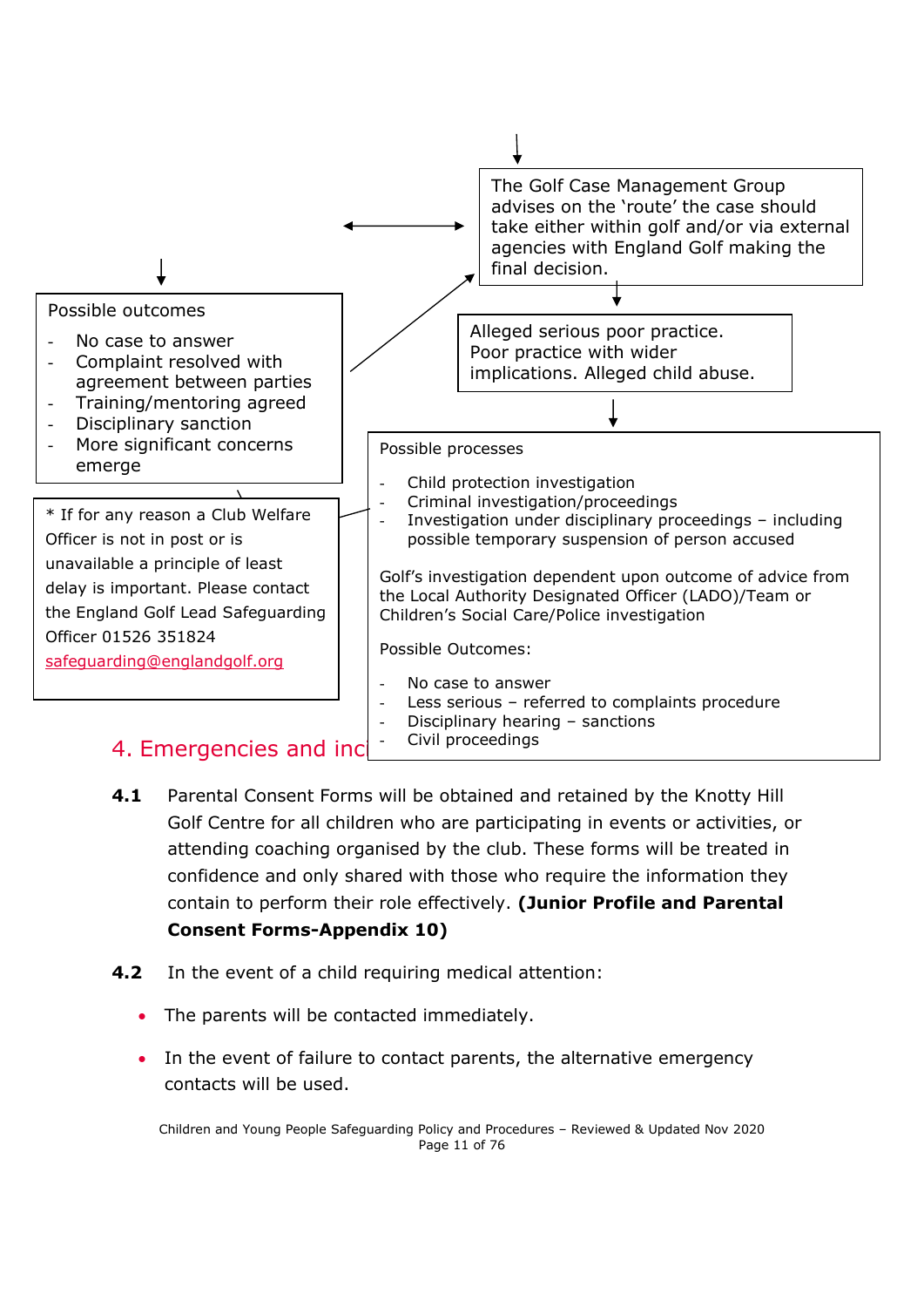- The consent form will be consulted to establish whether parents have given their consent for a club representative to act in loco parentis.
- An adult club representative will accompany the child to seek medical attention, if appropriate, ensuring that they take the consent form with them.
- A record of the action taken will be made and retained by a club representative.
- **4.3** Where a parent is late in collecting their child the following procedure will apply:
	- Attempt to contact the parent/carer using the contact details on the Parental Consent Form
	- Attempt to contact the first, then the second emergency contact nominated on the Consent Form
	- Wait with the young person(s) at the venue with, wherever possible, other staff/volunteers or parents.
	- If no one is reachable, contact the Club's Welfare Officer for advice.
	- If all attempts to make contact fail, consideration should be given to contacting the police for their advice.
	- Staff, volunteers and coaches should try to avoid:
	- Taking the child home or to another location without consent.
	- Asking the child to wait in a vehicle or the club with them alone.
	- Sending the child home with another person without permission.

### <span id="page-11-0"></span>5. Supervision

**5.1** During coaching sessions, coaches should conduct a risk assessment to inform decision making about appropriate supervision levels. Regardless of the recommended ratio of adults to participants, it is recommended that a minimum of two adults should be present. This ensures at least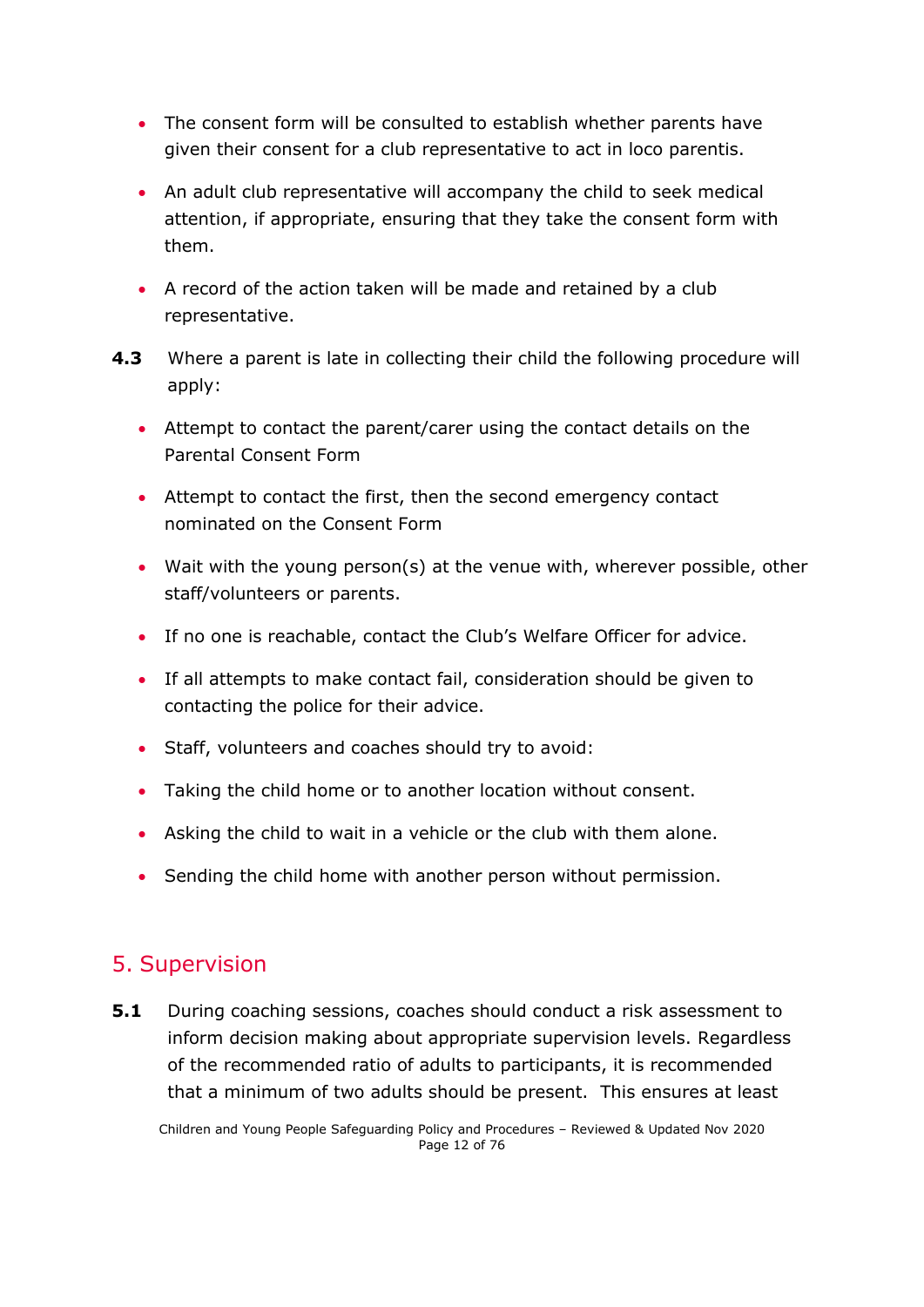basic cover in the event of something impacting on the availability of one of the adults during the activity.

- **5.2** Parents may be encouraged to stay for coaching/competitions & other events where their children are of an age where greater levels of parental supervision are required.
- **5.3** Wherever possible adults will avoid changing or showering at the same time as children but parents will be made aware that with limited changing room space there will be occasions when adults and children may need to share the facilities.
- **5.4** Parents should be aware that if children are left at a venue unsupervised, other than to attend specific coaching sessions, competitions, or other organised events, the club cannot accept supervisory responsibility.
- **5.5** Special arrangements will be made for away trips. Parents will receive full information about arrangements for any such trip and will be required to provide their consent for their child's participation. **(Managing Young People on Away Trips-Appendix 13)**

### <span id="page-12-0"></span>6. Good practice Guidelines

#### **6.1 Behaviour of adults and children**

- **6.1.1** Adults who work with children are placed in a position of trust in relation to children, and therefore it is important they behave appropriately and provide a strong positive role model for children, both to protect children and those working with children from false allegations of poor practice. Codes of conduct will be issued to junior members & adults working with them to promote good practice.
- **6.1.2** Knotty Hill Golf Centre requires that all staff and volunteers working with children and young people adhere to the standards set out in the Code of Conduct relevant to their role. Similarly, children are expected to follow their own Code of Conduct to ensure the enjoyment of all participants and assist the club in ensuring their welfare is safeguarded.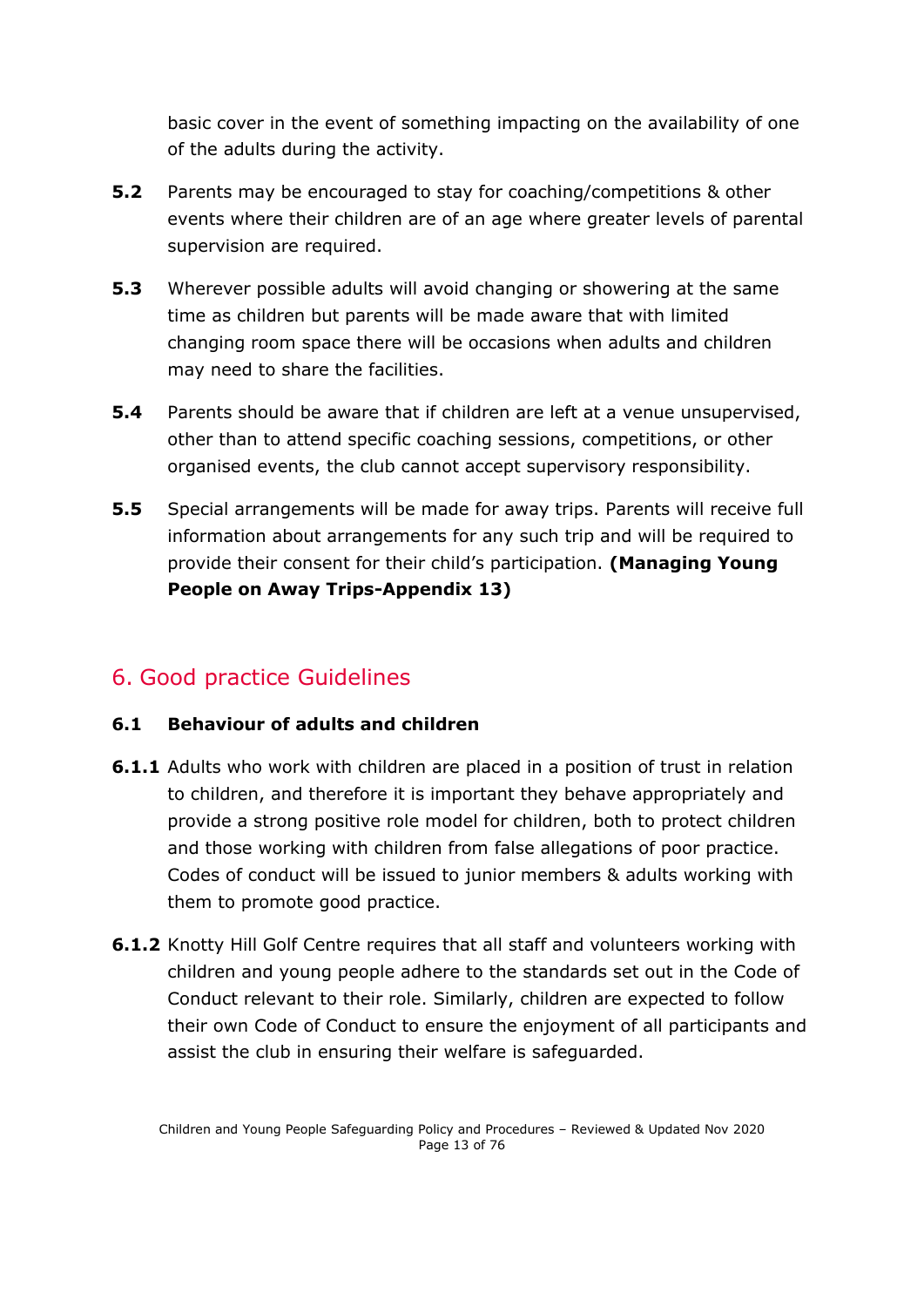- **6.1.3** Knotty Hill Golf Centre requires that all staff and volunteers working with children adhere to the guidelines on Managing Challenging Behaviour. **(Managing Challenging Behaviour-Appendix 7).**
- **6.1.4** Parents and carers should also work together with the club to ensure that the welfare of all children is safeguarded. A sheet on "Parental Guidance" is provided to assist them in understanding how they can best assist the club **(Parental Guidance-Appendix 12)**

#### **6.2 Adults and Children playing golf together**

One of the reasons for the popularity of golf is that the game is not restricted by ability, age or gender. Responsible interaction between adults and children helps bring mutual respect and understanding and will be encouraged as part of club activities. Adults should always be aware however that age related differences do exist and conduct themselves in a manner that both recognises this and prioritises the welfare of any children involved.

#### **6.3 Physical Contact**

Physical contact with children by coaches or volunteers should always be intended to meet the needs of the child and the sport, not the adult. That is, to develop golf technique, to protect the child from injury, to provide first aid or treat an injury. It should always take place in an open environment, and should not, as a general principle, be made gratuitously or unnecessarily.

#### **6.4 Transport**

- **6.4.1** The golf centre believes it is primarily the responsibility of parents/carers to transport their child/children to and from events. It is not the responsibility of club volunteers or coaches to transport children and young people to and from events, activities, tournaments or matches.
- **6.4.2** The golf centre may make arrangements for transport in exceptional circumstances, such as team events. Where this is the case, the written permission of the parents of the relevant children will be sought. The drivers used will be checked for their suitability to transport and supervise children (see Section 1 Recruitment and Training) and their insurance arrangements verified.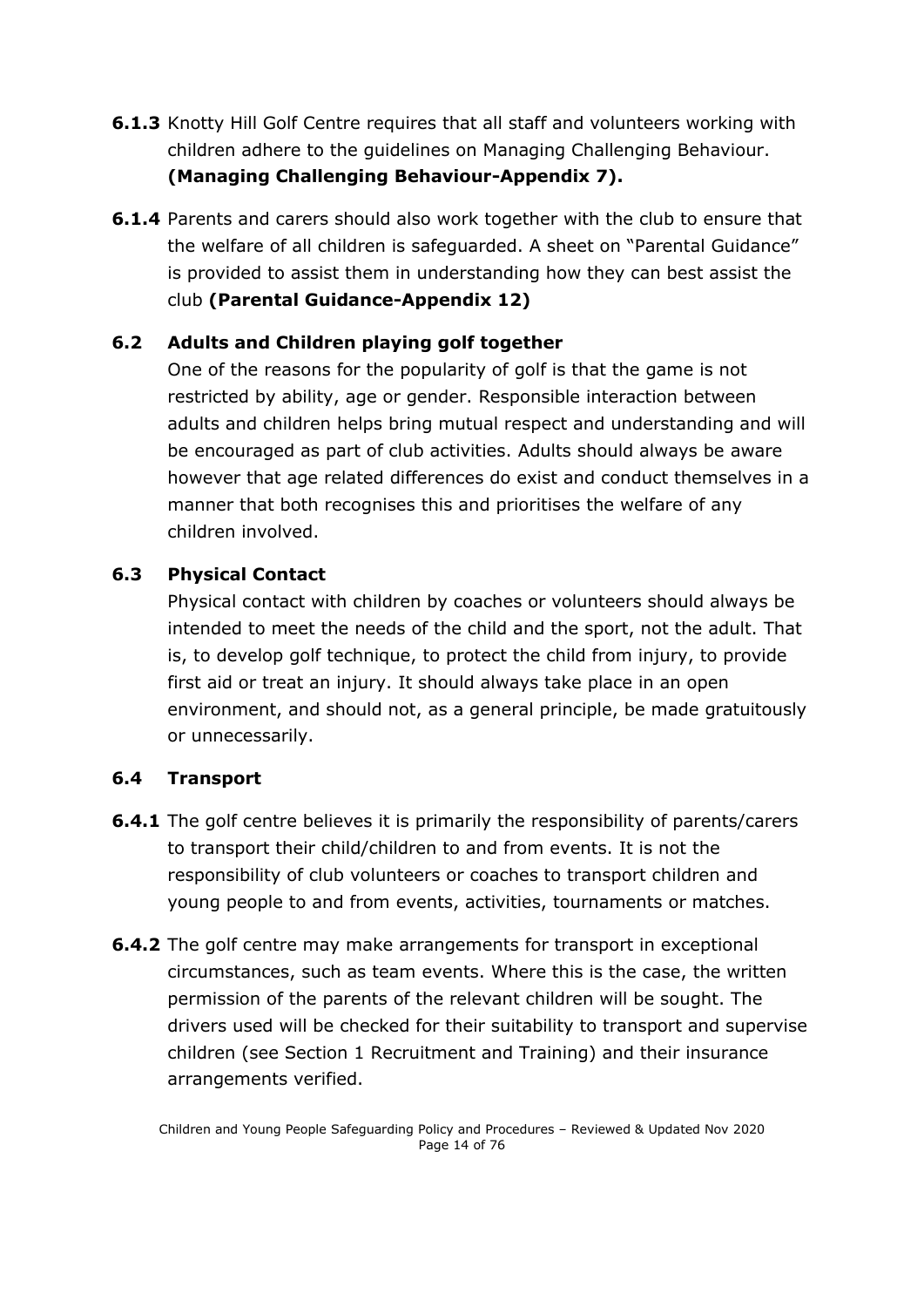**6.4.3** Children and young people are often involved in competition. When taking young people away from their home club, consideration and planning needs to be paramount to ensure the duty of care for the young people within the team is fulfilled.

### **6.5 Photography/ Videoing**

- **6.5.1** Permission will be sought from parents prior to the publication or use of any video or photographic images of their child, for instance in newspapers, websites or for coaching purposes. The personal details of the child will not be used in any promotional material. **(Photography Consent-Appendix 11)**
- **6.5.2** Any press/official photographers attending events will be required to seek permission from the golf centre before taking photographs and also permission of parents to use the images. **(Photography Policy – Appendix 20)**

### **6.6 Social Media**

Social media provides unique opportunities for the golf centre to engage and develop relationships with people in a creative and dynamic forum where users are active participants. It is important that all staff, volunteers, coaches, officials/referees, board members, or anyone working on behalf of the club are aware of the golf centre's Social Media policy **(Social Media Guidance–Appendix 14)**

### **6.7 Anti-Bullying Procedures**

- **6.7.1** We believe that every effort must be made to eradicate bullying in all its forms. Bullying can be difficult to define and can take many forms which can be categorised as;
	- Physical hitting, kicking, theft
	- Verbal homophobic or racist remarks, threats, name calling
	- Emotional isolating an individual from activities or a group

All forms of bullying include;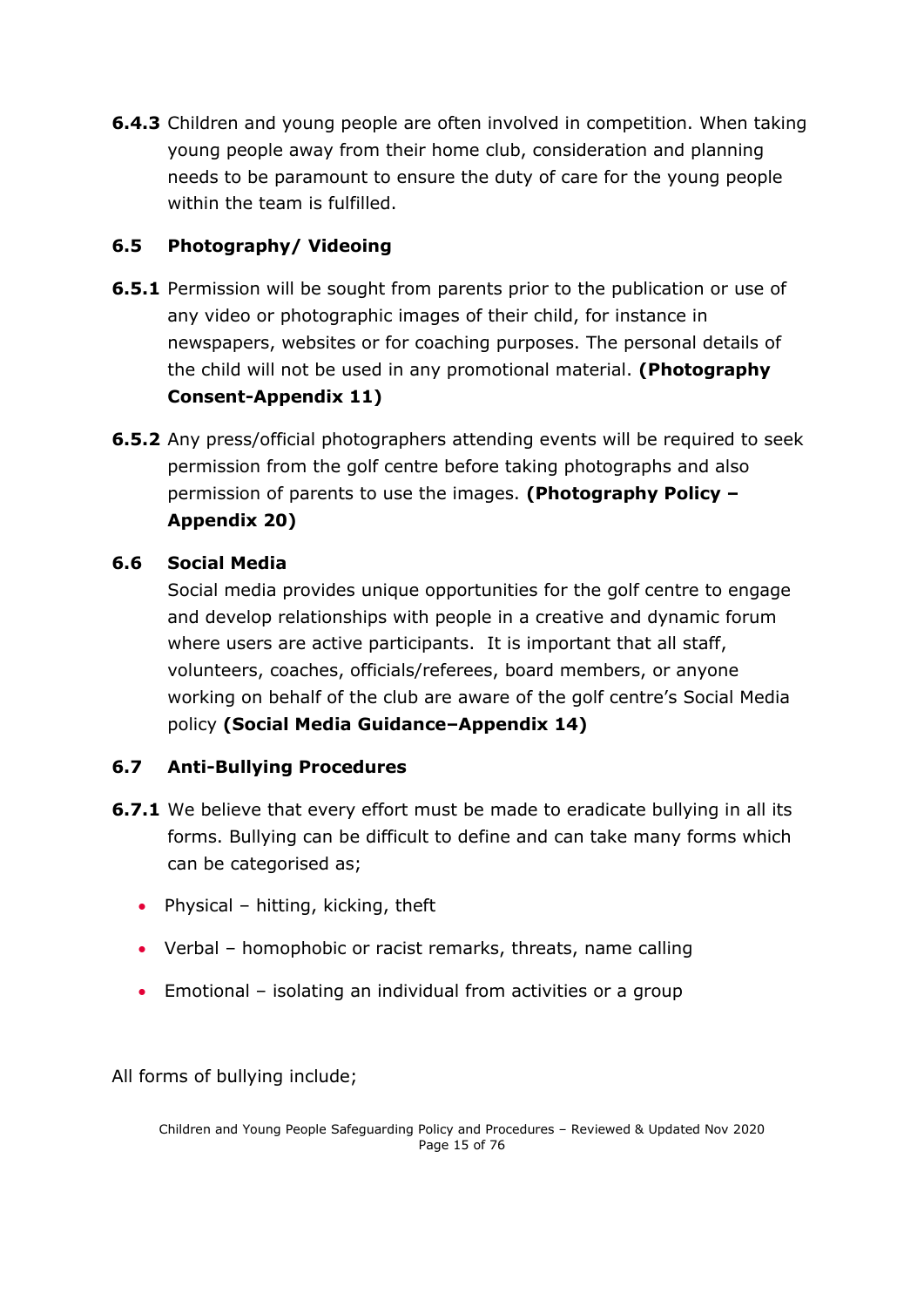- Deliberate hostility & aggression towards an individual(s)
- A victim who is weaker and less powerful than the bully or bullies
- An outcome which is always painful & distressing for the victim

Bullying behaviour may also include;

- Other forms of violence
- Sarcasm, spreading rumours, persistent teasing
- Tormenting, ridiculing, humiliation
- Racial taunts, graffiti, gestures
- Unwanted physical contact or abusive or offensive comments of a sexual nature.

The Golf Centre and its Staff, Volunteers & Coaches will not tolerate bullying in any of its forms during matches, competitions, coaching or at any other time while at the centre. **(Anti-Bullying Policy -Appendix 21)**

#### **6.7.2** We will:

- Provide a point of contact where those being bullied can report their concerns in confidence – The Club Welfare Officer.
- Take the problem seriously.
- Investigate any and all incidents and accusations of bullying.
- Talk to bullies and their victims separately along with their parents/carers.
- Impose sanctions where appropriate
- Keep a written record of all incidents referred to England Golf and the action taken.
- Have discussions about bullying and why it matters.

#### **6.8 Confidentiality**

**6.8.1** Details of all juniors will be kept on file in the office and will not be shared with a third party without parent/carer consent.

Children and Young People Safeguarding Policy and Procedures – Reviewed & Updated Nov 2020 Page 16 of 76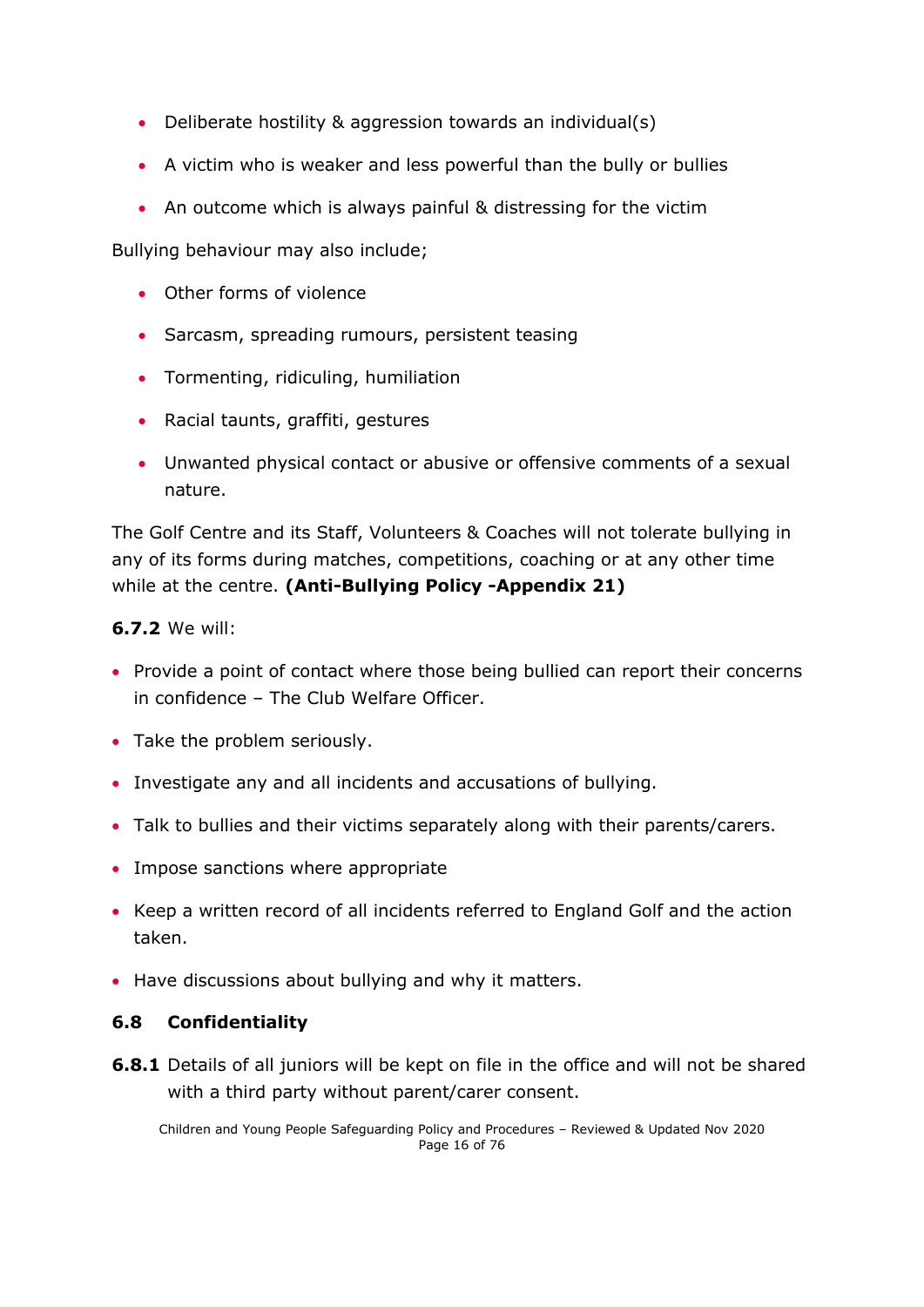**6.8.2** All concerns/allegations will be dealt with confidentially by the club and information will only be shared on a need to know basis, either internally or externally depending on the nature/seriousness of the concern/allegation.

#### **6.9 Changing rooms**

The changing rooms are used by all members & visitors. Juniors will only be supervised if needed at the golf centre's organised events. Parents will be made aware that adults use the changing rooms throughout the day for changing & showering. Where a parent/carer does not consent to their child accessing the changing rooms, it is their responsibility to either supervise the child while in the changing rooms or ensure that they do not use them.

### <span id="page-16-0"></span>7. Useful Contacts

| <b>Golf Contacts</b>                             |                                                                                                                       |                                                                    |
|--------------------------------------------------|-----------------------------------------------------------------------------------------------------------------------|--------------------------------------------------------------------|
| Name                                             | Address                                                                                                               | Number                                                             |
| Club Welfare Officer -<br>Michael Whitfield      | Knotty Hill Golf Centre<br>Sedgefield<br>Co Durham<br><b>TS21 2BB</b>                                                 | Mob: 07875181156<br>Email:<br>info@michaelwhitfieldgolfcoach.co.uk |
| <b>England Golf Lead</b><br>Safeguarding Officer | <b>England Golf</b><br><b>National Golf Centre</b><br>The Broadway<br>Woodhall Spa<br>Lincolnshire<br><b>LN10 6PU</b> | 01526 351824<br>safeguarding@englandgolf.org                       |
| Club Secretary -<br>Judith Reynolds              | Knotty Hill Golf Centre<br>Sedgefield<br>Co Durham<br><b>TS21 2BB</b>                                                 | Mob:07746593400<br>Email: knottyhill@btconnect.com                 |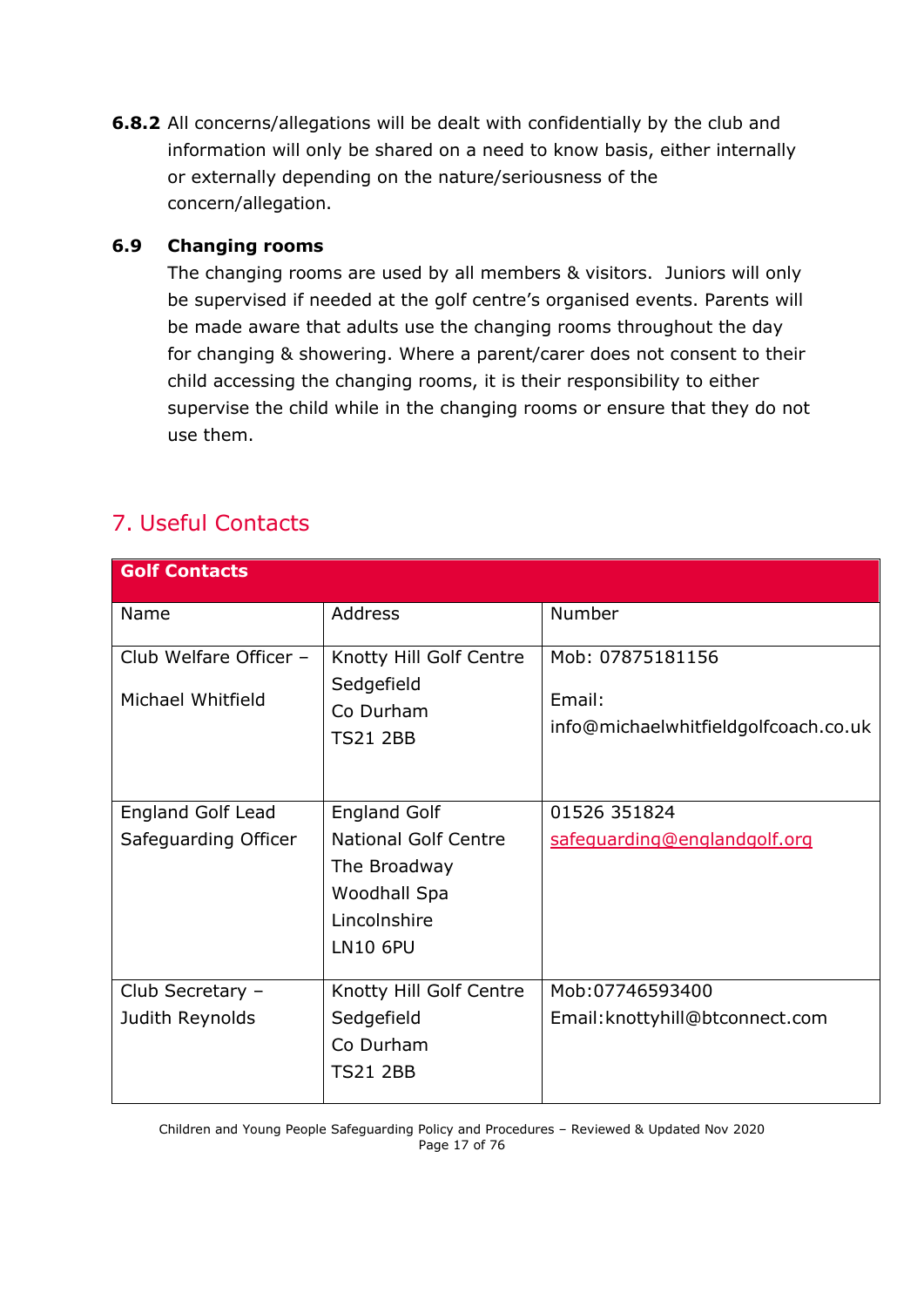| <b>Local Contacts</b>                              |               |                              |
|----------------------------------------------------|---------------|------------------------------|
| Local Children's Social Care                       | County Hall   | <b>OUT OF HOURS:</b>         |
| Tel: 03000267979                                   | Aykley Heads  | Tel: 03000267979             |
|                                                    | <b>Durham</b> | Email: scd@durham.gov.uk     |
| NB. In an emergency, the                           | DH1 5UL       | After 5pm or at the weekends |
| Samaritans will hold the Duty                      |               | please contact The Emergency |
| Officer's contact number                           |               | Social Work Duty Team        |
| Local Authority Designated Officer                 |               | Tel: 03000268835             |
| (LADO)                                             |               | Email:                       |
| Tel: 03000268835                                   |               | CYPSLADOSecure@durham.gov.uk |
| Email:                                             |               |                              |
| CYPSLADOSecure@durham.gov.uk                       |               |                              |
| Samaritans                                         |               | 08457 90 90 90               |
| Local Police child protection teams                |               | Tel: 03000267979             |
| In an emergency contact 999                        |               | Email: scd@durham.gov.uk     |
| <b>NSPCC Freephone</b>                             |               | 0808 800 5000                |
| 24 hour Helpline                                   |               |                              |
| NSPCC Whistleblowing Helpline for<br>Professionals |               | 0808 028 0285                |
|                                                    |               |                              |

**National Contacts**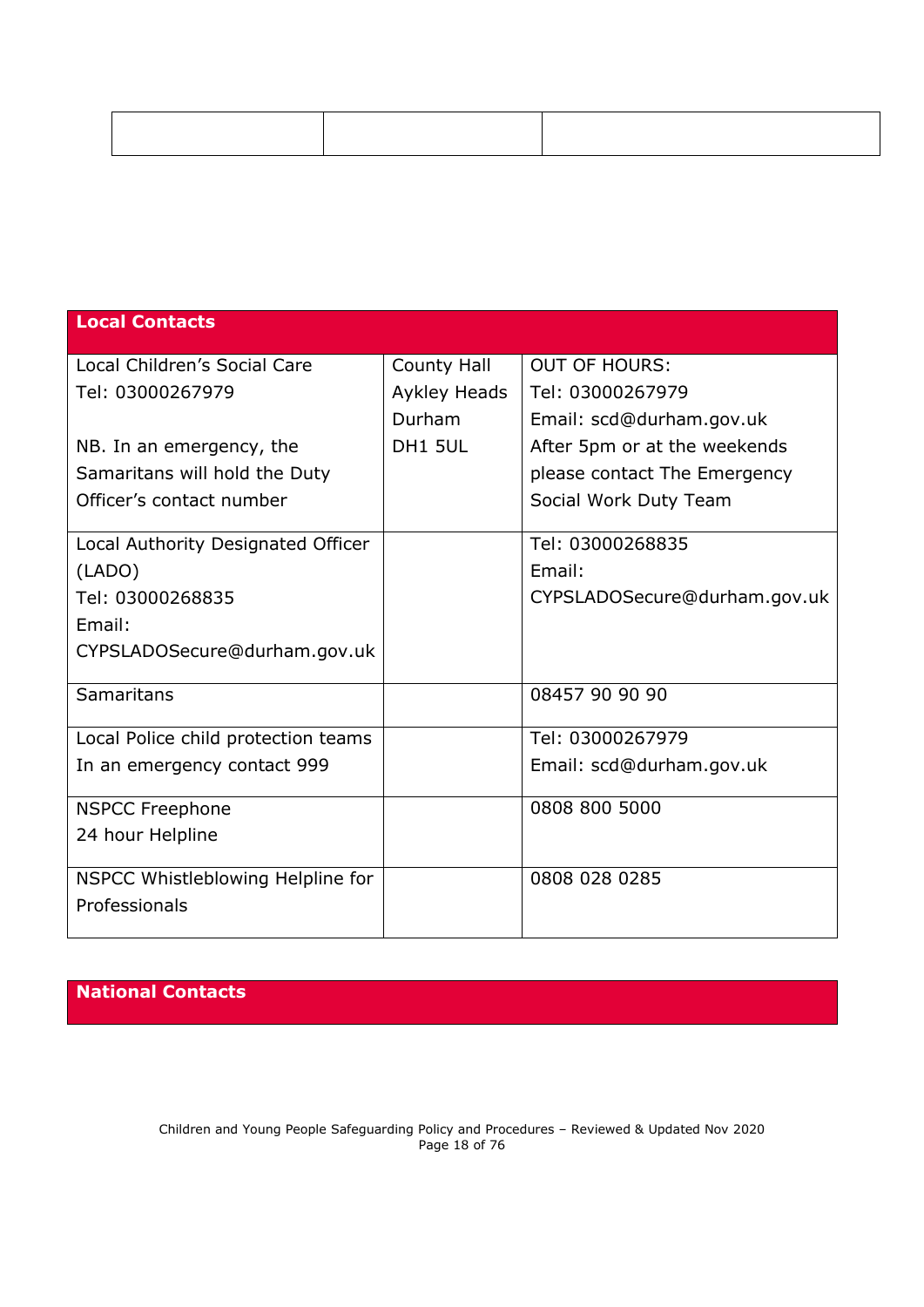| The NSPCC                        | <b>National Centre</b> | Tel: 0808 800 5000 |
|----------------------------------|------------------------|--------------------|
|                                  | 42 Curtain Road        | help@nspcc.org.uk  |
|                                  | London                 |                    |
|                                  | EC2A 3NH               |                    |
|                                  |                        |                    |
| Childline UK                     | Freepost 1111          | Tel: 0800 1111     |
|                                  | London N1 0BR          |                    |
|                                  |                        |                    |
| NI Childline                     | 74 Duke Street         | Tel: 028 90 327773 |
|                                  | Londonderry            |                    |
|                                  |                        |                    |
| <b>NSPCC Child Protection in</b> | 3 Gilmour Close        | Tel: 0116 234 7278 |
| Sport Unit                       | Beaumont Leys          | cpsu@nspcc.org.uk  |
|                                  | Leicester              |                    |
|                                  | LE4 1EZ                |                    |
|                                  |                        |                    |

### <span id="page-18-0"></span>Appendix 1

Volunteer / Staff Job Application Form – Knotty Hill Golf Centre

| <b>Position Applied for:</b>                                                     |
|----------------------------------------------------------------------------------|
| <b>Personal Details</b>                                                          |
| Title: Mr/Mrs/Miss/Dr/Other (please specify) ___________________________________ |
|                                                                                  |
|                                                                                  |
|                                                                                  |
|                                                                                  |
|                                                                                  |
| Post Code:                                                                       |

Children and Young People Safeguarding Policy and Procedures – Reviewed & Updated Nov 2020 Page 19 of 76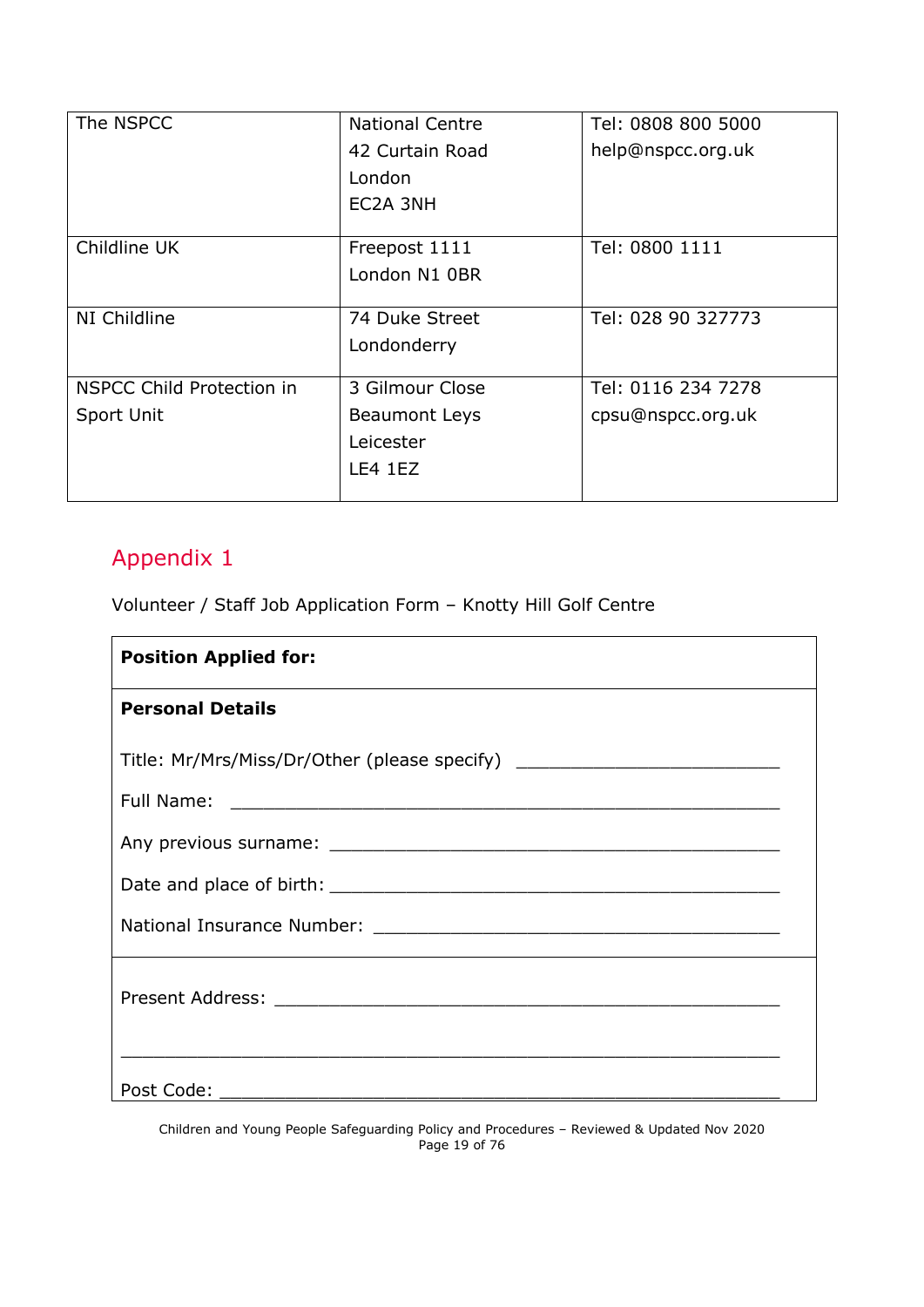| Relevant Experience including any previous experience of working with<br>children and young people:                                                                                                                 |                 |  |
|---------------------------------------------------------------------------------------------------------------------------------------------------------------------------------------------------------------------|-----------------|--|
|                                                                                                                                                                                                                     |                 |  |
|                                                                                                                                                                                                                     |                 |  |
| <b>Reasons for applying:</b>                                                                                                                                                                                        |                 |  |
|                                                                                                                                                                                                                     |                 |  |
|                                                                                                                                                                                                                     |                 |  |
|                                                                                                                                                                                                                     |                 |  |
|                                                                                                                                                                                                                     |                 |  |
| <b>References:</b>                                                                                                                                                                                                  |                 |  |
| Please provide the names and addresses of two people who know you well (one<br>personal, one professional - current or previous employer, who are not related<br>to you) whom we can contact to obtain a reference: |                 |  |
| Name:                                                                                                                                                                                                               | Name:           |  |
| <b>Address:</b>                                                                                                                                                                                                     | <b>Address:</b> |  |
|                                                                                                                                                                                                                     |                 |  |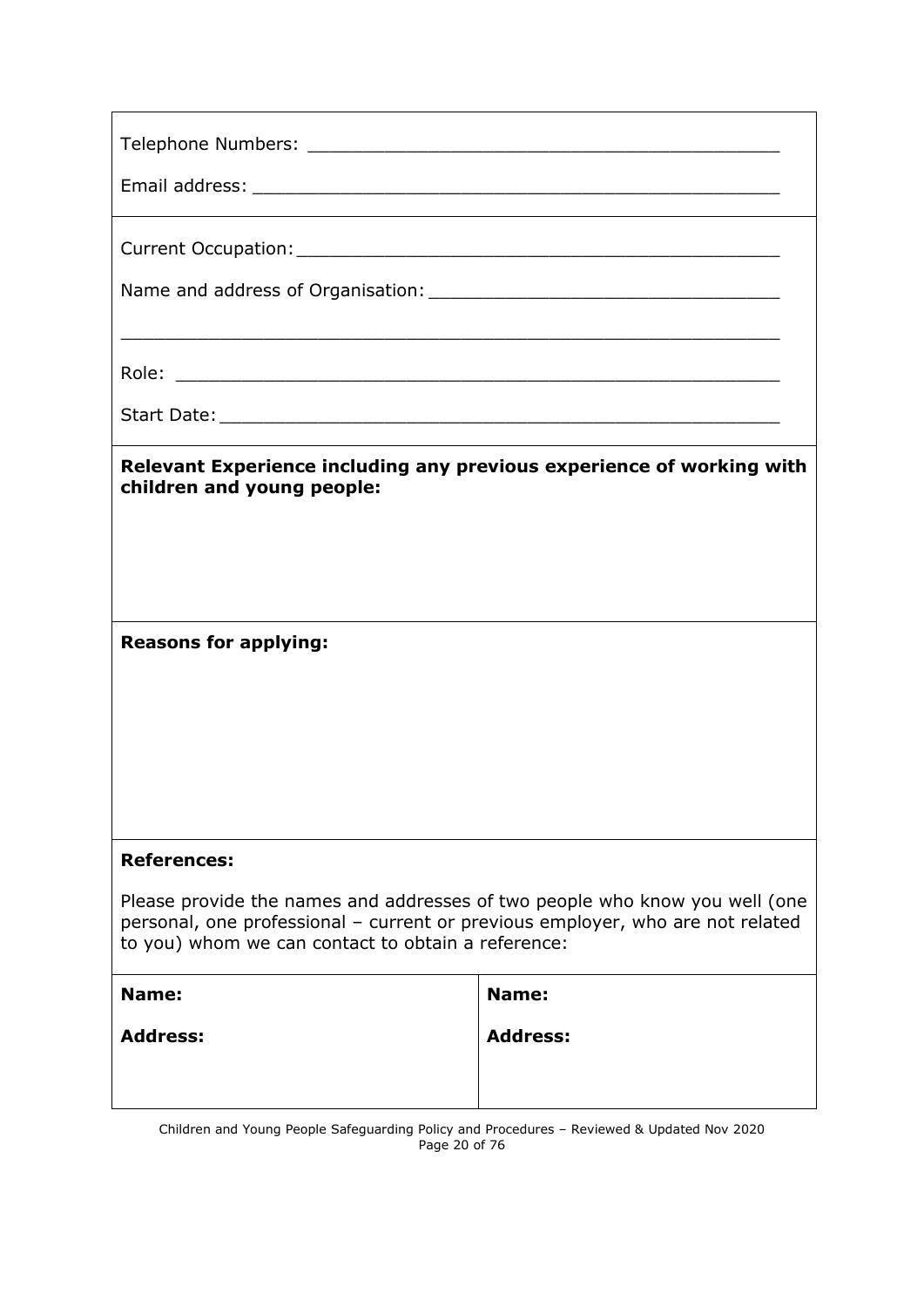| <b>Telephone Number:</b>                                                                                                                                                                                                                                                                                                                                                                                       | <b>Telephone Number:</b> |  |
|----------------------------------------------------------------------------------------------------------------------------------------------------------------------------------------------------------------------------------------------------------------------------------------------------------------------------------------------------------------------------------------------------------------|--------------------------|--|
| <b>Data Protection Notification:</b><br>Information you have provided in completing this form will be used to process<br>your application. Knotty Hill Golf Centre will keep the information you have<br>supplied confidential and will not divulge it to third parties, except where<br>required by law, or where we have retained the services of a third party<br>representative to act on yout/our behalf. |                          |  |
| <b>Authorisation:</b><br>I have read the Data Protection notification and understand and agree to the<br>use of my personal data in accordance with the Data Protection Act 2018,<br>GDPR and all relevant data protection legislation.                                                                                                                                                                        |                          |  |
| Signed:                                                                                                                                                                                                                                                                                                                                                                                                        | Date:                    |  |
| <b>Declaration:</b><br>I confirm that the information I have provided is correct and that any false or<br>misleading information may lead to the termination of my appointment.                                                                                                                                                                                                                                |                          |  |
| Signed:                                                                                                                                                                                                                                                                                                                                                                                                        | Date:                    |  |

### <span id="page-20-0"></span>Appendix 2

### **Self-Disclosure Form**

To be completed at the same time as the application form:

Private and Confidential

For roles involving contact with children (under 18 year olds).

All information will be treated as confidential and managed in accordance with relevant data protection legislation and guidance. You have a right of access to information held on you under the Data Protection Act 2018.

### **Part One**

#### *For completion by the organisation:*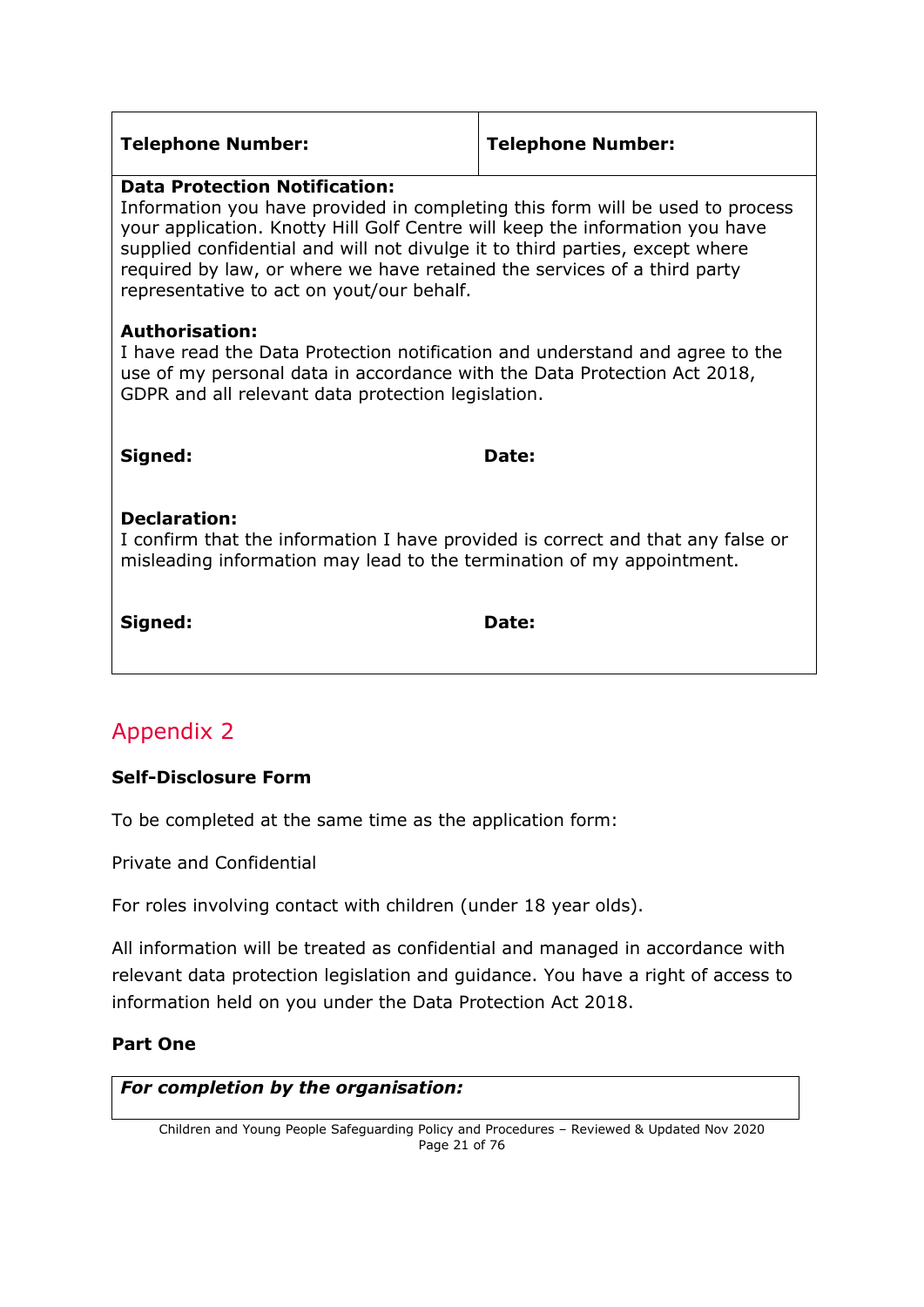| Name:                                  |                                                                 |
|----------------------------------------|-----------------------------------------------------------------|
|                                        |                                                                 |
|                                        |                                                                 |
|                                        |                                                                 |
|                                        |                                                                 |
| <b>Address and</b>                     |                                                                 |
| <b>Postcode:</b>                       |                                                                 |
|                                        |                                                                 |
|                                        |                                                                 |
|                                        |                                                                 |
|                                        |                                                                 |
|                                        |                                                                 |
| <b>Telephone/Mobile No:</b>            |                                                                 |
|                                        |                                                                 |
|                                        |                                                                 |
| Date of Birth:                         |                                                                 |
|                                        |                                                                 |
|                                        |                                                                 |
| Gender:                                | <b>Male</b><br>/ Female                                         |
|                                        |                                                                 |
|                                        |                                                                 |
|                                        |                                                                 |
| Identification (tick box below):       |                                                                 |
|                                        |                                                                 |
|                                        | I confirm that I have seen identification documents relating to |
|                                        | this person, and I confirm to the best of my ability that these |
| are accurate.                          |                                                                 |
|                                        |                                                                 |
|                                        |                                                                 |
| <b>Either</b>                          |                                                                 |
|                                        |                                                                 |
| <b>UK Passport Number and Issuing</b>  |                                                                 |
| <b>Office</b>                          |                                                                 |
|                                        |                                                                 |
| <b>UK Driving Licence Number (with</b> |                                                                 |
| picture)                               |                                                                 |
|                                        |                                                                 |
| <b>Plus</b>                            |                                                                 |
|                                        |                                                                 |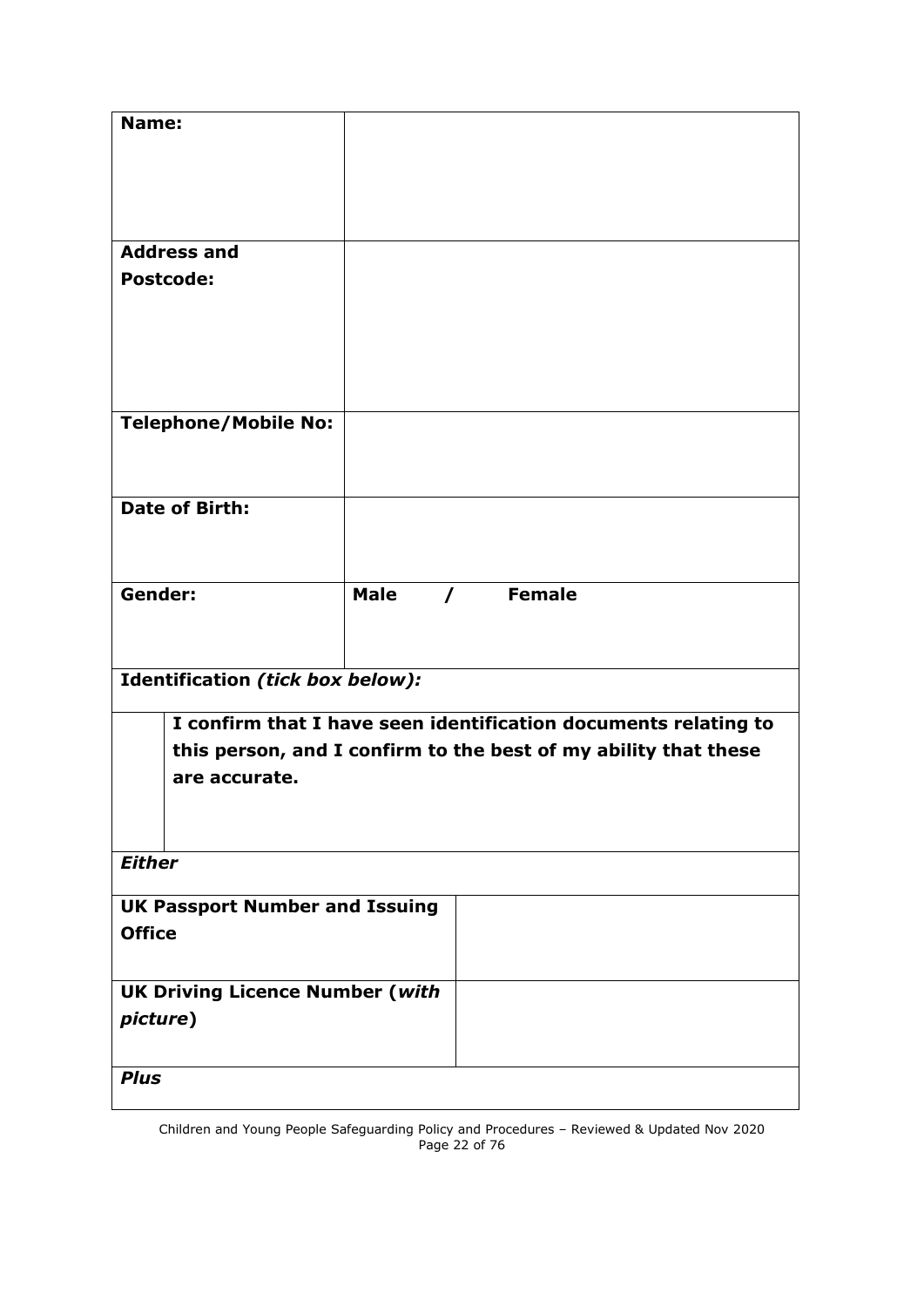| <b>National Insurance Card or</b> |  |
|-----------------------------------|--|
| current Work Permit Number        |  |
| <b>Signature of authorised</b>    |  |
| <b>Employing Officer:</b>         |  |
|                                   |  |
|                                   |  |
| <b>Print name:</b>                |  |
|                                   |  |
|                                   |  |
|                                   |  |
| Date:                             |  |
|                                   |  |
|                                   |  |

#### **Part Two**

**NOTE:** If the role you have applied for involves frequent or regular contact with or responsibility for children you will also be required to provide a valid DBS (Disclosure and Barring Service) certificate which will provide details of criminal convictions; this may also include a Barring List check depending on the nature of the role (see organisational guidance about eligibility for DBS checks).

| For completion by the individual (named in Part one):     |                                                           |
|-----------------------------------------------------------|-----------------------------------------------------------|
| Have you ever been known to any Children's Services       | <b>YES</b><br>NO.                                         |
| department as being a risk or potential risk to children? | (if Yes, please provide<br>further information<br>below): |
|                                                           |                                                           |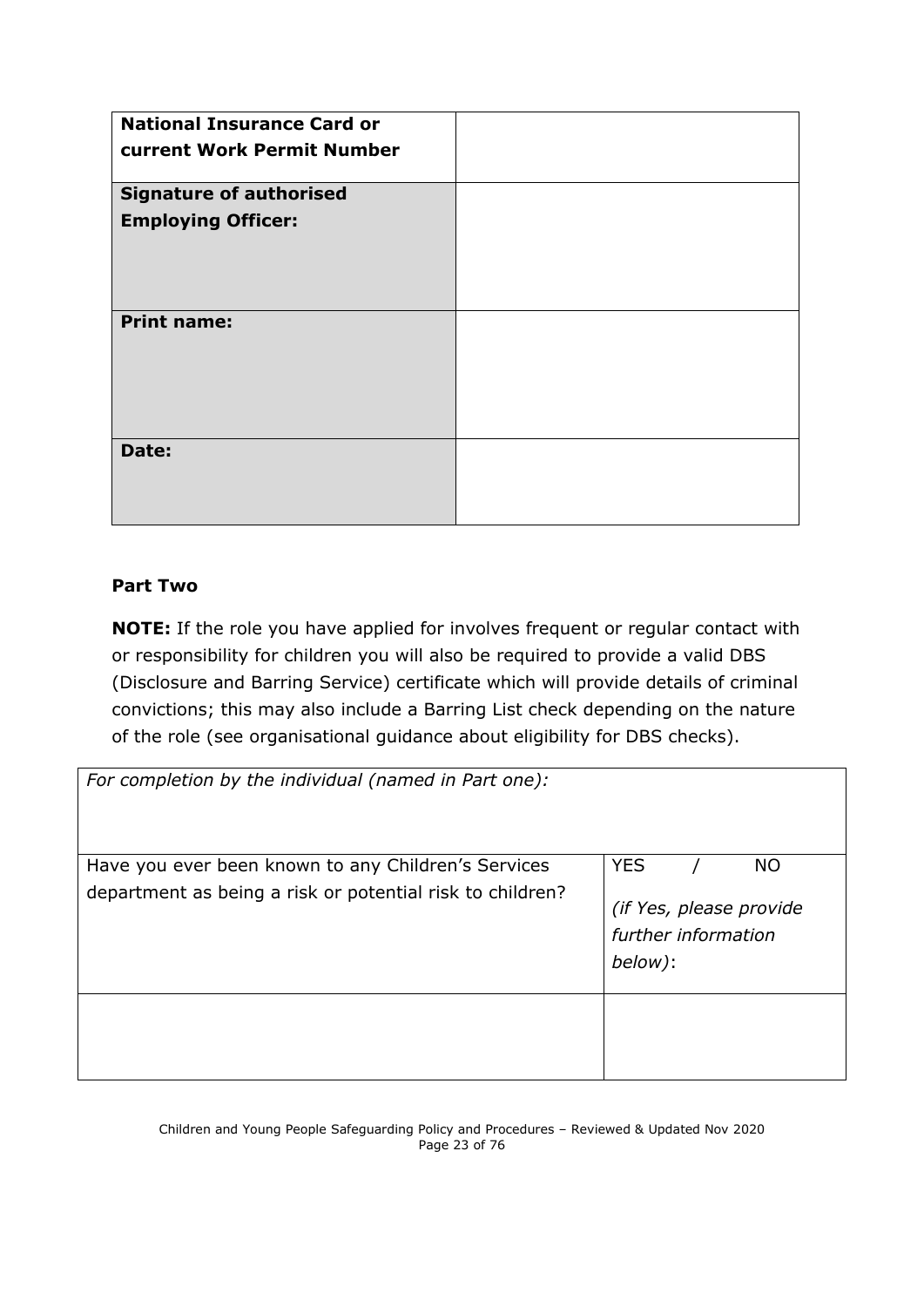| <b>YES</b><br>Have you been the subject of any disciplinary investigation<br><b>NO</b><br>and/or sanction by any organisation due to concerns about<br>(if Yes, please provide<br>your behaviour towards children? |  |  |  |  |
|--------------------------------------------------------------------------------------------------------------------------------------------------------------------------------------------------------------------|--|--|--|--|
|                                                                                                                                                                                                                    |  |  |  |  |
|                                                                                                                                                                                                                    |  |  |  |  |
|                                                                                                                                                                                                                    |  |  |  |  |
| further information)                                                                                                                                                                                               |  |  |  |  |
|                                                                                                                                                                                                                    |  |  |  |  |
|                                                                                                                                                                                                                    |  |  |  |  |
|                                                                                                                                                                                                                    |  |  |  |  |
|                                                                                                                                                                                                                    |  |  |  |  |
|                                                                                                                                                                                                                    |  |  |  |  |
| Confirmation of Declaration (tick box below)                                                                                                                                                                       |  |  |  |  |
|                                                                                                                                                                                                                    |  |  |  |  |
|                                                                                                                                                                                                                    |  |  |  |  |
| I agree that the information provided here may be processed in connection with                                                                                                                                     |  |  |  |  |
| recruitment purposes and I understand that an offer of employment may be                                                                                                                                           |  |  |  |  |
| withdrawn or dismissal may result if information is not disclosed by me and                                                                                                                                        |  |  |  |  |
| subsequently come to the organisation's attention.                                                                                                                                                                 |  |  |  |  |
|                                                                                                                                                                                                                    |  |  |  |  |
| In accordance with the organisation's procedures if required I agree to provide a                                                                                                                                  |  |  |  |  |
| valid DBS certificate and consent to the organisation clarifying any information                                                                                                                                   |  |  |  |  |
| provided on the disclosure with the agencies providing it.                                                                                                                                                         |  |  |  |  |
| I agree to inform the organisation within 24 hours if I am subsequently                                                                                                                                            |  |  |  |  |
| investigated by any agency or organisation in relation to concerns about my                                                                                                                                        |  |  |  |  |
|                                                                                                                                                                                                                    |  |  |  |  |
| behaviour towards children or young people.                                                                                                                                                                        |  |  |  |  |
| I understand that the information contained on this form, the results of the DBS                                                                                                                                   |  |  |  |  |
| check and information supplied by third parties may be supplied by the                                                                                                                                             |  |  |  |  |
| organisation to other persons or organisations in circumstances where this is                                                                                                                                      |  |  |  |  |
| considered necessary to safeguard other children.                                                                                                                                                                  |  |  |  |  |
|                                                                                                                                                                                                                    |  |  |  |  |
| Signature:                                                                                                                                                                                                         |  |  |  |  |
|                                                                                                                                                                                                                    |  |  |  |  |
|                                                                                                                                                                                                                    |  |  |  |  |
| Print name:                                                                                                                                                                                                        |  |  |  |  |
|                                                                                                                                                                                                                    |  |  |  |  |
|                                                                                                                                                                                                                    |  |  |  |  |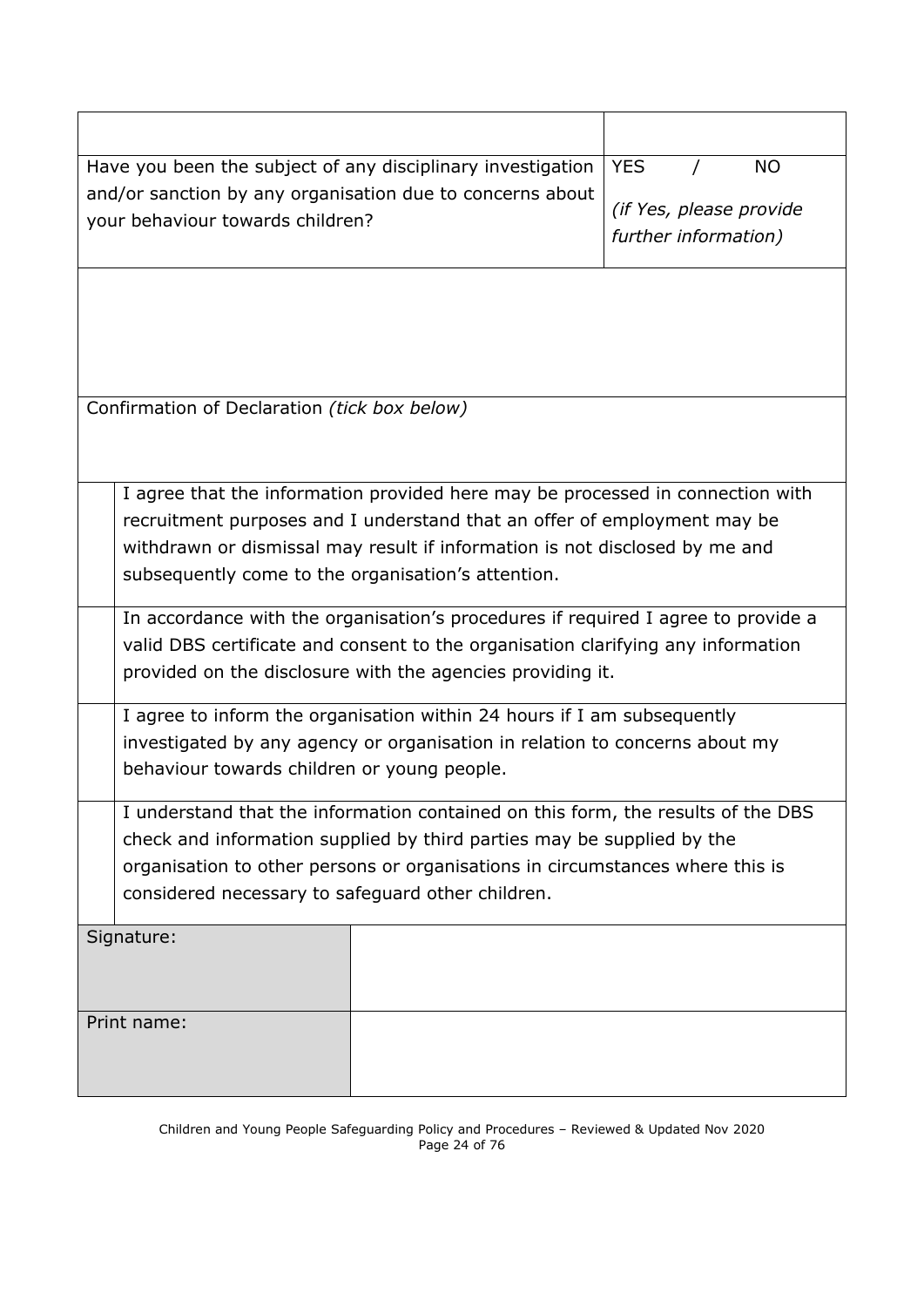| Date: |  |
|-------|--|
|       |  |

**Club Welfare Officer …………………………………………..:**

**I have seen and checked the above responses, if any of the boxes above are ticked YES, I have referred this form to England Golf Governance Department for a risk assessment and advice.**

**Signed: date:**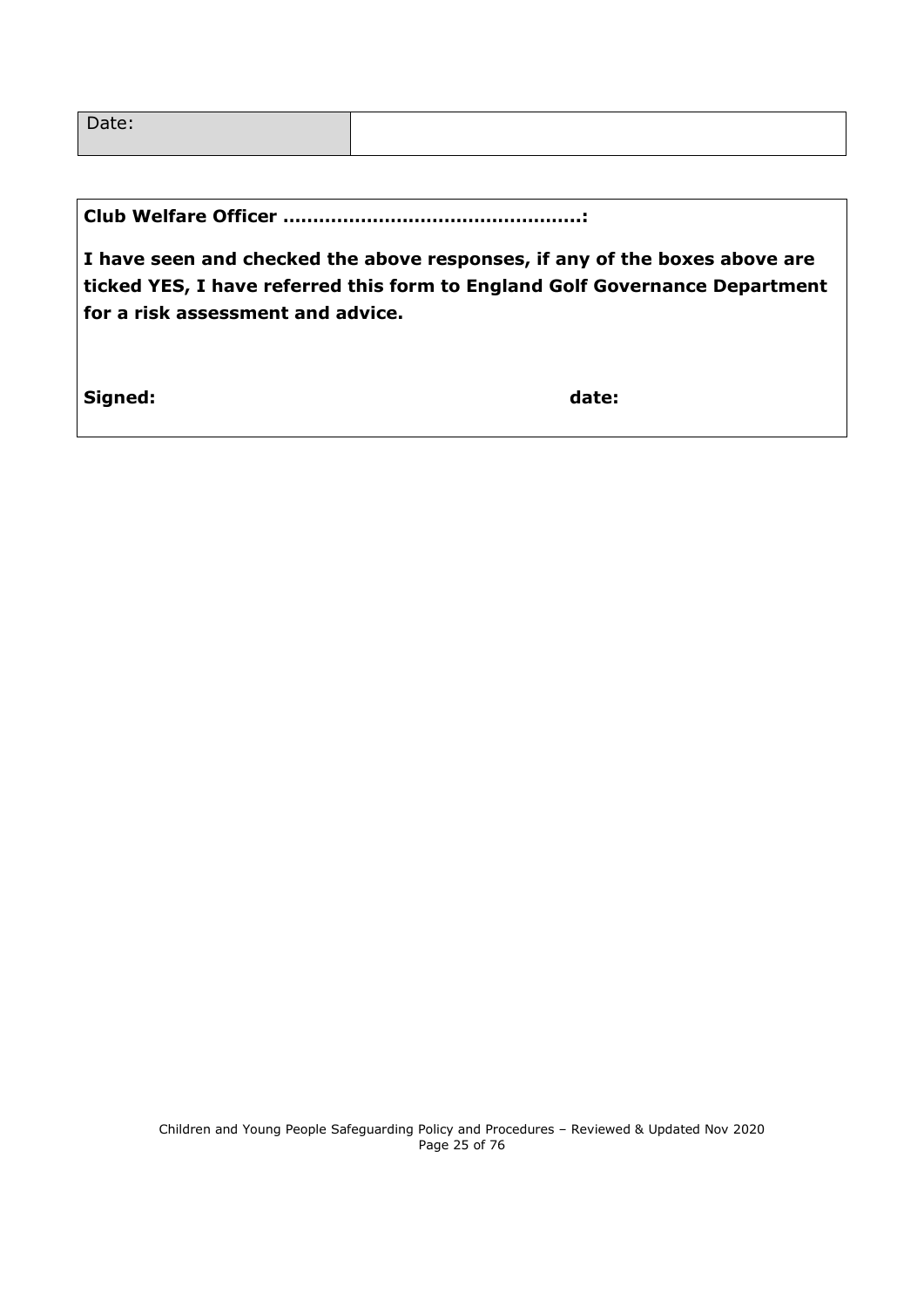### <span id="page-25-0"></span>Appendix 3

Reference form

#### (Name)

has expressed an interest in becoming a club member of staff, volunteer / coach\* (\*delete as appropriate) and has given your name as a referee.

As this post involves substantial access to children and as an organisation committed to safeguarding children, it is important that if you have any reason to be concerned about this applicant that you do not complete the following form, but please contact me on:

Telephone:

Name:

Organisation:

Any information disclosed in this reference will be treated in confidence and in accordance with relevant legislation and guidance, and will only be shared with the person conducting the assessment of a candidate's suitability for a post, if he or she is offered the position in question.

- How long have you known the person?
- In what capacity?
- What attributes does this person have which would make him/her suited to a role working with children?
- How would you describe his/her personality?

Signed:

Date: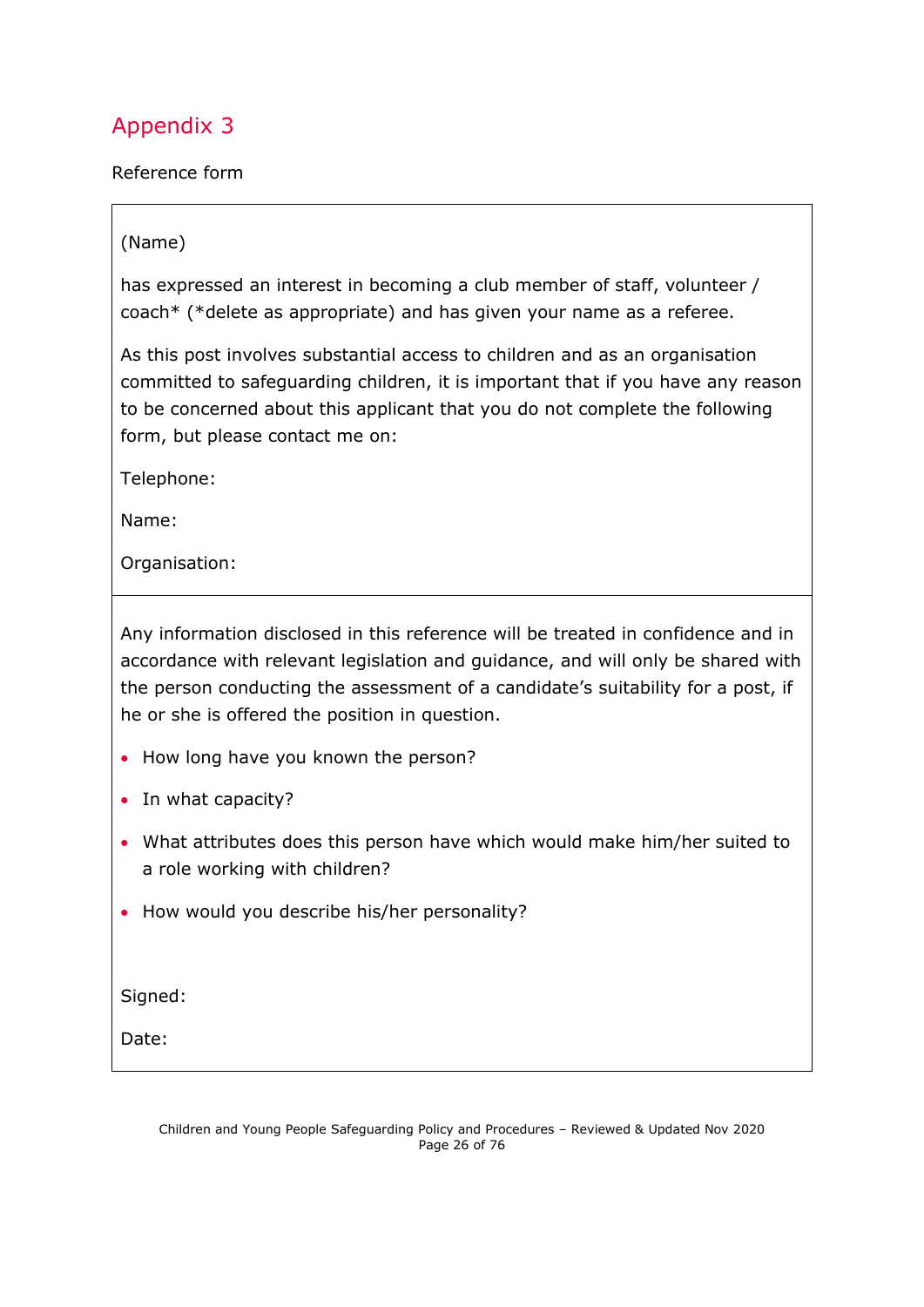

#### **KNOTTY HILL GOLF CENTRE**

### <span id="page-26-0"></span>Appendix 4

#### **Code of Conduct for staff, coaches & volunteers**

- Respect the rights, dignity and worth of every person within the context of golf
- Treat everyone equally and do not discriminate on the grounds of age, gender, race, religion or belief, sexual orientation or disability
- If you see any form of discrimination, do not condone it or allow it to go unchallenged
- Place the well-being and safety of the young person above the development of performance
- Develop an appropriate working relationship with young people, based on mutual trust and respect
- Ensure that physical contact is appropriate and necessary and is carried out within recommended guidelines with the young person's full consent and approval
- Always work in an open environment (e.g. avoid private or unobserved situations and encourage an open environment)
- Do not engage in any form of sexually related contact with a young player. This is strictly forbidden as is sexual innuendo, flirting or inappropriate gestures and terms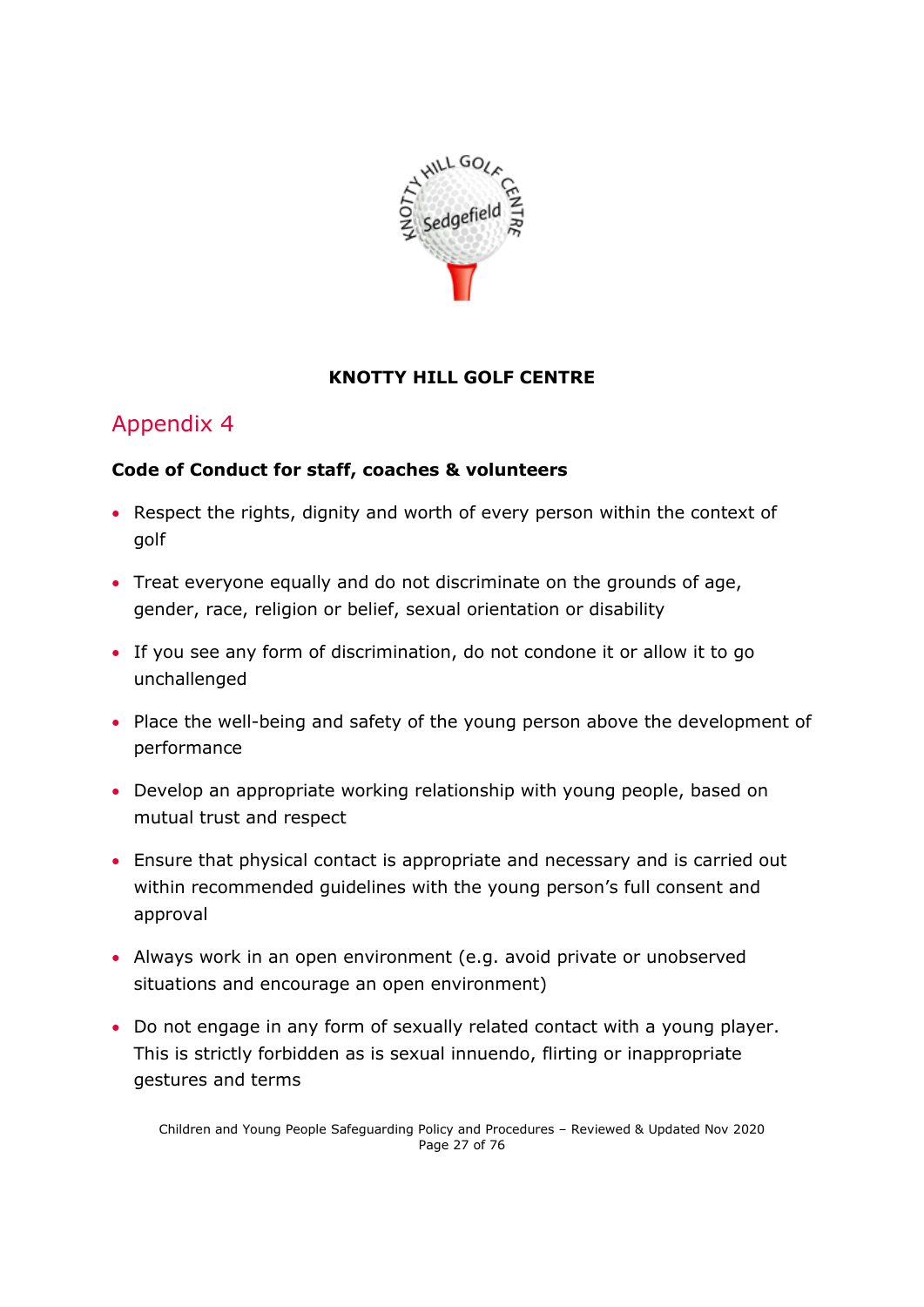- You should not have regular contact outside your club role with the juniors and should not engage in regular communication through text, email or social network sites
- Know and understand the Knotty Hill Golf Centre Child Safeguarding Policies and Procedures
- Respect young people's opinions when making decisions about their participation in golf
- Inform players and parents of the requirements of golf
- Be aware of and report any conflict of interest as soon as it becomes apparent
- Display high standards of language, manner, punctuality, preparation and presentation
- Do not smoke, drink or use recreational drugs while actively working with young people in the club. This reflects a negative image and could compromise the safety of the young people
- Do not give young people alcohol when they are under the care of the club
- Hold relevant qualifications and insurance cover. All Staff, Volunteers & Coaches who work regularly with children must have current DBS clearance, approved by England Golf Governance Department
- Ensure the activities are appropriate for the age, maturity, experience and ability of the individual
- Promote the positive aspects of golf e.g. fair play
- Display high standards of behaviour and appearance
- Follow Club Procedures & good practice guidelines
- Ensure that you attend appropriate training to keep up to date with your role and the welfare of young people
- Report any concerns you may have in relation to a child or the behaviour of an adult, following reporting procedures laid down by Knotty Hill Golf Centre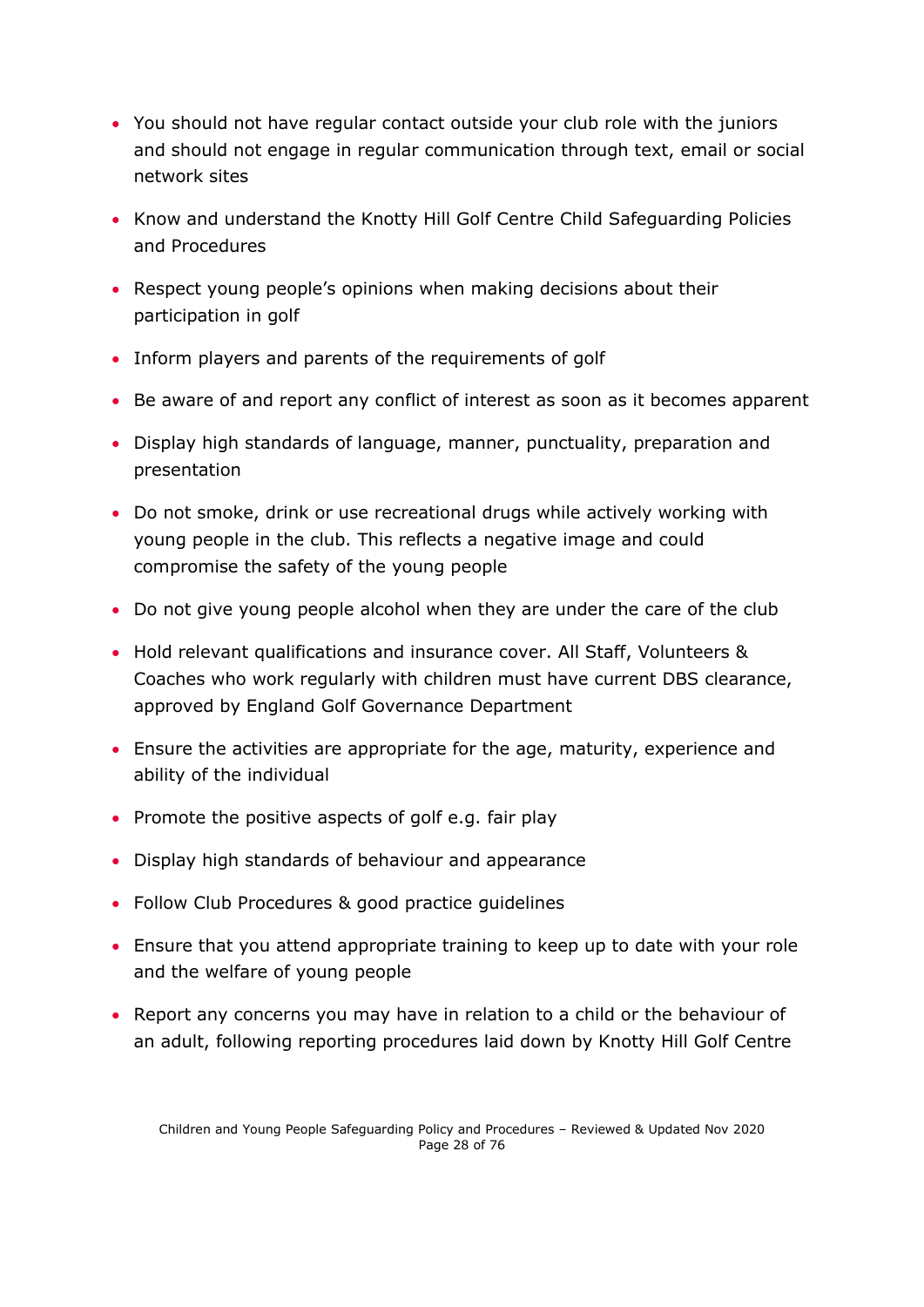<span id="page-28-0"></span>

| Signed:            | Date: |  |  |
|--------------------|-------|--|--|
| <b>PRINT NAME:</b> |       |  |  |
| WILL GO.           |       |  |  |



### **KNOTTY HILL GOLF CENTRE**

### Appendix 5

#### **Code of Conduct for Young Golfers**

As a young golfer taking part in a Knotty Hill Golf Centre activity, you should:

- Help create and maintain an environment free of fear and harassment
- Demonstrate fair play and apply golf's standards both on and off the course
- Understand that you have the right to be treated as an individual
- Respect the advice that you receive
- Treat others as you would wish to be treated yourself
- Respect other people and their differences
- Look out for yourself and for the welfare of others
- Speak out (to your parents or a club representative) if you consider that you or others have been poorly treated
- Be organised and on time
- Tell someone in authority if you are leaving the venue
- Accept that these guidelines are in place for the well-being of all concerned
- Children and Young People Safeguarding Policy and Procedures Reviewed & Updated Nov 2020 Page 29 of 76 • Treat organisers and coaches with respect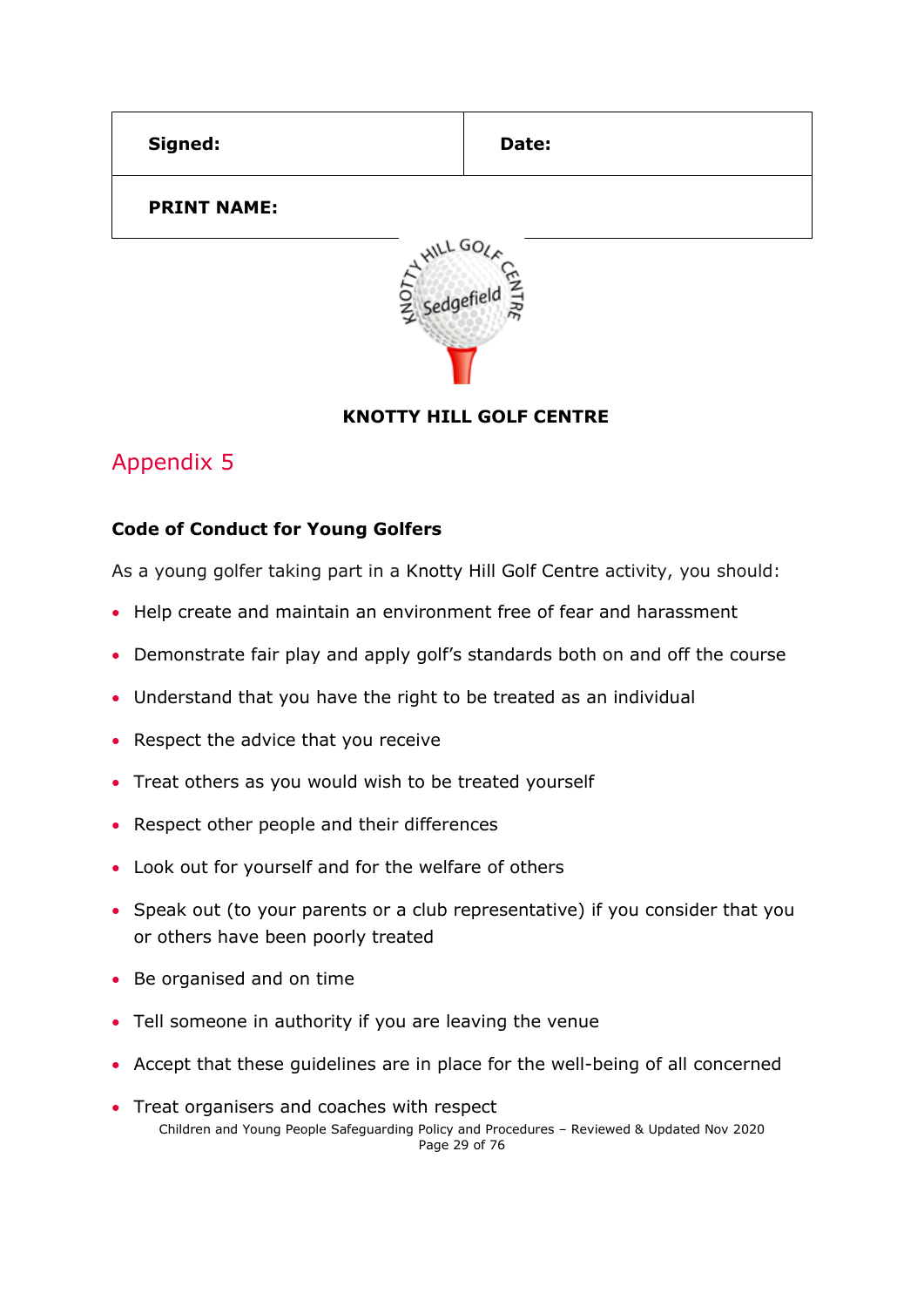• Observe instructions or restrictions requested by the adults looking after you

You should not take part in any irresponsible, abusive, inappropriate or illegal behaviour which includes:

- Smoking
- Using foul language
- Publicly using critical or disrespectful descriptions of others either in person or through text, email or social network sites
- Consuming alcohol, illegal performance-enhancing drugs or stimulants
- Be supervised by an adult at all times

| Child Signature        | <b>Print Name</b> |
|------------------------|-------------------|
| Parent/Carer Signature | Print Name        |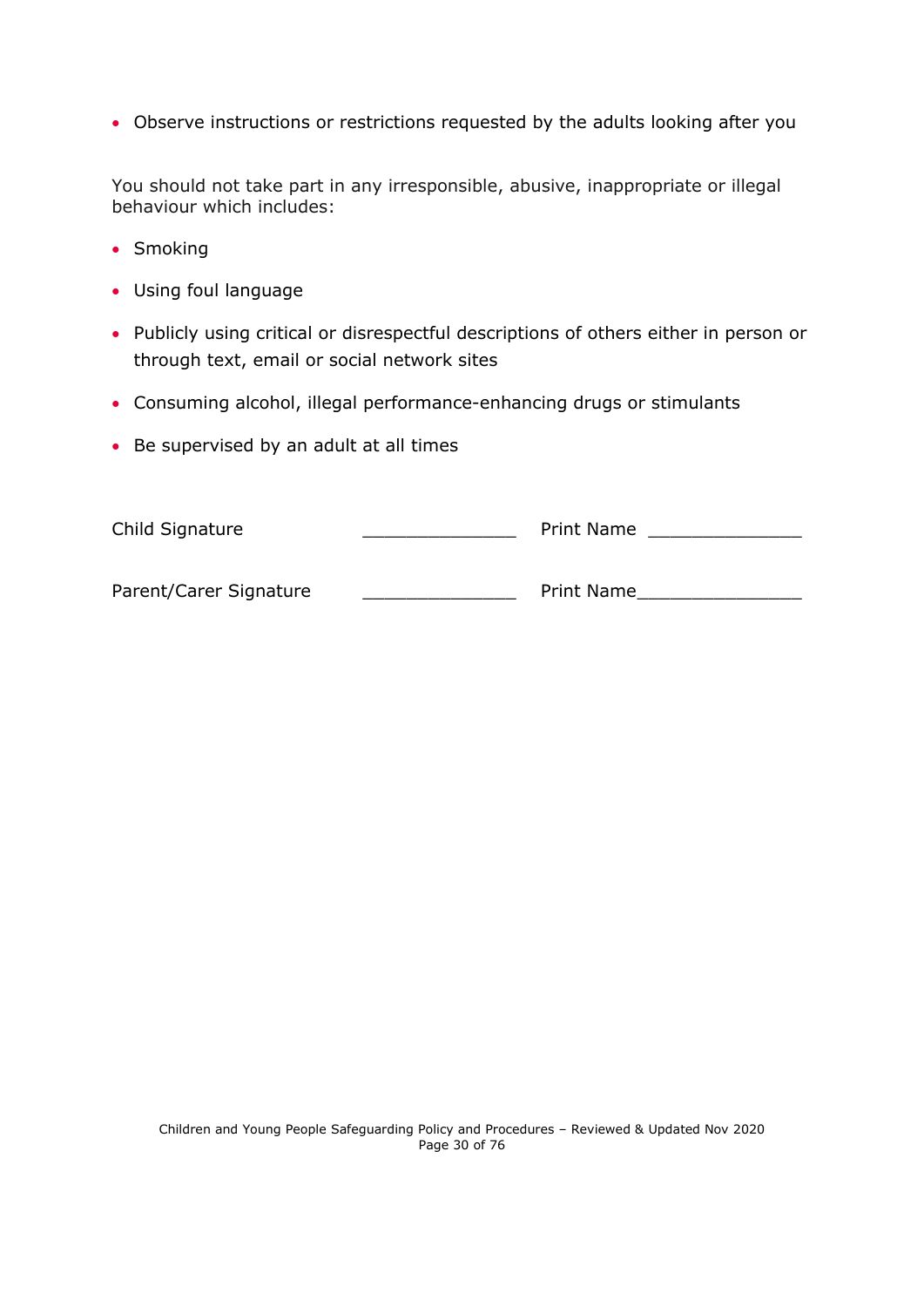

### **KNOTTY HILL GOLF CENTRE**

### <span id="page-30-0"></span>Appendix 6

Code of Conduct for Parents/Carers of Young Golfers

As parents you are expected to:

- Positively reinforce your child and show an interest in their chosen activity
- Do not place your child under pressure or push them in to activities they do not want to do
- Be realistic and supportive
- Promote your child's participation in playing sport for fun
- Complete and return the Player Profile Form and Consents pertaining to your child's participation in activities at Knotty Hill Golf Centre
- Report and update Knotty Hill Golf Centre with any changes relevant to your child's health and wellbeing

Children and Young People Safeguarding Policy and Procedures – Reviewed & Updated Nov 2020 Page 31 of 76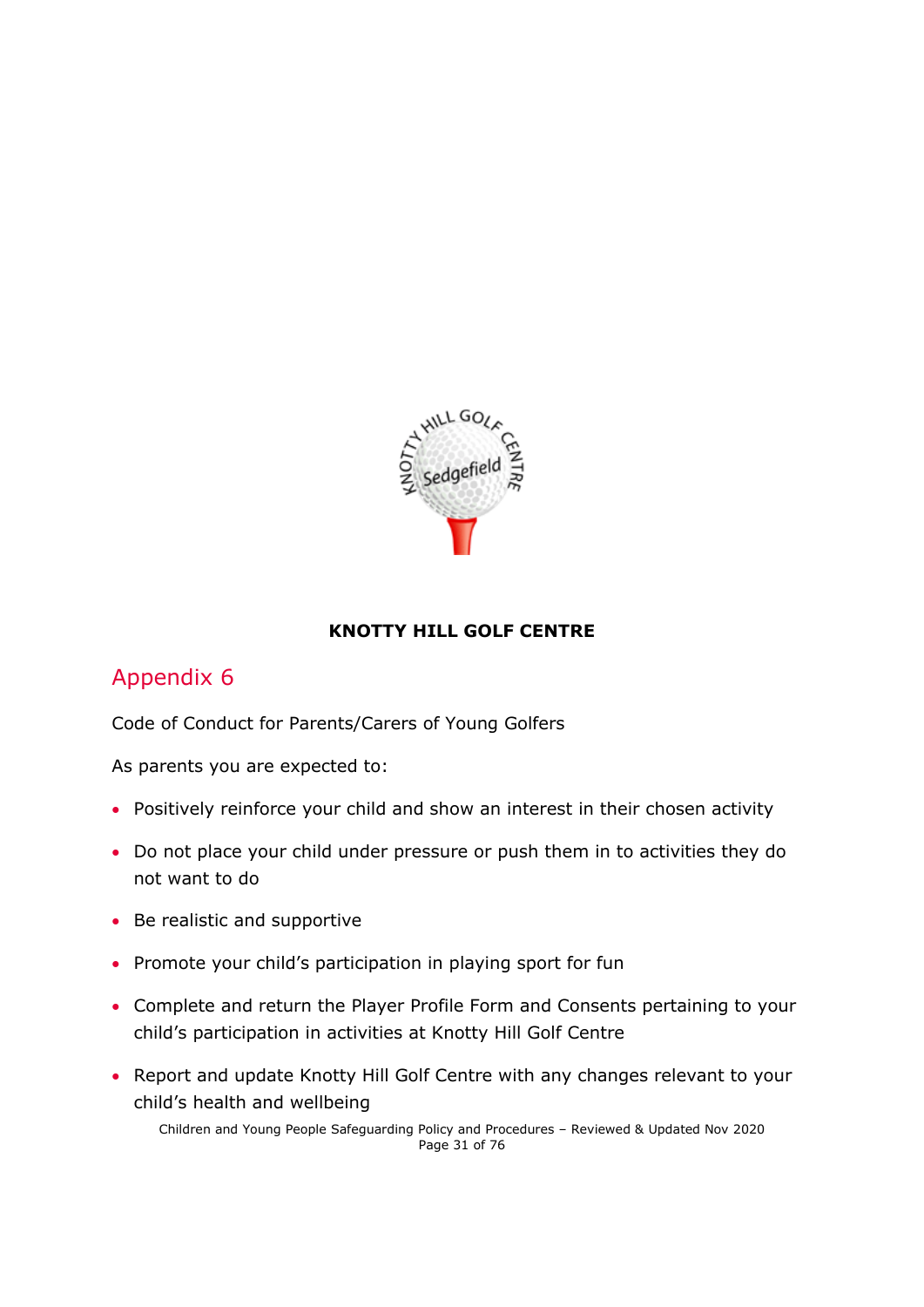- Deliver and collect your child punctually before and after coaching sessions/competitions
- Ensure your child has clothing and kit appropriate to the weather conditions
- Ensure you child has appropriate equipment, plus adequate food and drink
- Ensure that you child understands the rules of Golf
- Teach your child that they can only do their best
- Ensure that your child understands their Code of Conduct
- Behave responsibly at Knotty Hill Golf Centre and on the golf course; do not embarrass your child
- Show appreciation and support the coaches, volunteers and staff at Knotty Hill Golf Centre
- Accept the decision and judgement of the officials during events and competition
- Supervise your child whilst on the premises

As a parents/carer you have the right to:

- Be assured that your child is safeguarded during their participation in the sport
- Be informed of problems or concerns relating to your child
- Be informed if your child is injured
- Have consent sought for issues such as trips and photography
- Contribute to the decisions of the club
- Have any concerns about any aspect of your child's welfare listened to and responded to

Any breaches of this code of conduct will be dealt with immediately by **Diane Craggs** at Knotty Hill Golf Centre. Persistent concerns or breaches may result in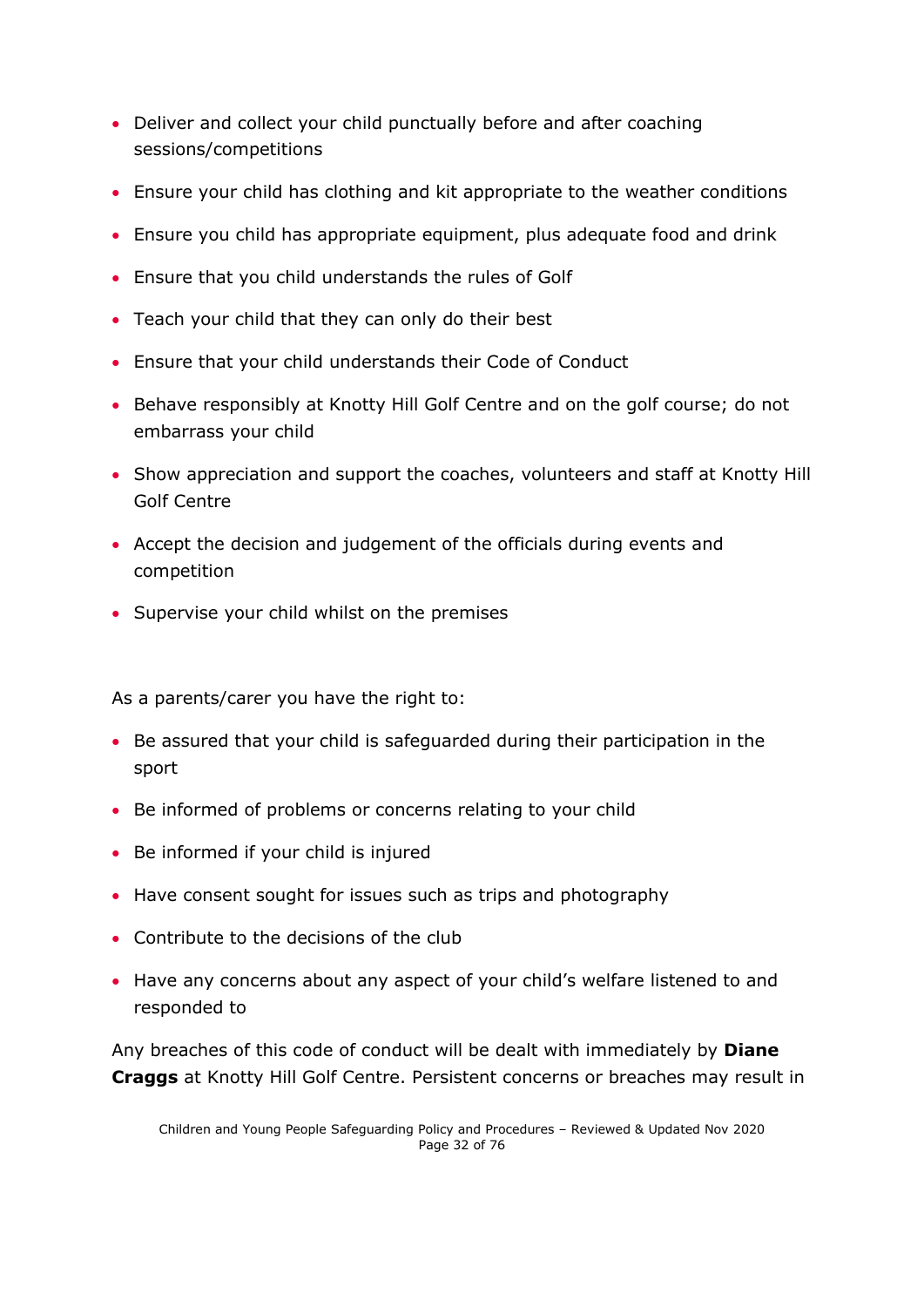you being asked not to attend games if your attendance is considered detrimental to the welfare of young participants.

The ultimate action should a parent/carer continue to breach the code of conduct may be Knotty Hill Golf Centre regrettably asking your child to leave the session, event or club.

| Signed:     | Date: |
|-------------|-------|
| PRINT NAME: |       |



#### **KNOTTY HILL GOLF CENTRE**

### Appendix 7

#### **Managing Challenging Behaviour**

Staff/volunteers who deliver sports activities to children may, on occasions, be required to deal with a child's challenging behaviour.

These guidelines aim to promote good practice and are based on the following principles:

- The welfare of the child is the paramount consideration.
- Children must never be subject to any form of treatment that is harmful, abusive, humiliating or degrading.

Children and Young People Safeguarding Policy and Procedures – Reviewed & Updated Nov 2020 Page 33 of 76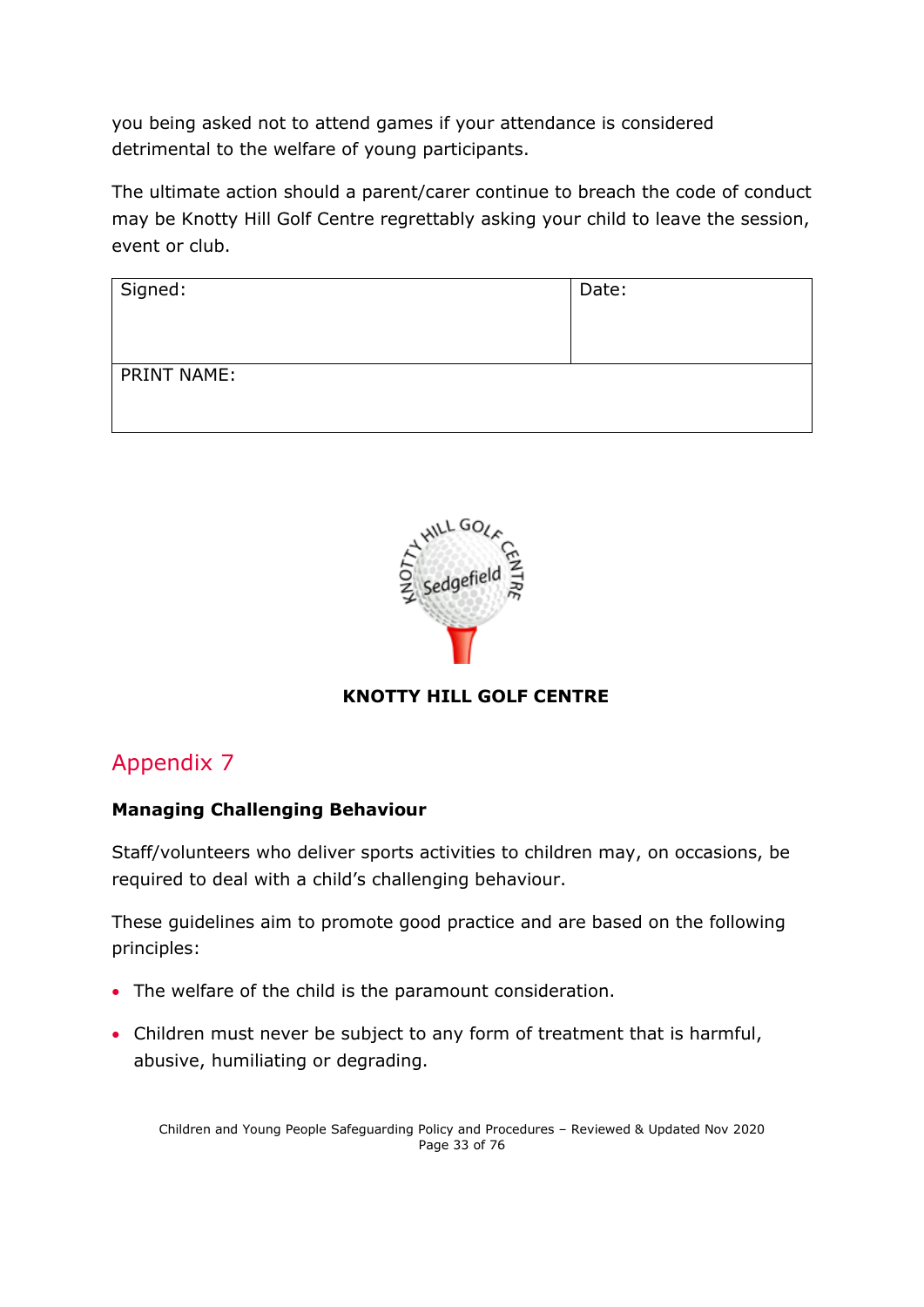- The specific needs a child may have (e.g. communication, behaviour management, comprehension and so on) should be discussed with their parent/carer and where appropriate the child, before activities start. Where appropriate it may be helpful to record the details of any agreed plan or approach and provide copies to all parties.
- Every child should be supported to participate. Consideration to exclude a child from activities should apply only as a last resort and after all efforts to address any challenge have been exhausted, in exceptional circumstances where the safety of that child or of other children cannot be maintained.

### **Planning Activities**

Planning for activities should include consideration of whether any child involved may need additional support or supervision to participate safely. This should address:

- Assessment of additional risk associated with the child's behaviour
- Appropriate supervision ratios and whether numbers of adults should be increased
- Information sharing for all/volunteers on managing any challenging behaviour to ensure a consistent approach
- Specialist expertise or support that may be needed from carers or outside agencies. This is particularly relevant where it is identified that a child may need a level of physical intervention to participate safely (see below).

#### **Agreeing Acceptable and Unacceptable Behaviours**

Staff, volunteers, children, young people and parents/carers should be involved in developing an agreement about:

- what constitutes acceptable and unacceptable behaviour (code of conduct)
- the range of sanctions which may be applied in response to unacceptable behaviour.

This can be done at the start of the season, in advance of a trip away from home or as part of a welcome session at a residential camp. It should involve the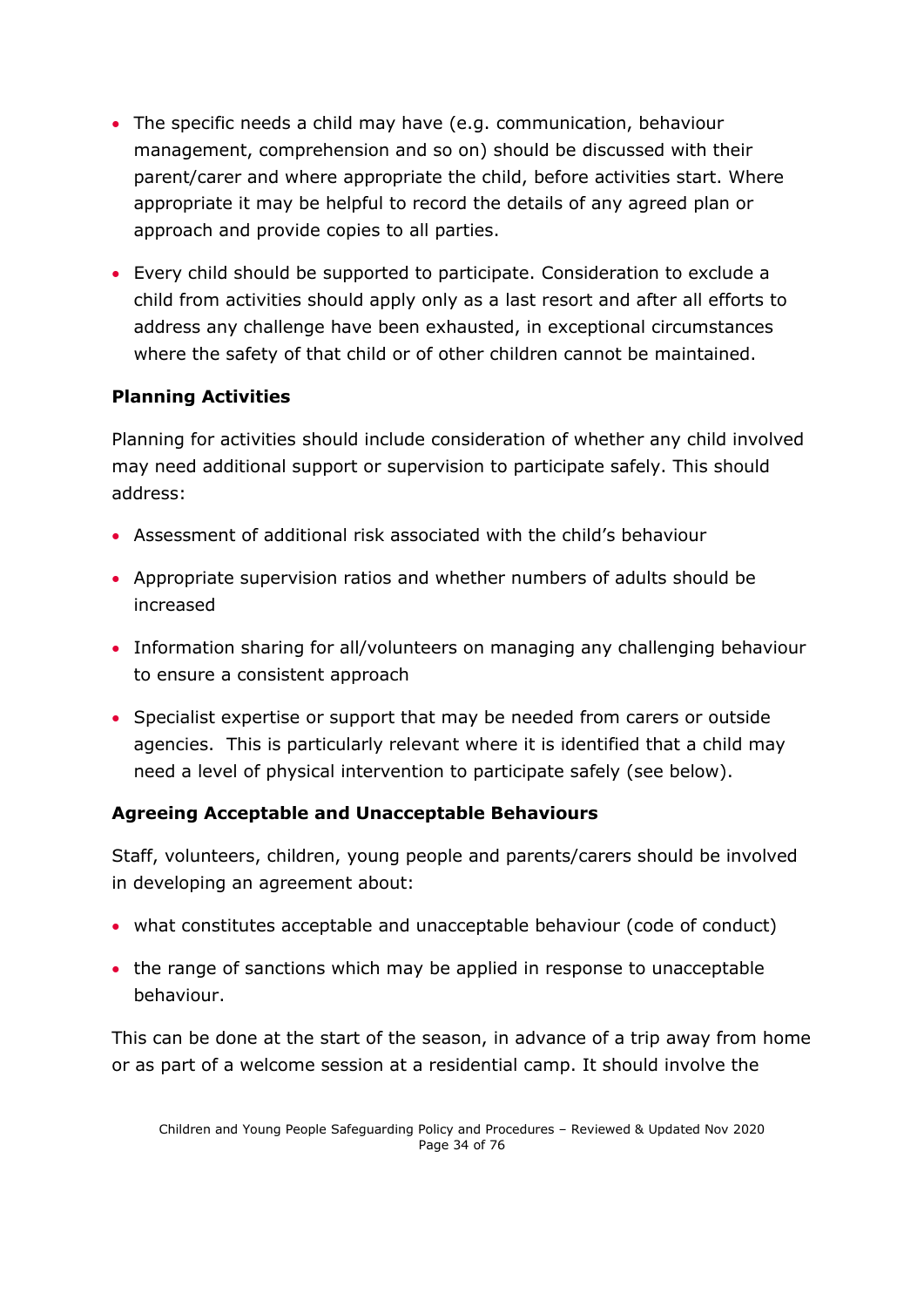views of children and young people to encourage better buy in and understanding.

Where challenges are anticipated in light, for example of a child's impairment or other medical condition, a clear plan/agreement should be established and written down.

Ensure that parents/carers understand the expectations on their children and ask them to reinforce this ahead of any trip or activity.

#### **Managing Challenging Behaviour**

In responding to challenging behaviour the response should always be:

- Proportionate to the actions you are managing.
- Imposed as soon as is practicable.
- Fully explained to the child and their parents/carers.

In dealing with children who display negative or challenging behaviours, staff and volunteers might consider the following options:

- Time out from the activity, group or individual work.
- Reparation the act or process of making amends.
- Restitution the act of giving something back.
- Behavioural reinforcement rewards for good behaviour, consequences for negative behaviour.
- De-escalation of the situation talking with the child and distracting them from challenging behaviour.
- Increased supervision by staff/volunteers.
- Use of individual 'contracts' or agreements for the child's future or continued participation.
- Sanctions or consequences e.g. missing an outing or match

Children and Young People Safeguarding Policy and Procedures – Reviewed & Updated Nov 2020 Page 35 of 76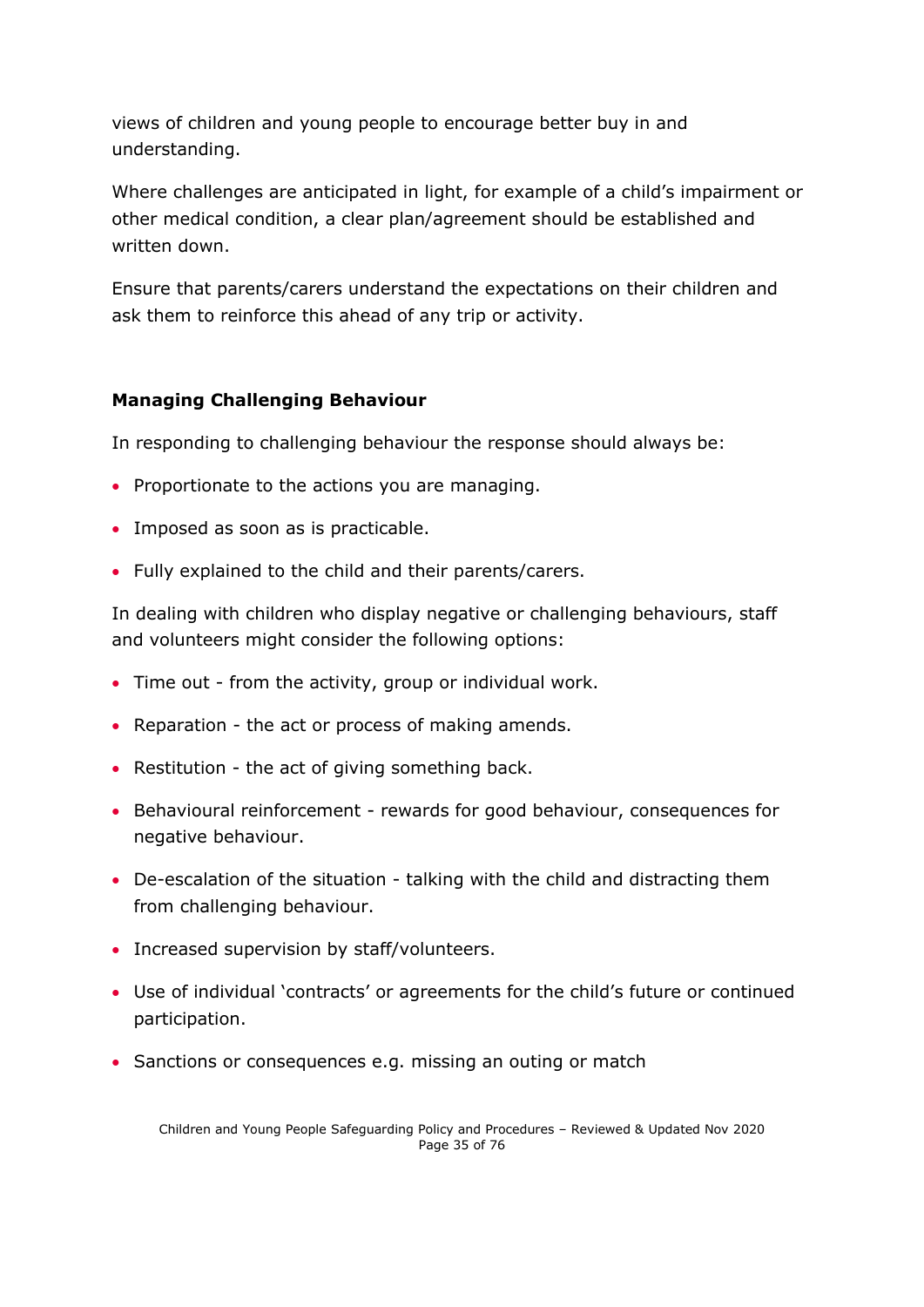- Seeking additional/specialist support through working in partnership with other agencies.
- Temporary or permanent exclusion.

The following should never be permitted as a means of managing a child's behaviour:

- Physical punishment or the threat of such.
- Refusal to speak to or interact with the child.
- Being deprived of food, water, access to changing facilities or toilets or other essential facilities.
- Verbal intimidation, ridicule or humiliation.

Staff/volunteers should consider the risks associated with employing physical intervention compared with the risks of not employing physical intervention.

The use of physical intervention should always:

- Be avoided unless it is absolutely necessary to prevent a child injuring themselves or others, or causing serious damage to property.
- Aim to achieve an outcome that is in the best interests of the child whose behaviour is of immediate concern.
- Form part of a broader approach to the management of challenging behaviour.
- Be the result of conscious decision-making and not a reaction to an adult's frustration.
- Employ the minimum force needed to avert injury to a person or serious damage to property - applied for the shortest period of time.
- Used only after all other strategies have been exhausted.

Children and Young People Safeguarding Policy and Procedures – Reviewed & Updated Nov 2020 Page 36 of 76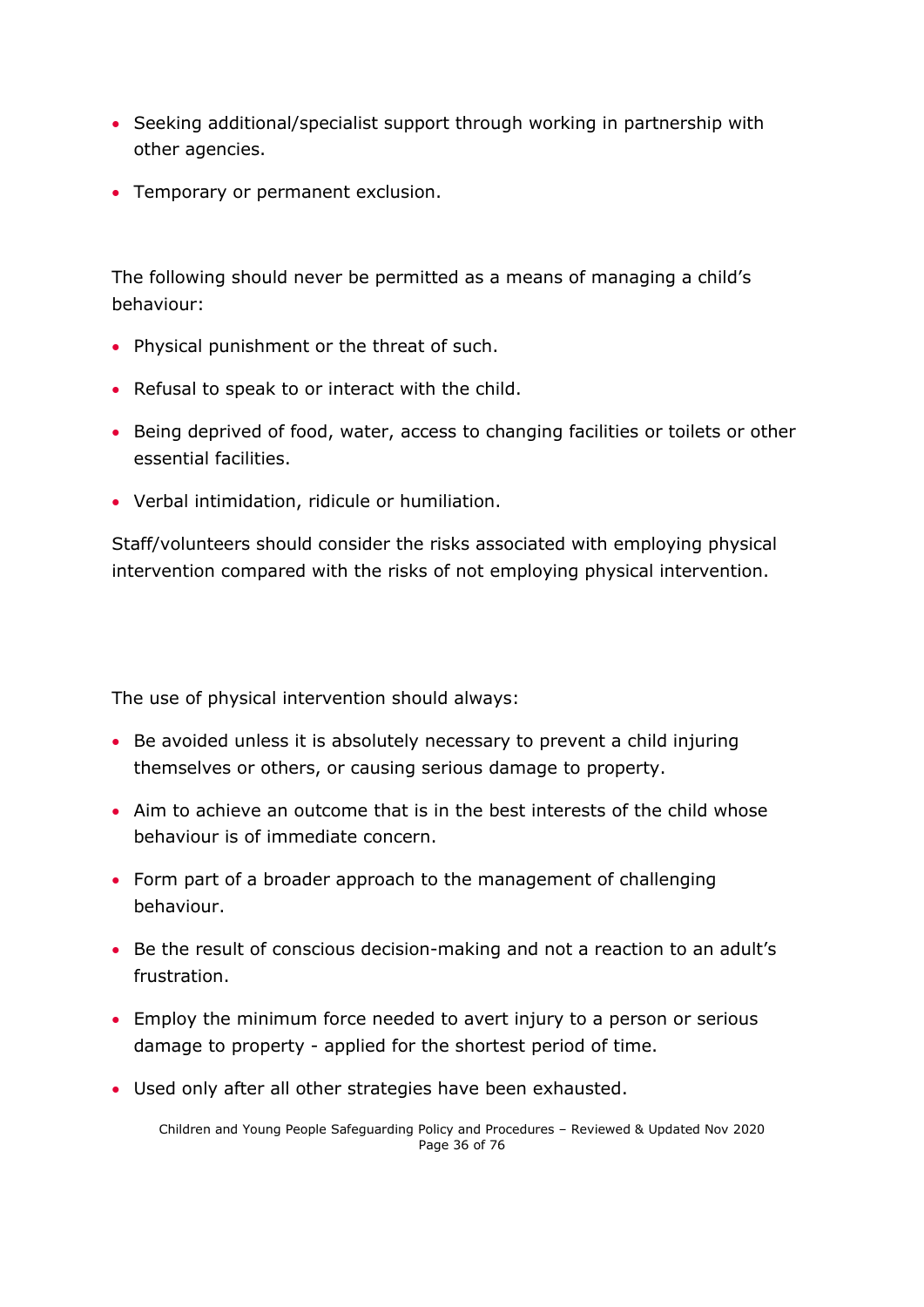• Be recorded as soon as possible using the appropriate organisational reporting form and procedure.

Parents should always be informed following an incident where a coach/volunteer has had to physically intervene with their particular child.

Physical intervention must not:

- Involve contact with buttocks, genitals and breasts.
- Be used as a form of punishment.
- Involve inflicting pain.

#### **Views of the child**

A timely de-brief for staff/volunteers, the child and parents should always take place in a calm environment following an incident where physical intervention has been used. Even children who haven't directly been involved in the situation may need to talk about what they have witnessed.

There should also be a discussion with the child and parents about the child's needs and continued safe participation in the group or activity.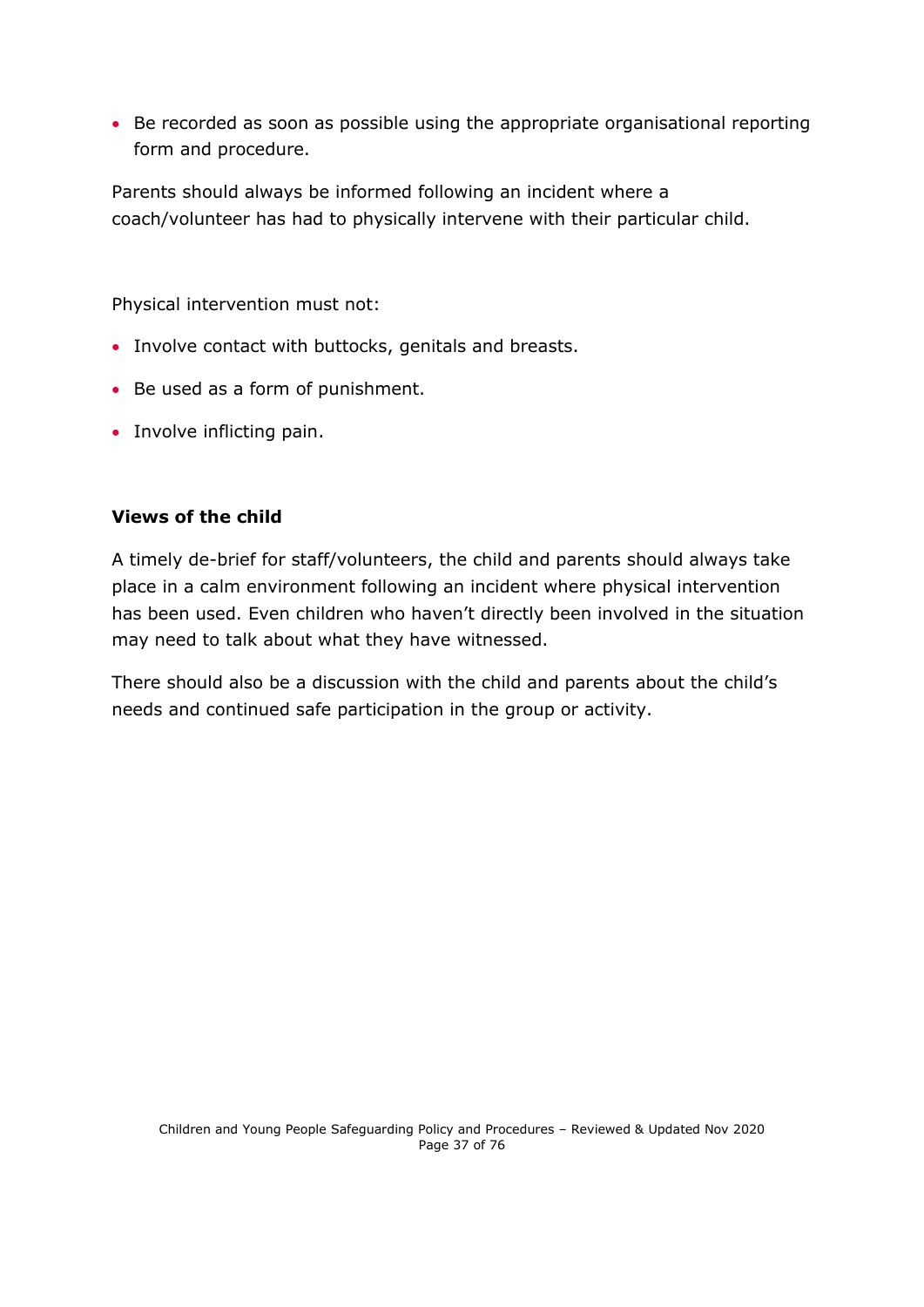## **Incident Report Form**

| Recorder's Name: |               |
|------------------|---------------|
| Address:         |               |
| Post Code:       | Telephone No: |

| Child's Name: |               |
|---------------|---------------|
| Address:      |               |
| Post Code:    | Telephone No: |

| Complainant's Name: |               |
|---------------------|---------------|
| Address:            |               |
| Post Code:          | Telephone No: |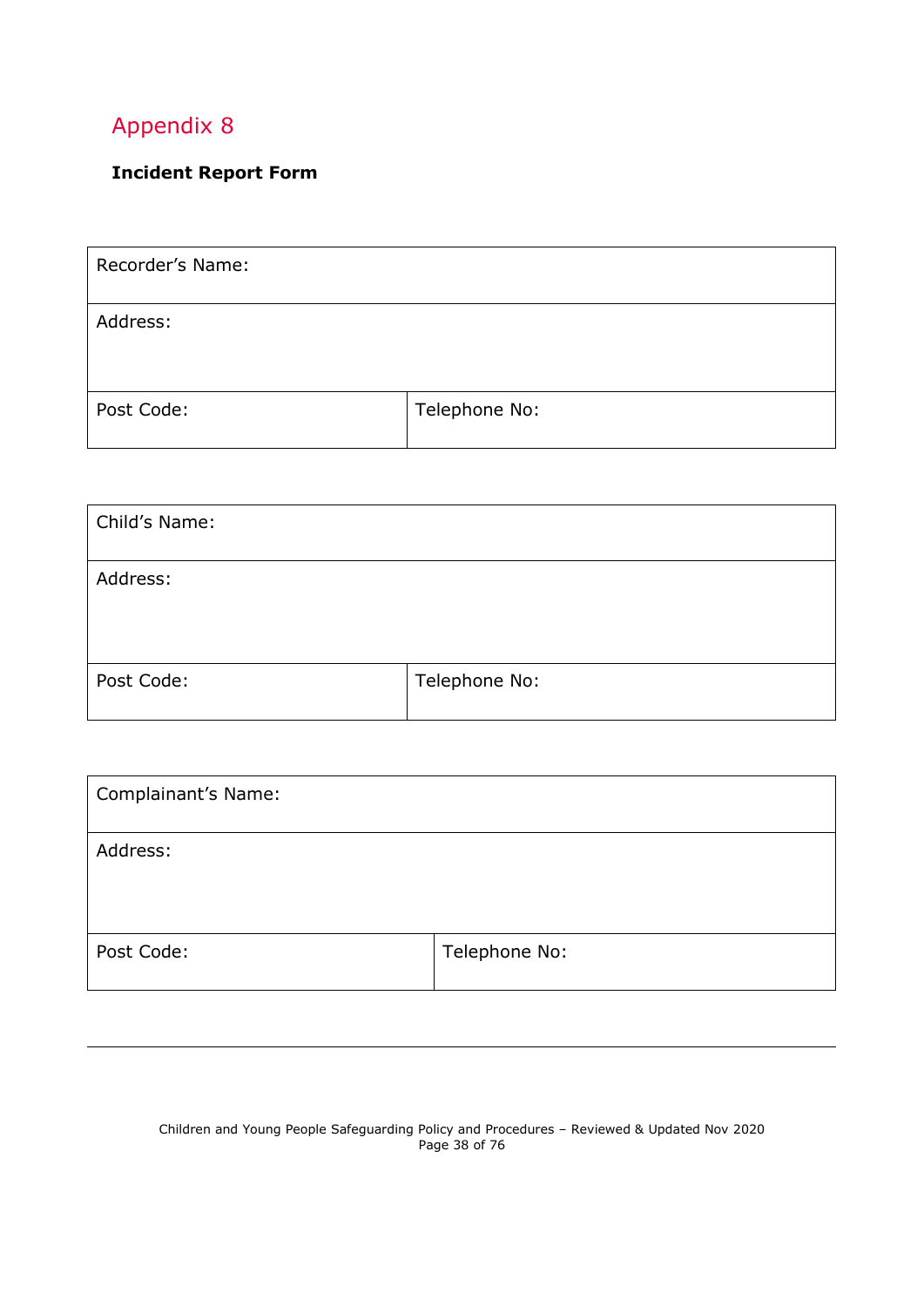| Details of the allegations: [include: date; time; location; and nature of the incident] |       |
|-----------------------------------------------------------------------------------------|-------|
| Additional information: [include: witnesses; corroborative statements; etc.]            |       |
| England Golf Governance department notified (01526 351824)                              |       |
| Case Number (if allocated):                                                             |       |
| Name of person spoken to:                                                               |       |
| Date:                                                                                   | Time: |
| Action taken:                                                                           |       |
| Date:                                                                                   | Time: |
| Signature of Recorder:                                                                  |       |
| Signature of Complainant:                                                               |       |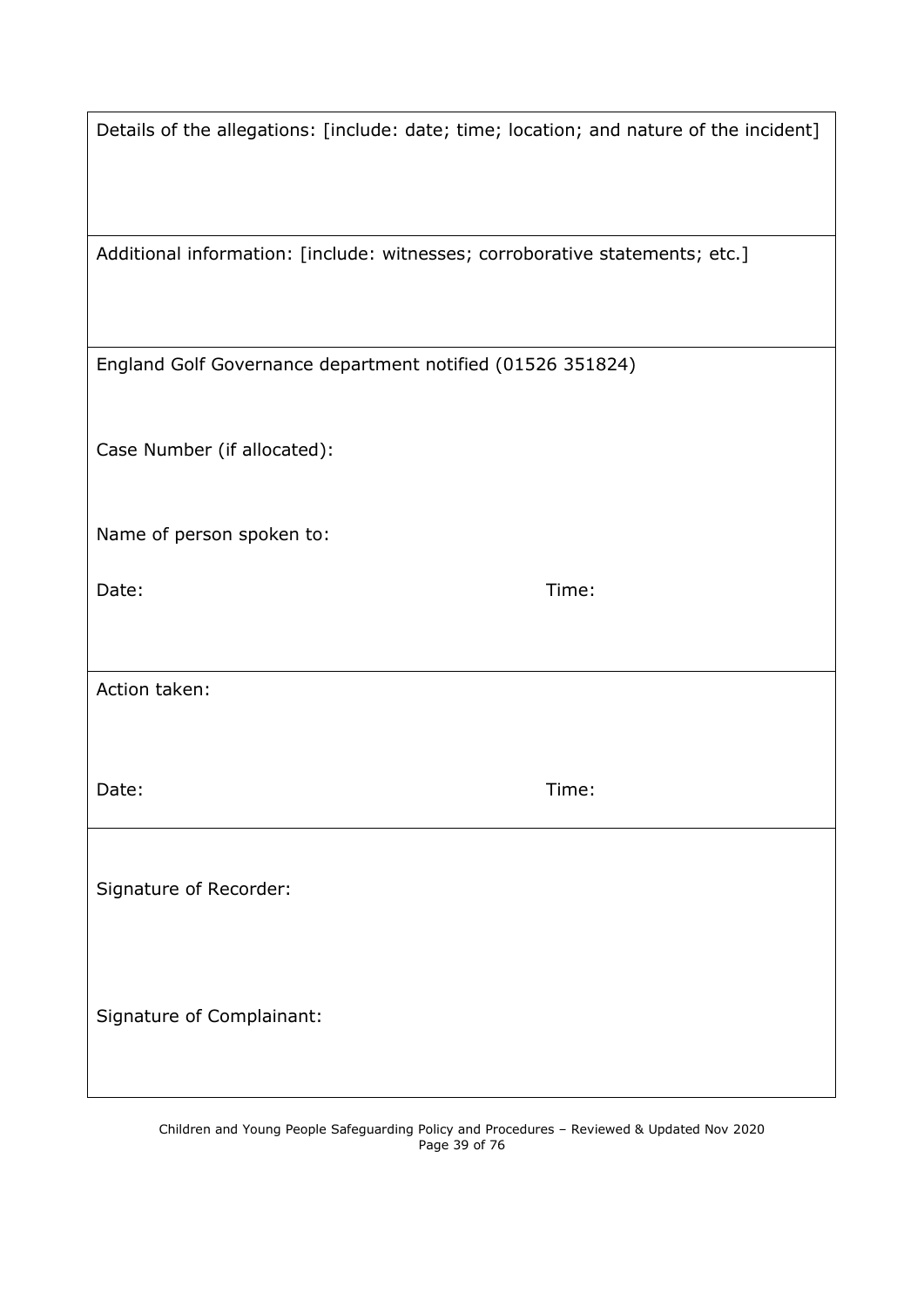#### **Data protection:**

Knotty Hill Golf Centre and England Golf Governance Department may use the information in this form (together with other information they obtain as a result of any investigation) to investigate the alleged incident and to take whatever action is deemed appropriate, in accordance with their Children and Young People Safeguarding Policy and Procedures.

Strict confidentiality will be maintained and information will only be shared on a "need to know" basis in the interests of safeguarding and in accordance with the company's data protection policy. This may involve disclosing certain information to a number of organisations and individuals including relevant clubs and County bodies, individuals that are the subject of an investigation and/or Statutory agencies such as the Police and Children's Social Care.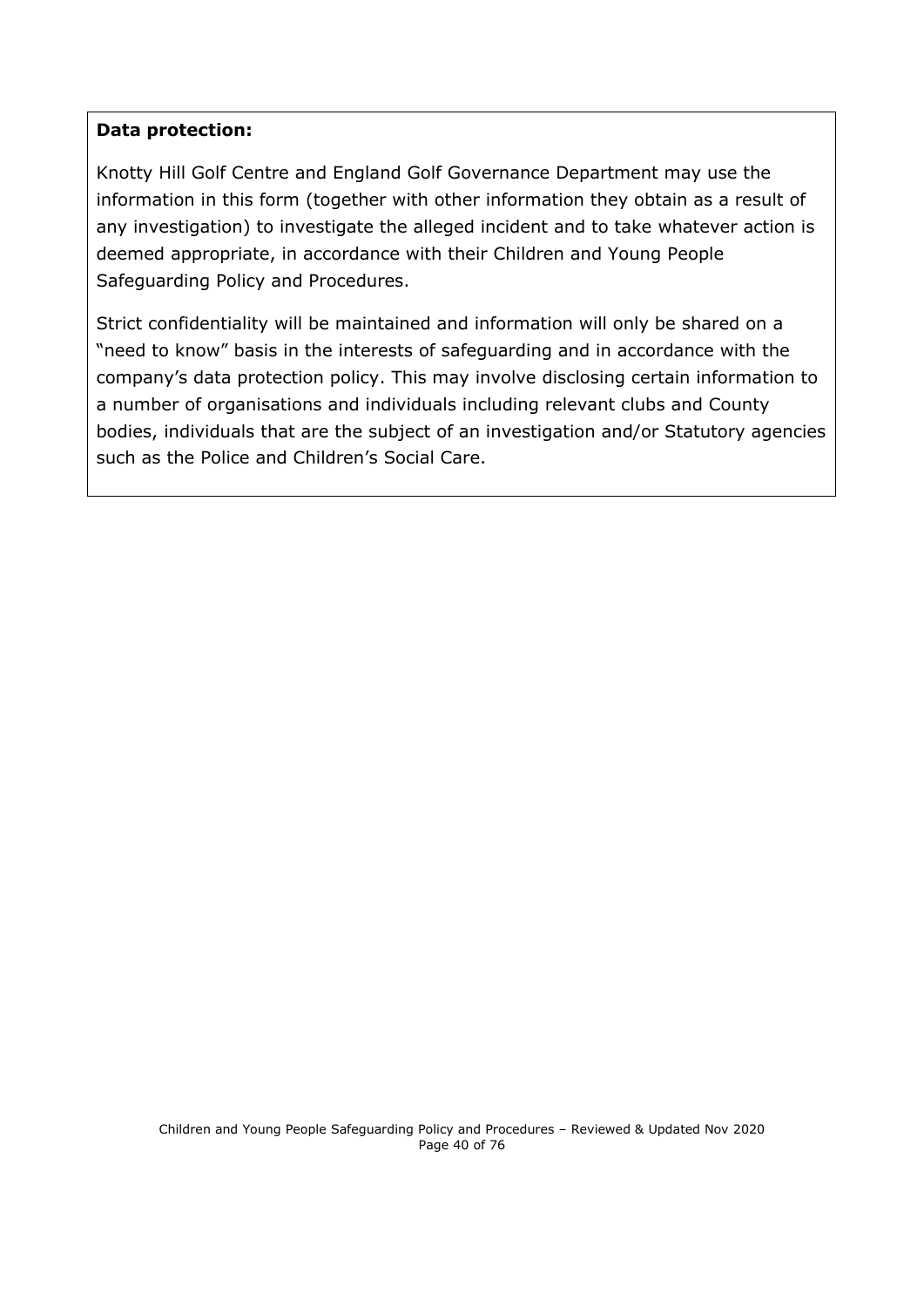## **Accident Report Form**

| Recorder's Name:                                                                             |               |  |
|----------------------------------------------------------------------------------------------|---------------|--|
| Address:                                                                                     |               |  |
| Post Code:                                                                                   | Telephone No: |  |
| Name of Injured Person [s]:                                                                  |               |  |
| Address:                                                                                     |               |  |
| Post Code:                                                                                   | Telephone No: |  |
| Nature of Injury Sustained:                                                                  |               |  |
| Where did the Accident occur: [include: date; time; location; and nature of the<br>accident] |               |  |
| How did the Accident occur: [include: names; telephone numbers; etc.]                        |               |  |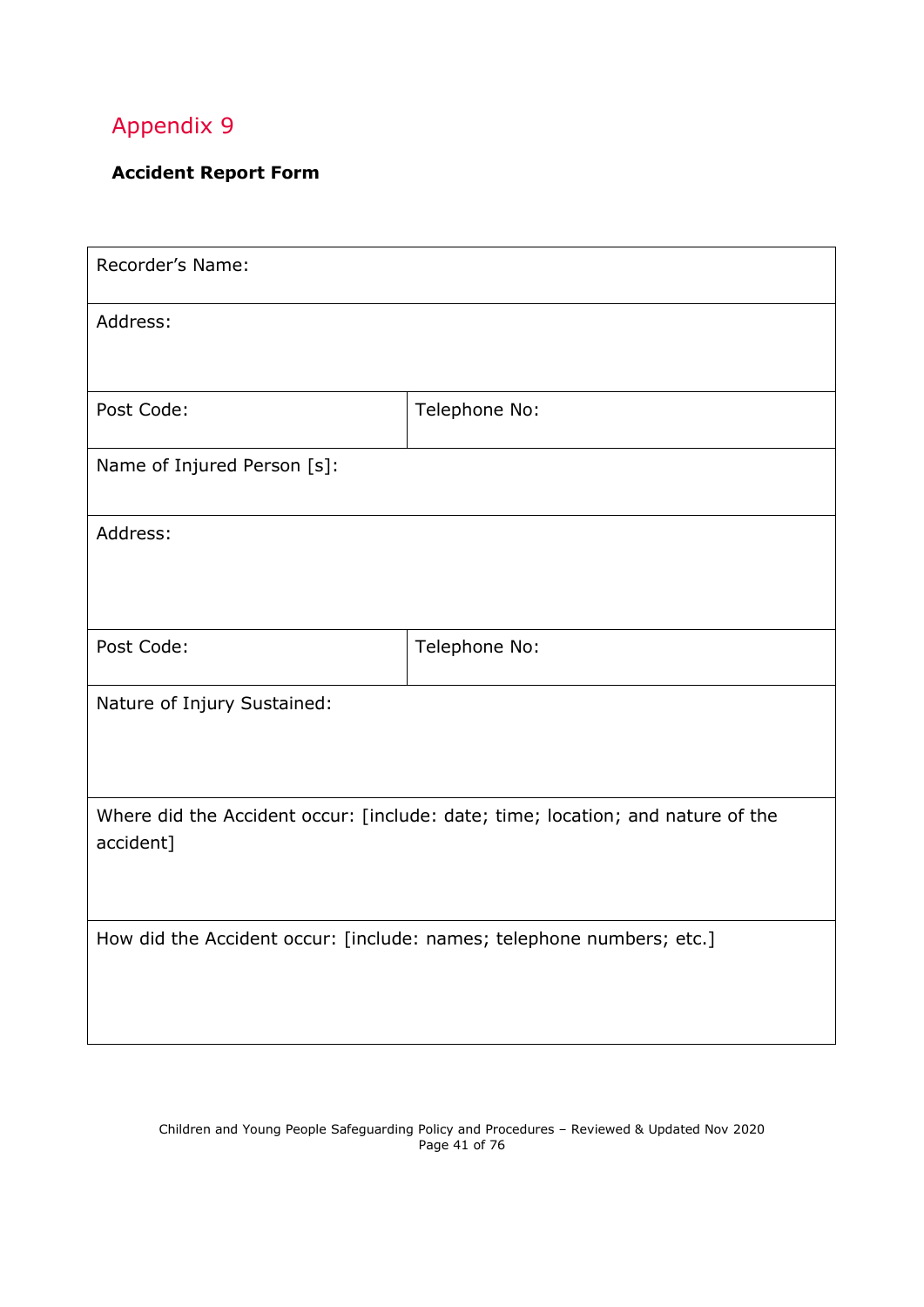Were there any witnesses to the Accident: [include: names; statements, etc.]

What action was taken: [include: treatment administered, by whom, etc.]

Were any other Agencies involved?: [e.g. Ambulance service]

Have the Parents / Carers been contacted? YES NO [Please circle.]

Does the accident need to be referred to England Golf Governance Dept? YES NO

Date: Time:

Signature of Recorder:

#### **Data protection:**

Knotty Hill Golf Centre and England Golf Governance Department may use the information in this form (together with other information they obtain as a result of any investigation) to investigate the alleged incident and to take whatever action is deemed appropriate, in accordance with their Children and Young People Safeguarding Policy and Procedures.

Strict confidentiality will be maintained and information will only be shared on a "need to know" basis in the interests of safeguarding and in accordance with the company's data protection policy. This may involve disclosing certain information to a number of organisations and individuals including relevant clubs and County bodies, individuals that are the subject of an investigation and/or Statutory agencies such as the Police and Children's Social Care.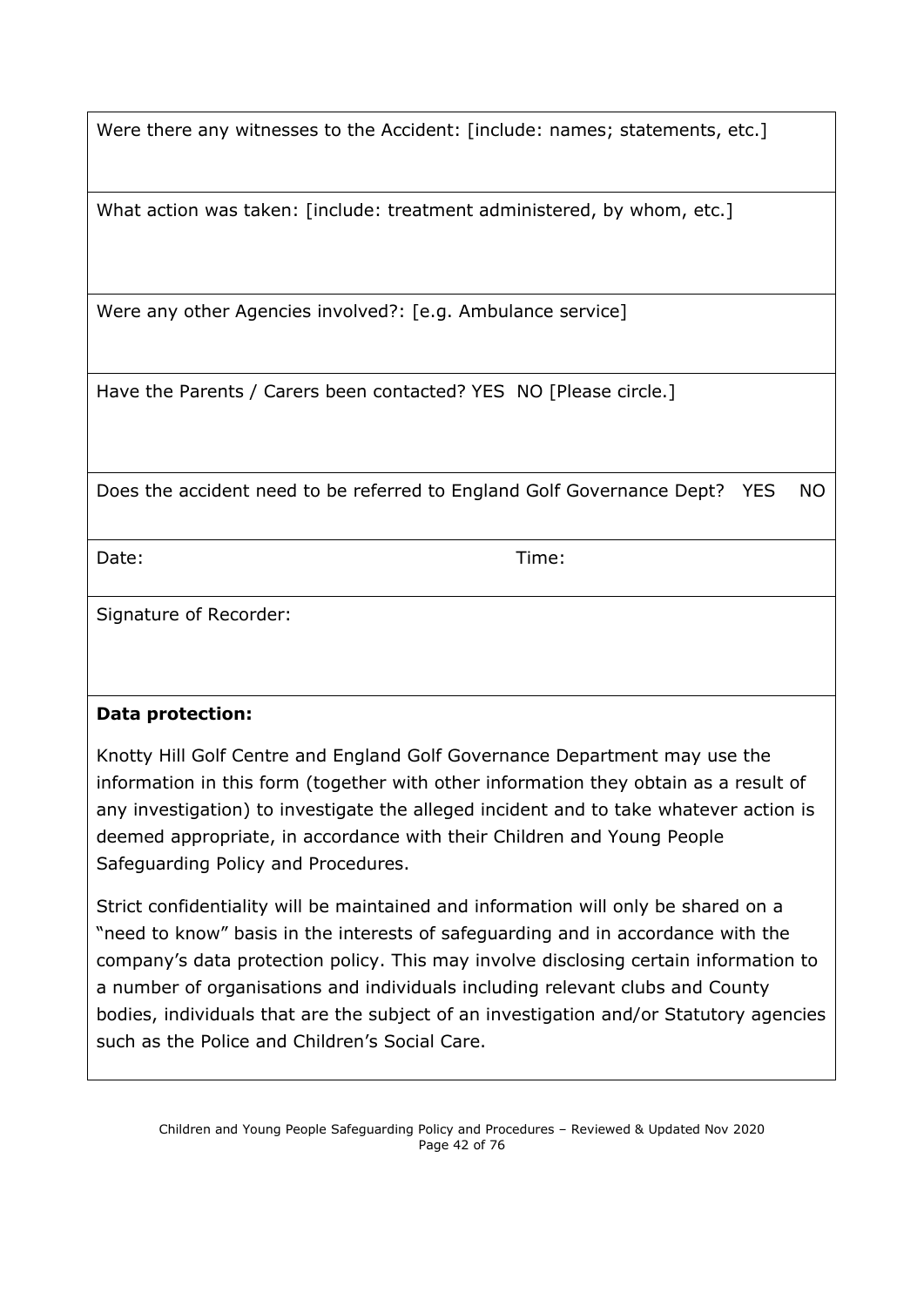# **Junior Profile and Parental Consent Forms**

#### **Player Profile Form Template**

(For Players Under the age of 18)

The safety and welfare of juniors in our care is paramount, and it is therefore important that we are aware of any illness, medical condition and other relevant health details so that their best interests are addressed.

In compliance with the Data Protection Act 2018, GDPR and all relevant data protection legislation, all efforts will be made to ensure that information is accurate, kept up to date and secure and that it is used only in connection with the purpose and activities of the organisation. Information will not be kept once a person is no longer a member of the organisation. The information will be disclosed only to those members of the organisation for whom it is appropriate and relevant officers of England Golf where necessary.

It is the responsibility of the junior and their parent to notify the Club Welfare Officer (CWO) or Secretary if any of the details change at any time.

| Junior Name      |  |
|------------------|--|
| Date of Birth    |  |
| Address          |  |
| Telephone Number |  |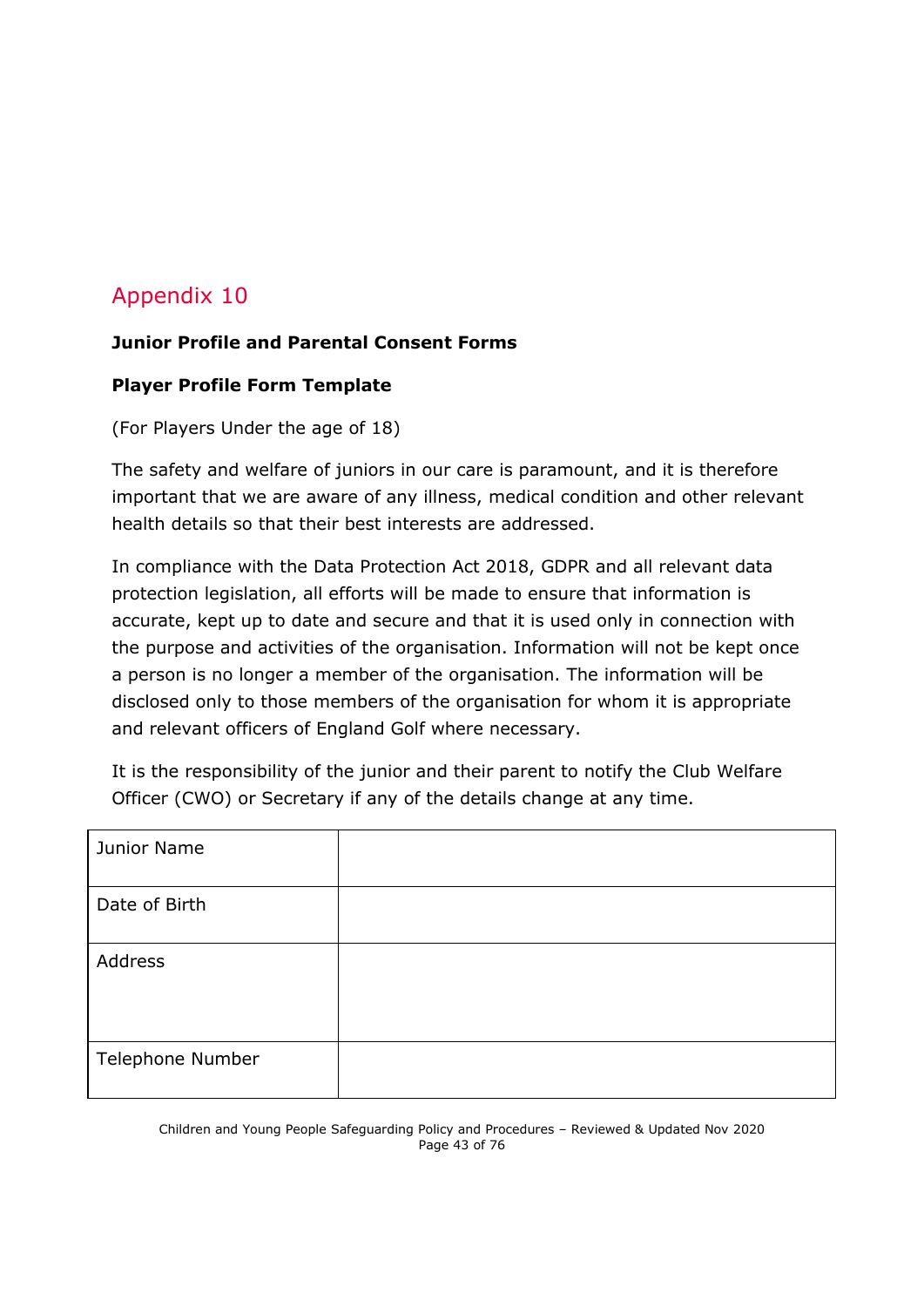| <b>Parents' Names</b>     |  |                |
|---------------------------|--|----------------|
| Address                   |  | (If different) |
|                           |  |                |
|                           |  |                |
|                           |  |                |
| Home Telephone No         |  |                |
| Mobile Telephone No       |  |                |
| Work Telephone No         |  |                |
| <b>Emergency Contacts</b> |  |                |
| <b>Contact 1 Name</b>     |  |                |
| Relationship to child     |  |                |
| Home Telephone Number     |  |                |
| Mobile Telephone Number   |  |                |
| Work Telephone Number     |  |                |
| <b>Contact 2 Name</b>     |  |                |
| Relationship to child     |  |                |
| Home Telephone Number     |  |                |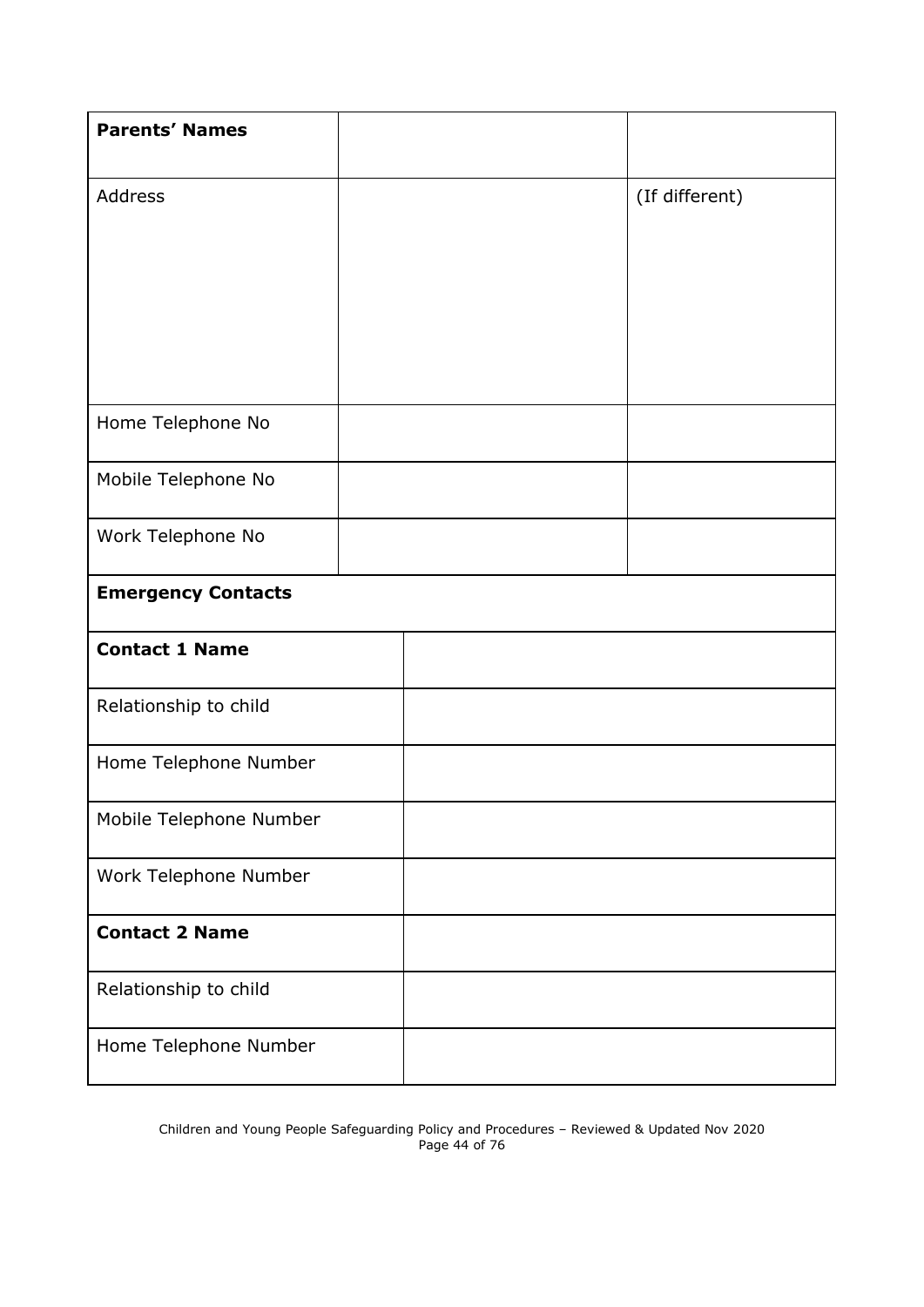| Mobile Telephone Number |  |
|-------------------------|--|
| Work Telephone Number   |  |

| Please confirm details of all |
|-------------------------------|
| those with Parental           |
| Responsibility for the Child. |
|                               |

#### **Medical Information**

| Child's Doctor's name    |  |
|--------------------------|--|
| Doctor's Surgery Address |  |
| <b>Telephone Number</b>  |  |

Does your child experience any conditions requiring medical treatment and/or medication? **YES □ NO □**

\*If yes please give details, including medication, dose and frequency.

| Does your child have any allergies? YES $\Box$ | NO <b>D</b> |
|------------------------------------------------|-------------|

٦

\*If yes please give details.

Children and Young People Safeguarding Policy and Procedures – Reviewed & Updated Nov 2020 Page 45 of 76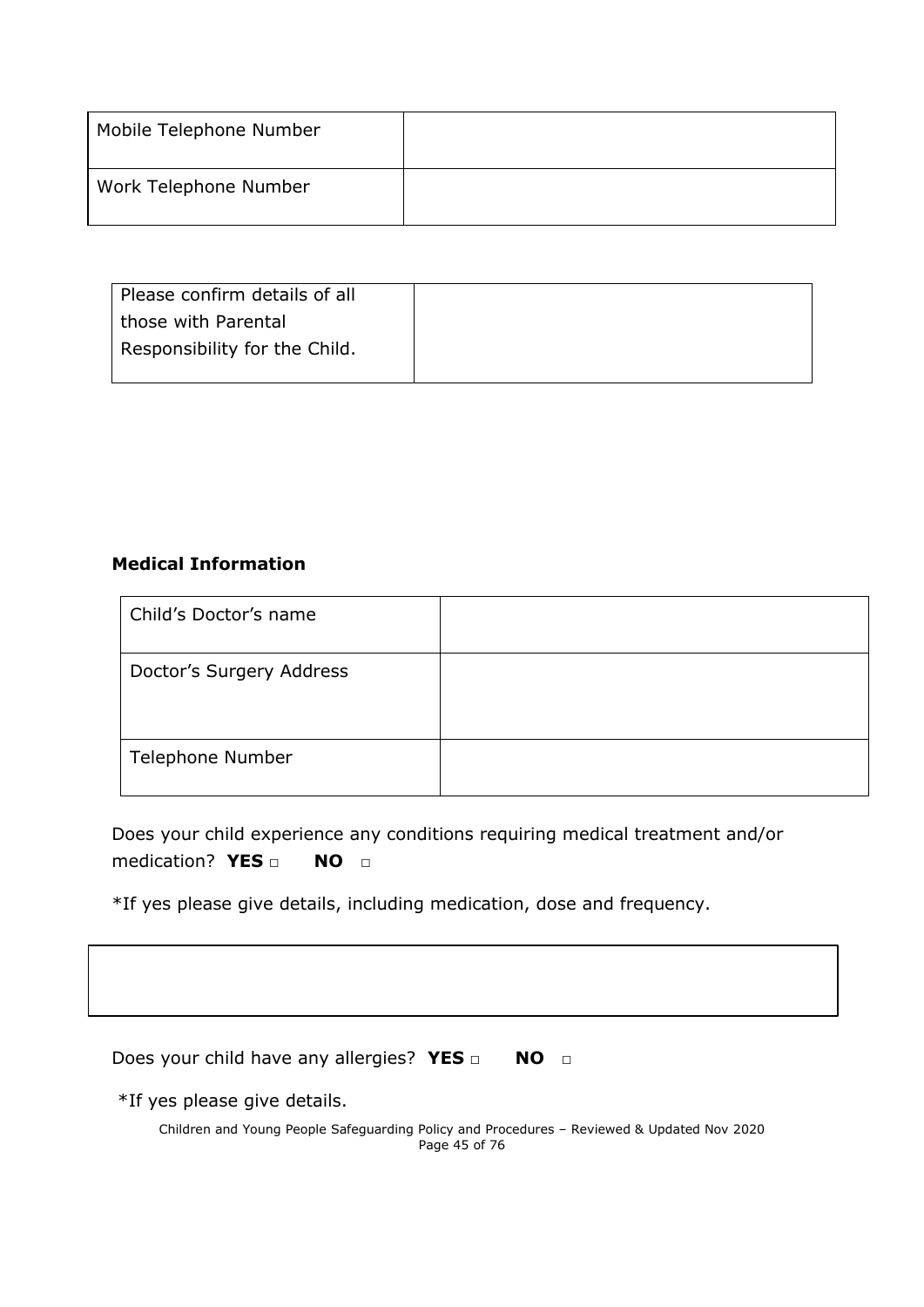Does your child have any specific dietary requirements? YES □ NO □

\*If yes please give details.

What additional needs, if any, does your child have e.g. needs help to administer planned medication, assistance with lifting or access, regular snacks?

#### **Disability**

The Equality Act 2010 defines a disabled person as 'anyone with a physical or mental impairment, which has a substantial and long term adverse effect on his or her ability to carry out normal day to day activities'.

Do you consider your child to have a disability? **YES** □ **NO** □

\*If yes what is the nature of the disability?

Does your child have any communication needs e.g. non-English speaker/ hearing impairment/ sign language user/ dyslexia? If yes, please tell us what we need to do to enable him/her them to communicate with us fully.

Children and Young People Safeguarding Policy and Procedures – Reviewed & Updated Nov 2020 Page 46 of 76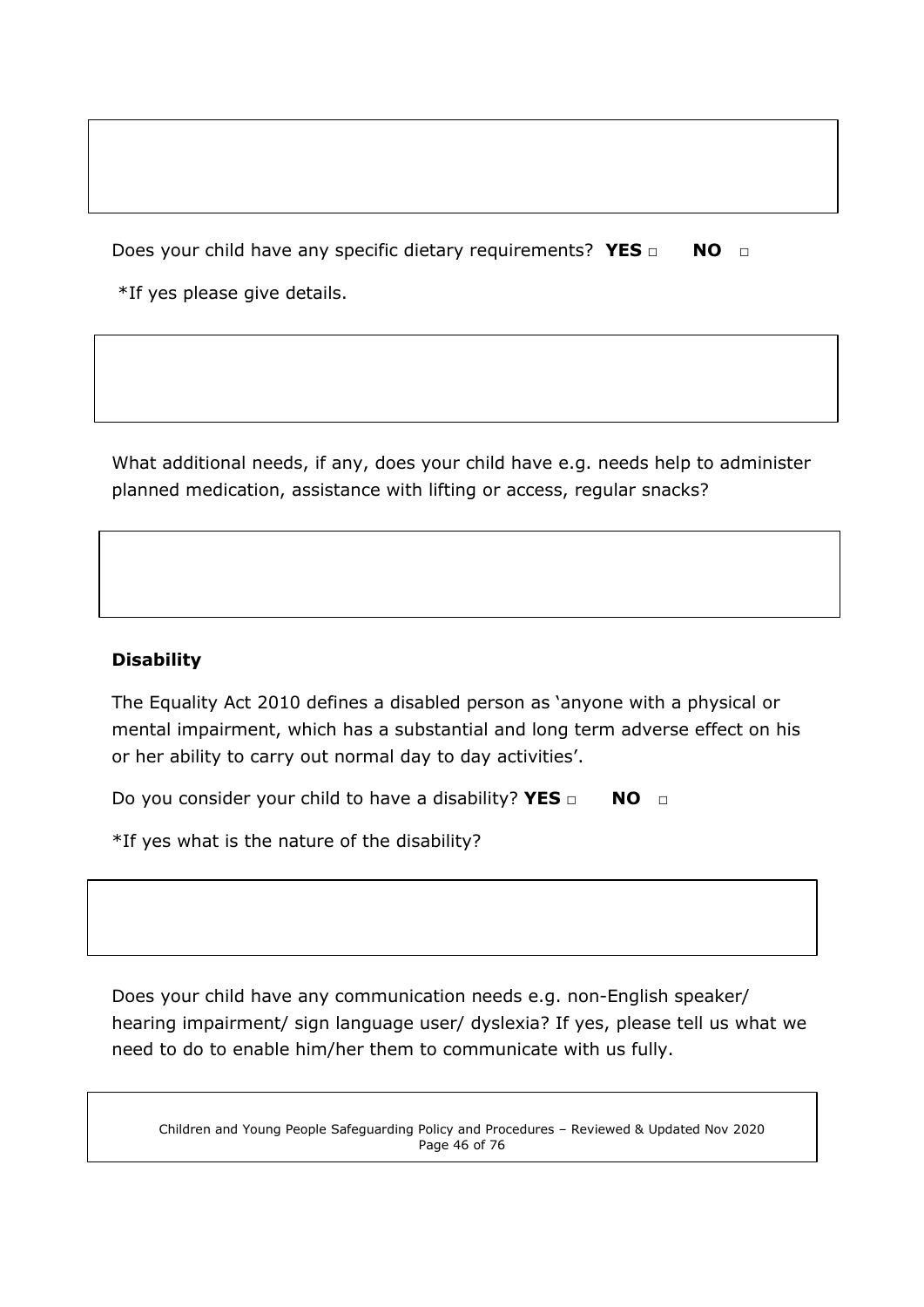#### **Consent from Parent/Legal Carer:**

- I confirm to the best of my knowledge that my child does not suffer from any medical condition other than those detailed above.
- I agree to notify the Centre of any changes to this information.
- I give my consent that in an emergency situation, the centre may act in my place (loco parentis), if the need arises for the administration of emergency first aid and/or other medical treatment which, in the opinion of a qualified medical practitioner, may be necessary. I also understand that in such an occurrence all reasonable steps will be taken to contact me or the alternative adult named in this form.
- The attached signature will denote that my child has my permission to be on the golf centre's premises.
- I acknowledge that the golf centre is not responsible for providing adult supervision for my child, except for formal junior golfing coaching, matches or | competition.
- I agree to my child being transported by the centre's representatives to and from venues when he/she is representing the golf centre.

(Please tick the boxes if agreed)

| By signing this document I confirm that I have legal responsibility for |  |  |
|-------------------------------------------------------------------------|--|--|
| am aware of how the information I have provided may be used.            |  |  |
| Signed - Parent/Carer                                                   |  |  |
| <b>Print name</b>                                                       |  |  |

Children and Young People Safeguarding Policy and Procedures – Reviewed & Updated Nov 2020 Page 47 of 76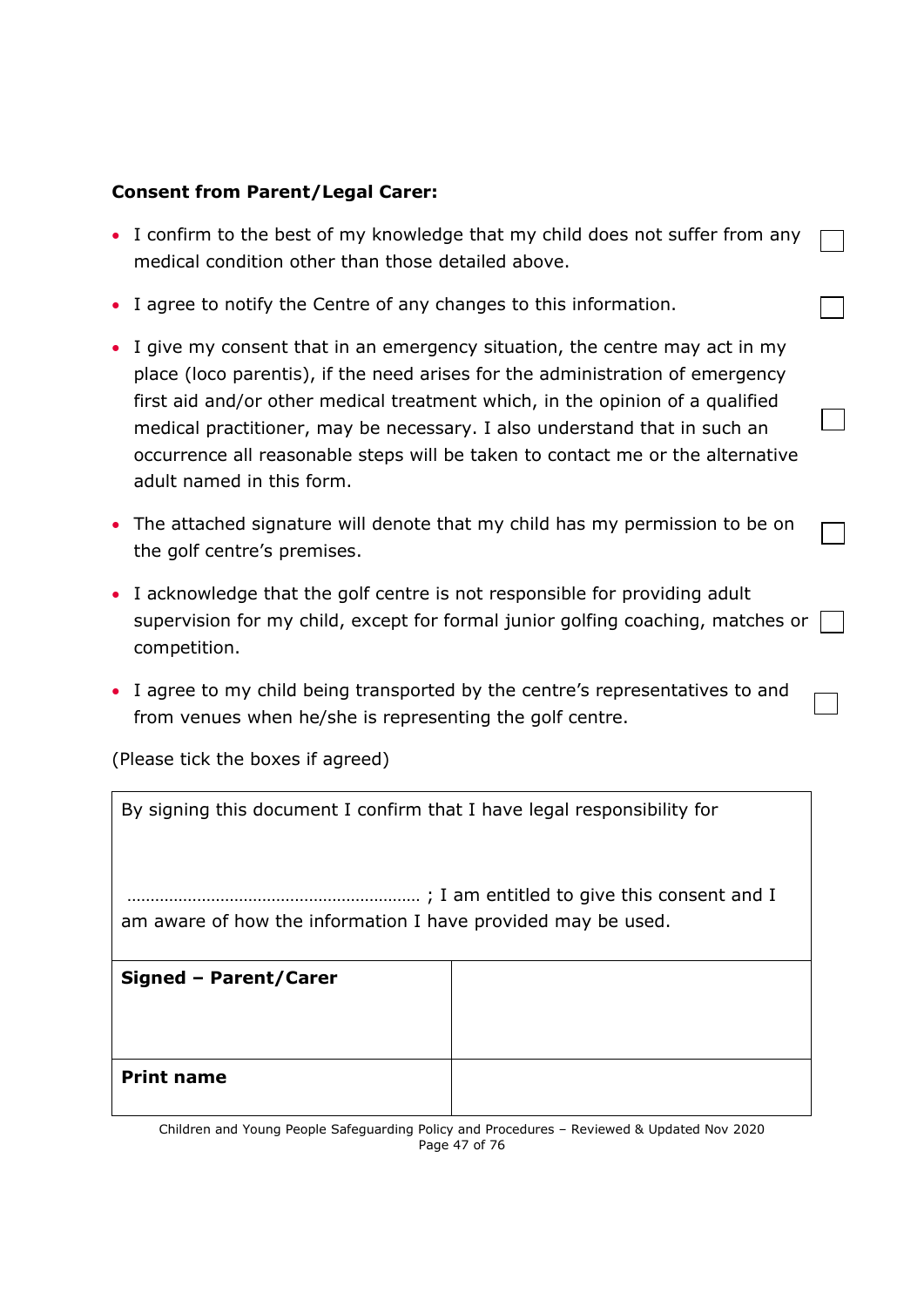| <b>Date</b> |  |
|-------------|--|
|             |  |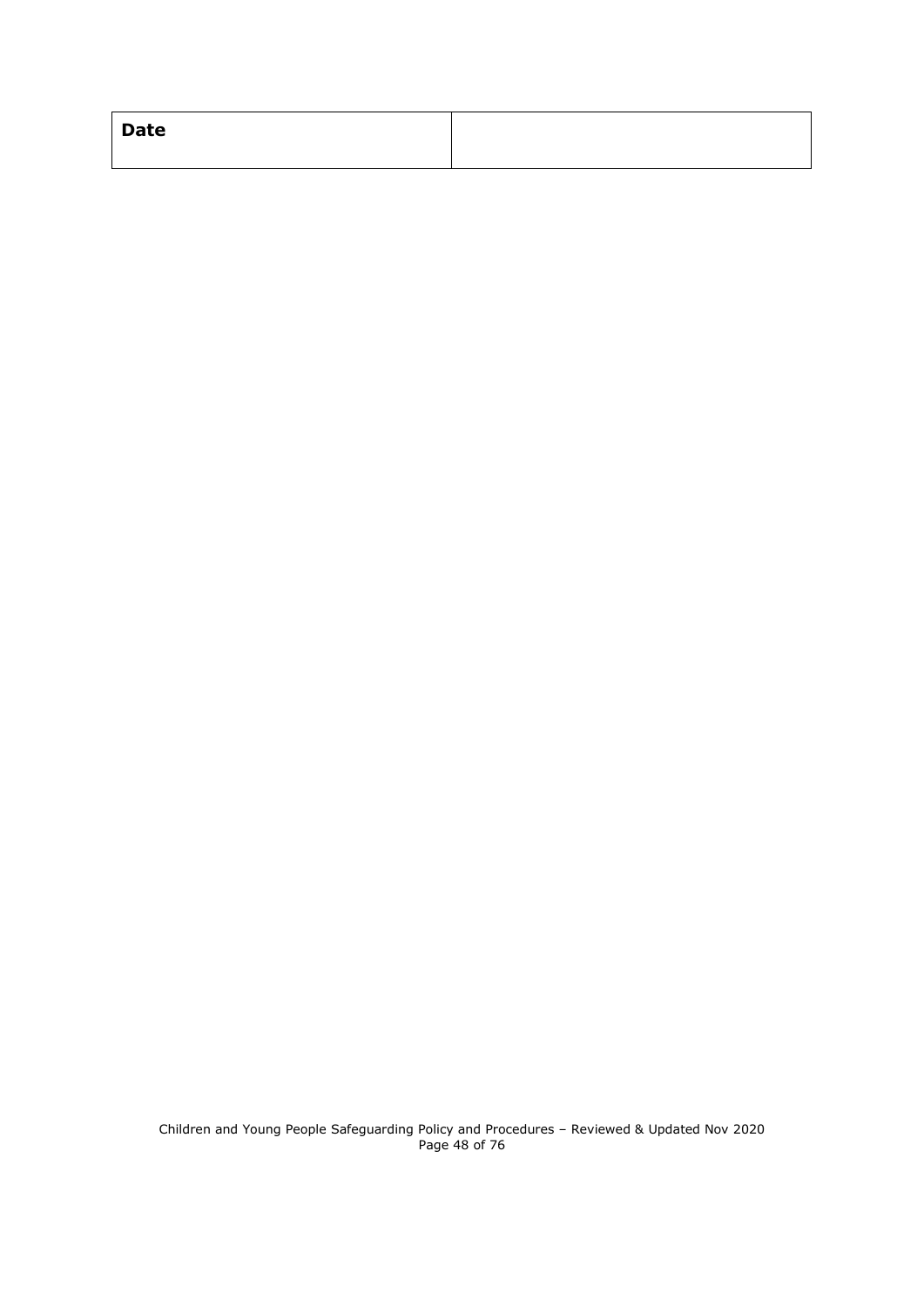## **Photography Consent**

This form is to be signed by the legal carer of a child under the age of 18, together with the child. Please note that if you have more than one child registered you will need to complete separate forms for each.

Knotty Hill Golf Centre recognises the need to ensure the welfare and safety of all children in golf. As part of our commitment to ensure their safety we will not permit photographs, video images or other images of your child to be taken (except where some incidental inclusion may not be possible to avoid) or used without your consent.

Knotty Hill Golf Centre will ensure that any image of a child where consent has not been obtained will not be published.

Knotty Hill Golf Centre will follow the guidance for the use of images of children as detailed within the golf centre's Safeguarding Children and Young People Policy.

Knotty Hill Golf Centre will take steps to ensure these images are used solely for the purposes for which they are intended i.e. the promotion and celebration of the activities of the centre.

If you become aware that these images are being used inappropriately you should inform the Club Welfare Officer immediately.

The photographs may be available on the website [http://www.knottyhill.com](http://www.knottyhill.com/) If at any time either the parent/ carer or the child wishes the data to be removed from the website, 7 days' notice must be given to the Club Welfare Officer after which the data will be removed.

# **To be completed by parent/carer**

I \_\_\_\_\_\_\_\_\_\_\_\_\_\_\_\_\_\_\_\_\_\_ (Parent full name) consent to \_\_\_\_\_\_\_\_\_\_\_\_\_\_\_\_\_ (name of organisation) photographing or videoing \_\_\_\_\_\_\_\_\_\_\_\_\_\_\_\_\_\_ (name of child) under the stated rules and conditions,

and I confirm I have legal parental responsibility for this child and am entitled to give this consent.

Children and Young People Safeguarding Policy and Procedures – Reviewed & Updated Nov 2020 Page 49 of 76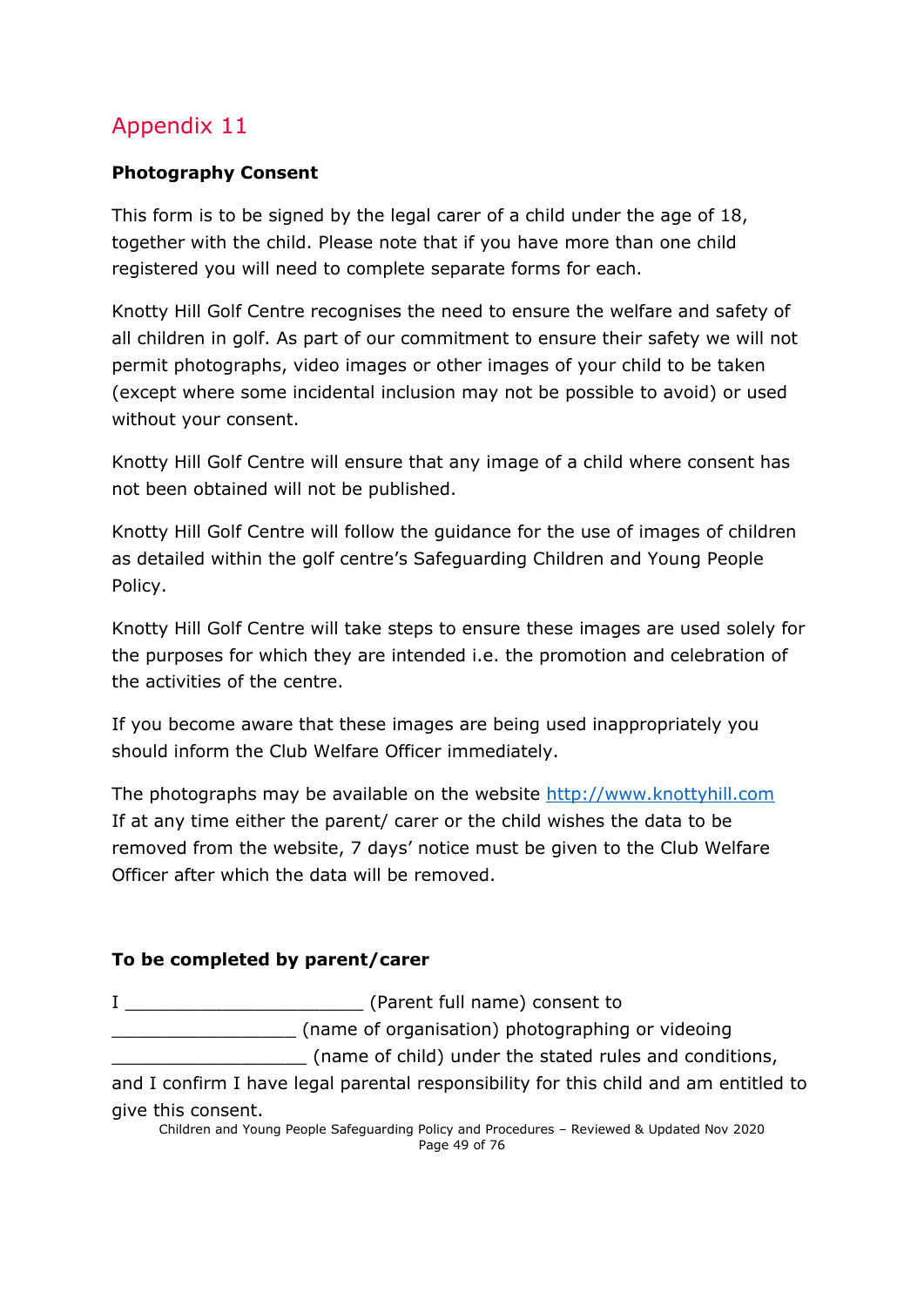| Signature |  |
|-----------|--|
|           |  |

#### **To be completed by child**

I \_\_\_\_\_\_\_\_\_\_\_\_\_\_\_\_\_\_\_\_\_\_ (Child full name) consent to \_\_\_\_\_\_\_\_\_\_\_\_\_\_\_\_\_

(name of organisation) photographing or videoing child under the stated rules and conditions.

Signature \_\_\_\_\_\_\_\_\_\_\_\_\_\_\_\_\_\_\_\_\_\_\_\_ Date \_\_\_\_\_\_\_\_\_\_\_\_\_\_\_\_\_\_\_\_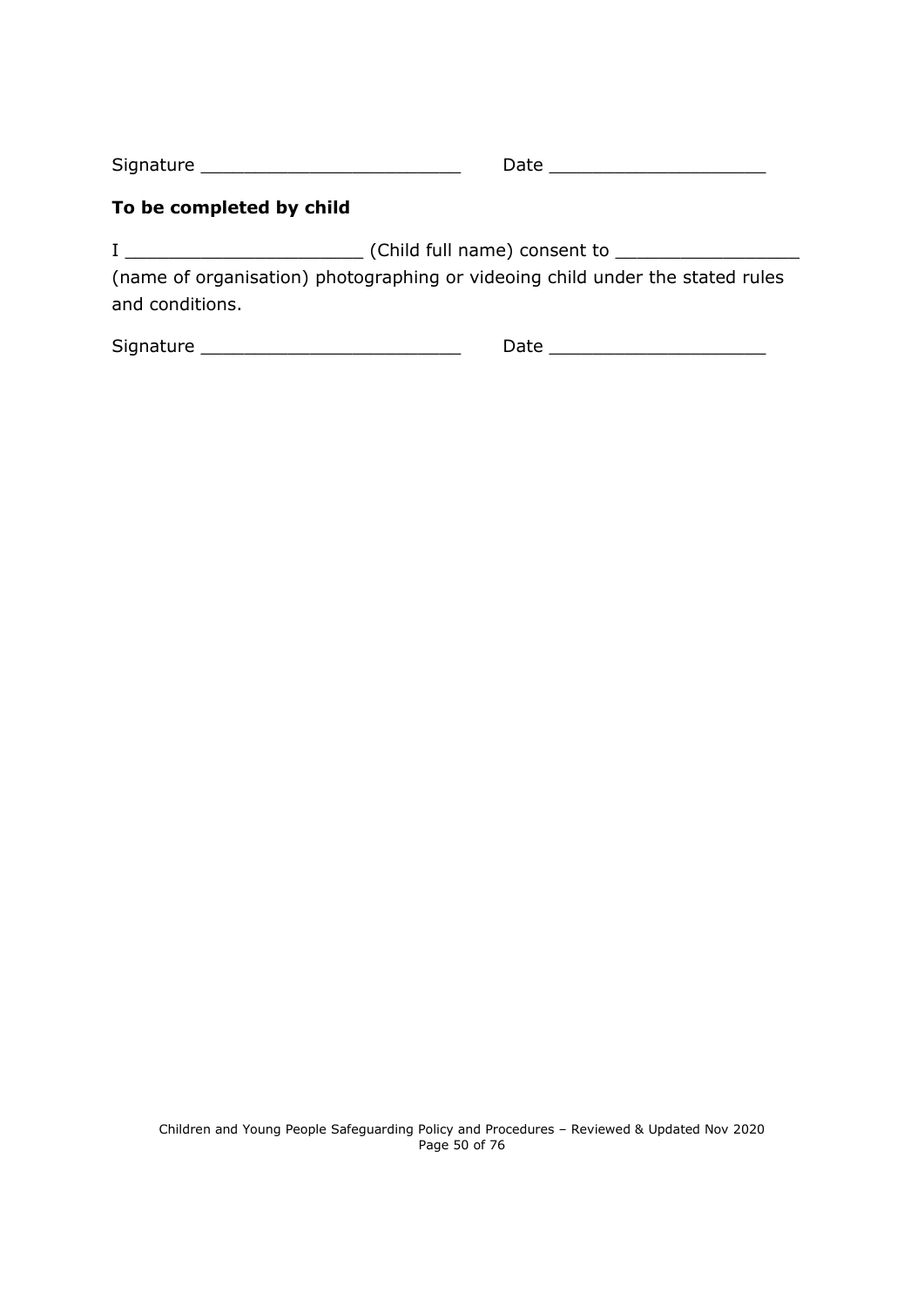## **Guidance for parents**

The Knotty Hill Golf Centre is delighted to welcome you and your child to what we hope is the first of many events that you will be taking part in.

The positive effect of your support, as a parent, can't be overstated. Your behavior has a real influence on the way your child experiences golf.

First things first – why is your child showing an interest in the sport? Is it to learn a new game? To hang out with their friends? Because they did it in school and liked it? Or because you play?

Make sure they're playing for their own reasons, not yours.

To enable us to provide the best possible experience for you and your child, we kindly request that you read through the following guidance and complete the attached forms.

- Take an interest in your child's activity and progress and be supportive.
- Familiarise yourself with the Knotty Hill Golf Centre Safeguarding Policy (attached).
- Familiarise yourself with
	- A. Codes of Conduct for parents, coaches, children and young people.
	- B. Transport Policy.
	- C. Changing Room Policy.
	- D. Photography, Videoing and the use of Social Media Policies.
- Complete the attached Parental Consent Form which will enable event organisers to cater for any particular needs that your child may have (e.g. medical conditions and medications, allergies, learning difficulties etc.), as well as contact you in the unlikely event of an emergency.
- Go through the attached Code of Conduct **with** your child and return a signed copy to the centre/event organiser.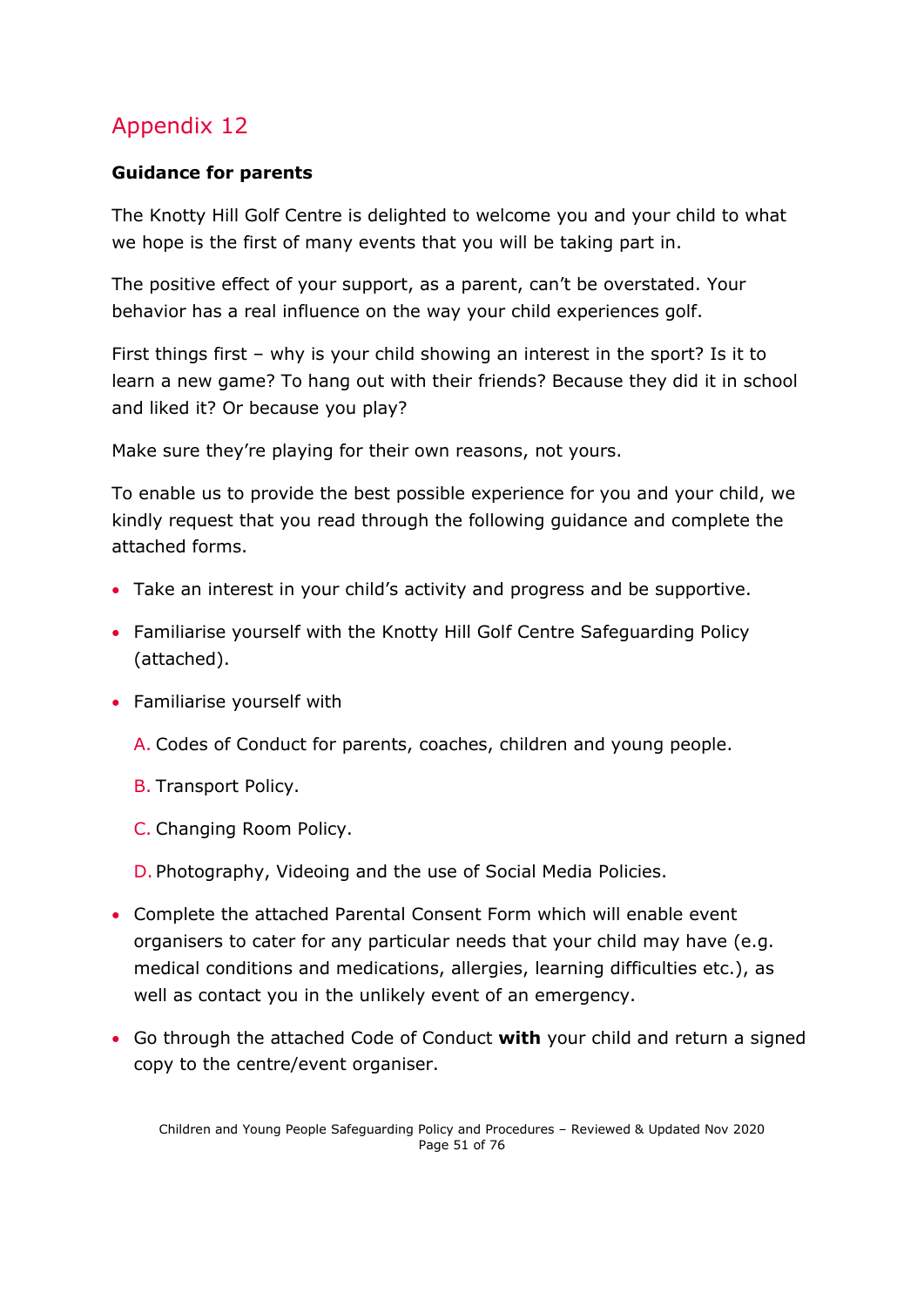- Be punctual when dropping off and picking up your child from coaching/ events. It is important to communicate with the centre if collecting your child after an event/coaching session may cause a problem.
- Introduce yourself to the adults involved in the supervision of your child.
- When leaving your child, make sure they have the necessary provisions for the day, including the ability to meet the requirements of changing weather conditions. Please ensure that your mobile is switched on when you are away from the club, so that you can be contacted in an emergency.
- Encourage your child to take part and support club activities such as coaching & competitions.
- Help your child to arrange golf with other juniors away from club organised activities so they have someone to play golf with.

As a parent/carer you are encouraged to:

- Discuss any concerns regarding the organisation of activities or the behaviour of adults towards your child with the Club Welfare Officer, who will treat any concerns you or your child may have in the strictest confidence
- England Golf Lead Safeguarding Officer is also available for advice: 01526 351824

#### **Club Welfare Officer**

Michael Whitfield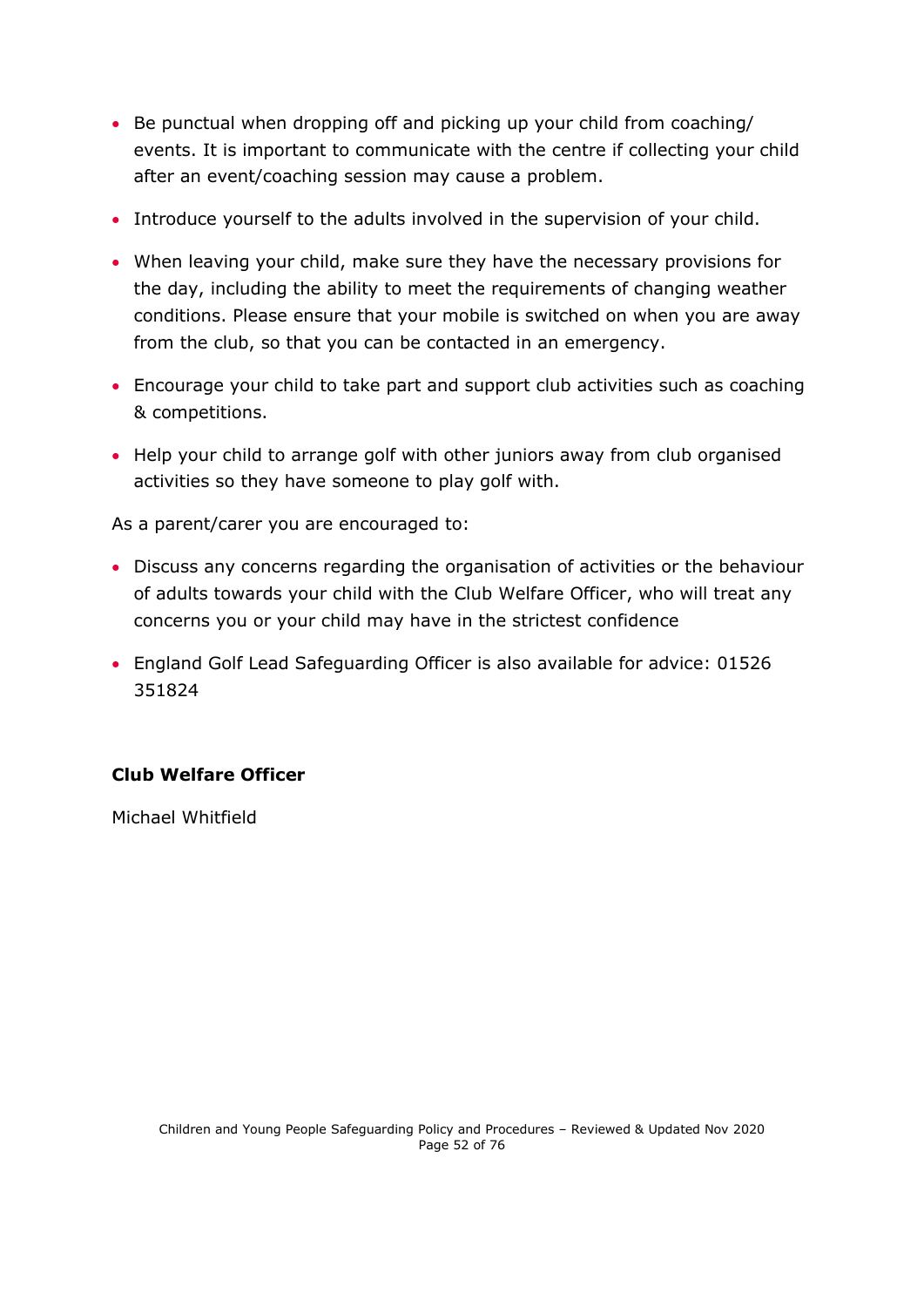## **Managing Young People on Away Trips**

The following provides good practice guidance for taking teams on an away fixture for a day (not overnight)

- appoint a team manager with clear roles and responsibilities
- appoint a designated safeguarding lead contact (not the team manager) who is appropriately trained and competent for the role and responsibilities
- establish well in advance where the fixture is
- ensure you have sufficient staff to manage and look after the young people
- obtain written permission from the parents/carers or carers for participation, transporting and supervising. An up to date photograph of each child must be attached to the child's consent form (for use in the event of any child going missing)
- ensure that a welfare plan has been written and communicated to staff, participants and carers
- ensure all staff responsible for the young people have been DBS checked to the appropriate level and staff have had appropriate safeguarding training
- ensure that a risk assessment has been conducted
- ensure that there is a contact available e.g a staff member who is not travelling away, who will act as the key contact point if required.

# **Accommodation**

Whatever the accommodation, the team manager should ensure that the children are safe. Discuss your code of conduct and discipline policy with the staff at the accommodation. All children must know which rooms staff are in and how to contact them if required.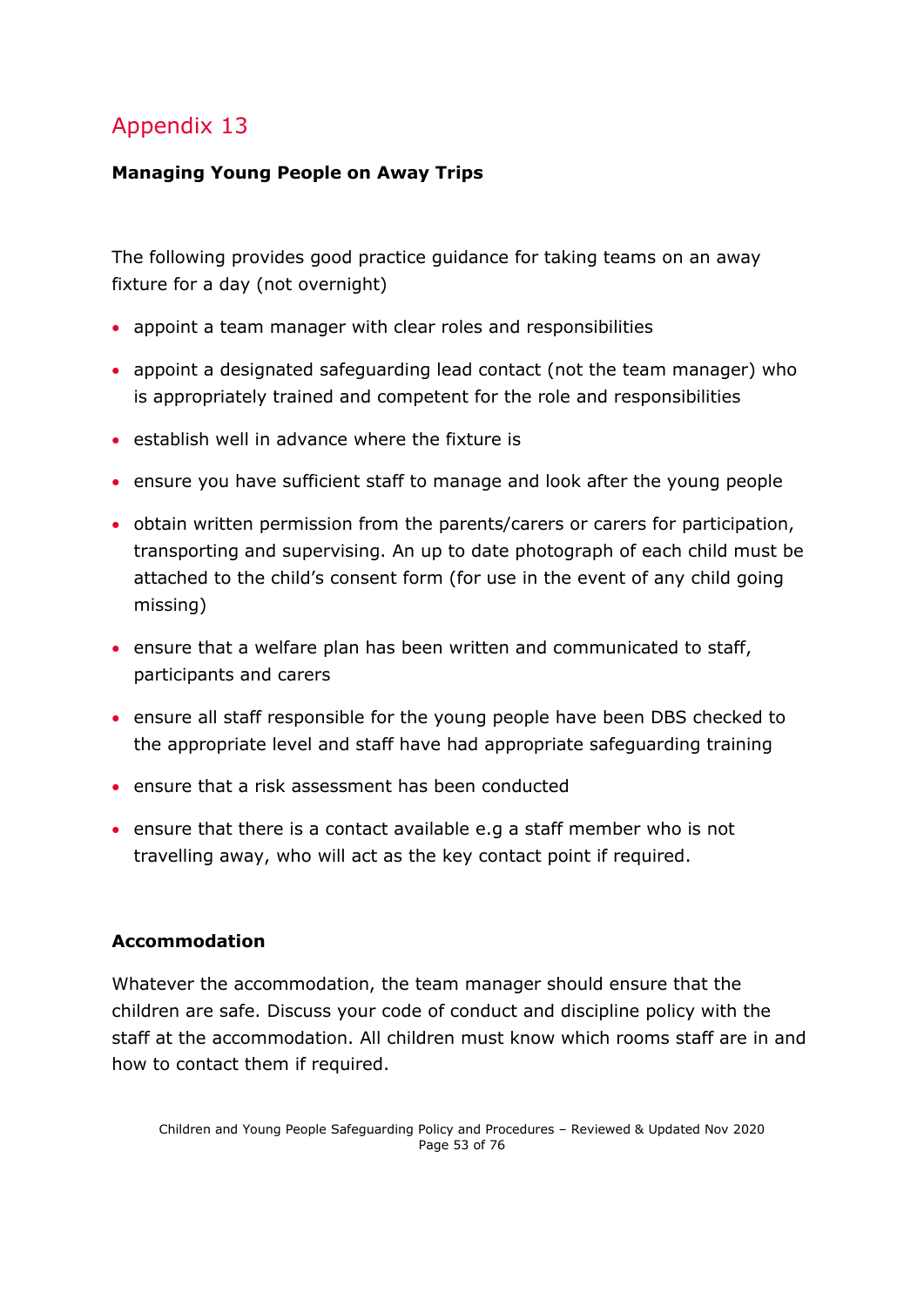If rooms are equipped with satellite TV, inappropriate programmes may be available. It may be possible to have these programmes disconnected.

If rooms have fridges, all alcohol must be removed.

Check the accommodation policy for extras on bills, breakages and lost keys. All accommodation must be clean and with access to sufficient toilet and bathing facilities.

It is not acceptable:

- For children to share a bed
- For male and female children to share a room
- For staff to share a room with children

Checks must be made to ensure that the needs of children with disabilities are met. For wheelchair users, it is important to check access to the building, room and bathroom facilities

#### **Overnight Stays**

Those responsible for organising overnight stays should establish the purpose of the trip, confirm the dates, location, and duration. You should also conduct a risk assessment, identify suitable venues and facilities for both fixtures and accommodation and consider the following:

- Purpose of the trip.
- Who will be going, children? Staff?
- How much will it cost? How much spending money is required?
- What insurance cover is required?
- Supervision of children, both playing and non-playing time.
- Catering for all food requirements.
- Communication with parents (see above)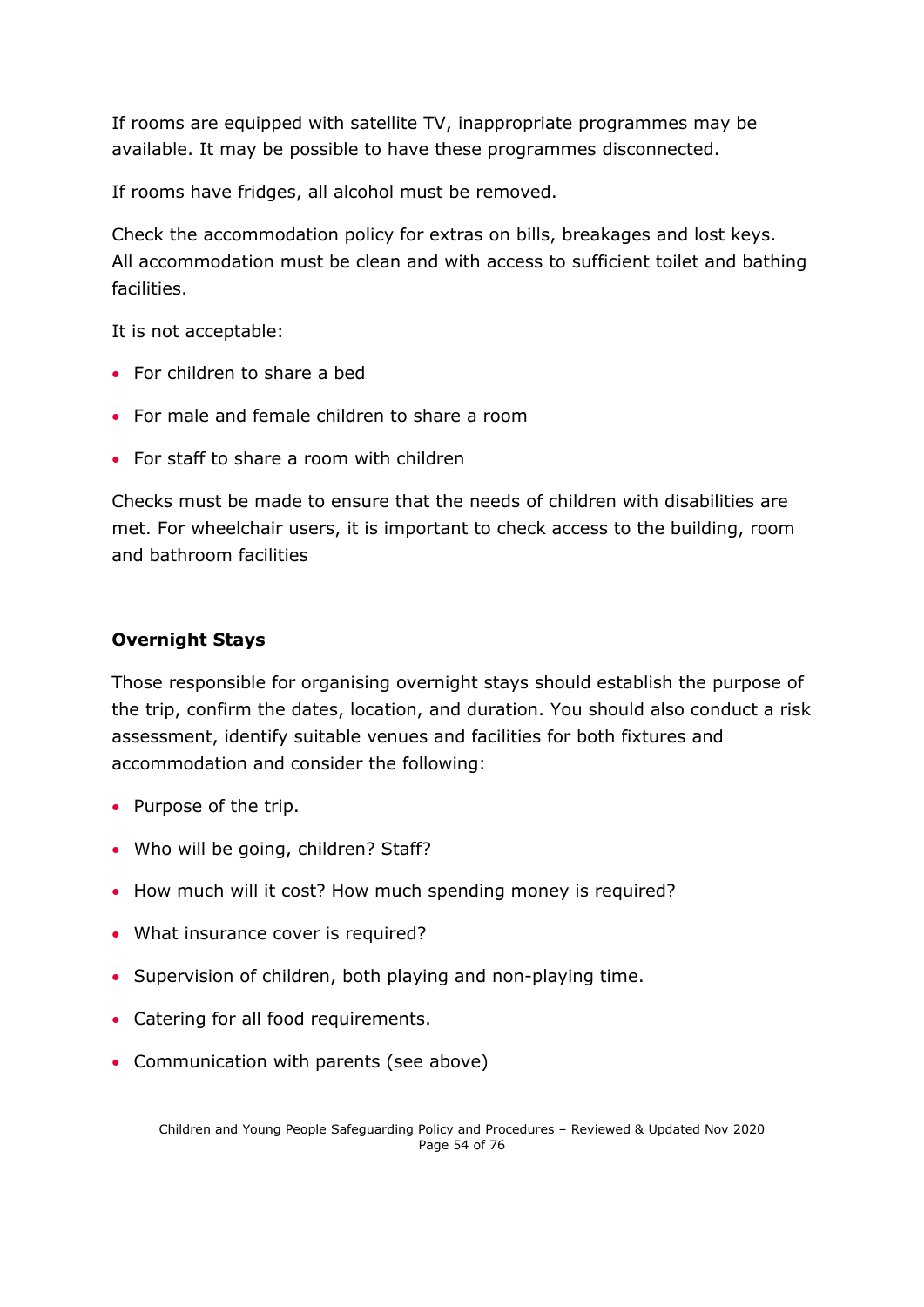- Ensure a list of the team and staff is left, with contact number and address of the accommodation
- Ensure that there are emergency contact numbers for all the team and staff.
- An itinerary giving as much detail as possible.
- Emergency procedures and telephone contacts.
- Codes of contact for both staff and children.
- Welfare and child protection procedures.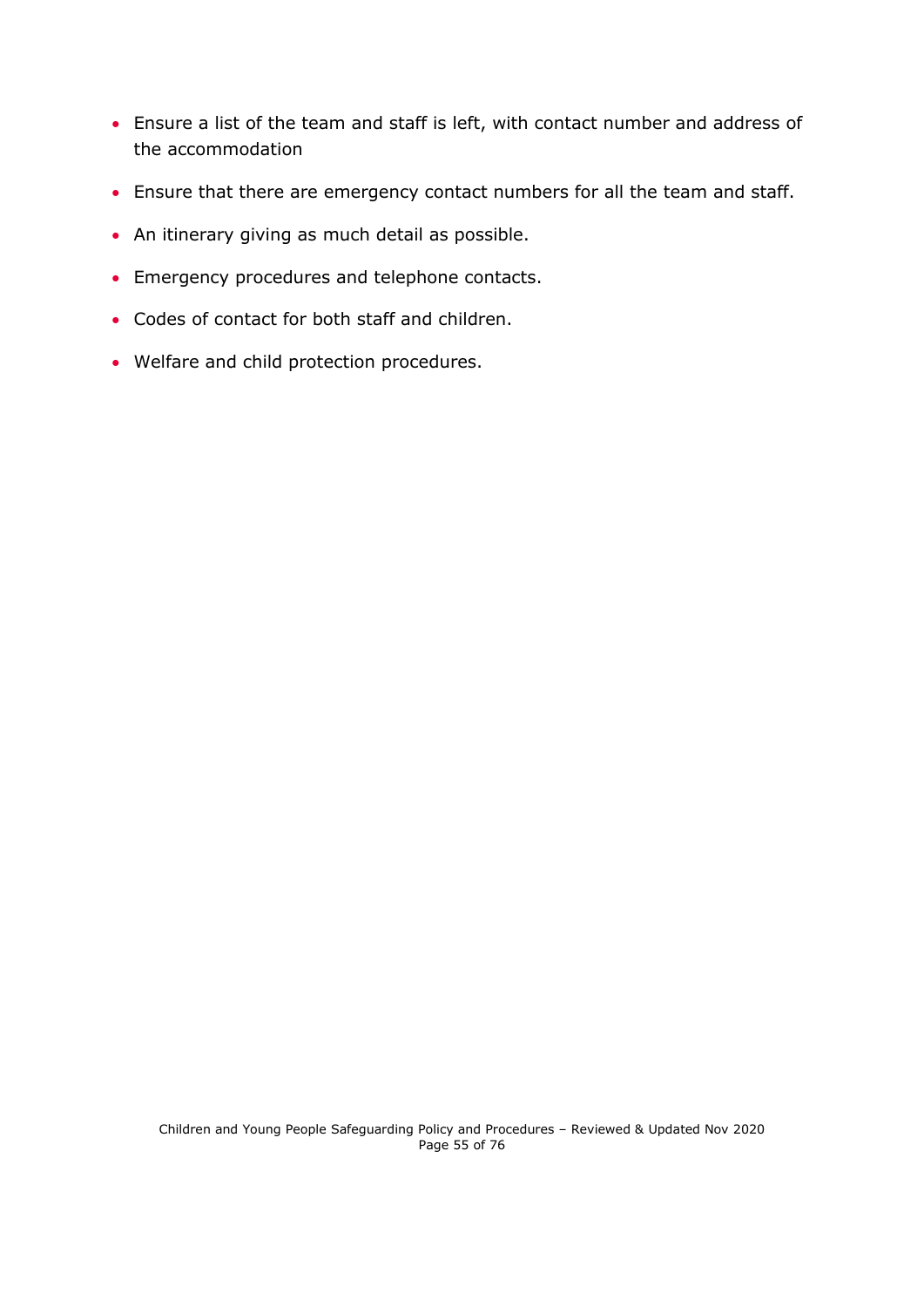## **Social Media Guidance**

This guidance gives procedures that will support and underpin the use of social networking and other online services within Knotty Hill Golf Centre. It is important that all members, staff, volunteers, coaches, officials/referees, board members, or anyone working on behalf of Knotty Hill Golf Centre are aware of this policy and agree to the following terms.

## **Advice for Individual**

- Do not accept children as contacts on social networking sites if you hold a position of trust with children/young people.
- Where contact through social networking sites is used for professional reasons, restrict the communication to professional content and obtain written consent from parents prior to establishing contact.
- Include a third party in any communications to children, e.g. copy parents into communications.
- Use the privacy settings on the various sites to ensure that your content will only be viewed by appropriate people.
- Ensure that any content you place on a social networking site is ageappropriate. Do not use the site to criticise or abuse others.
- Know where to direct junior members and their parents for information.
- Know how to report concerns.
- Know how to keep data safe and secure. This should include the personal contact data of individuals, such as mobile numbers, email addresses and social networking profiles.

#### **Advice for Children**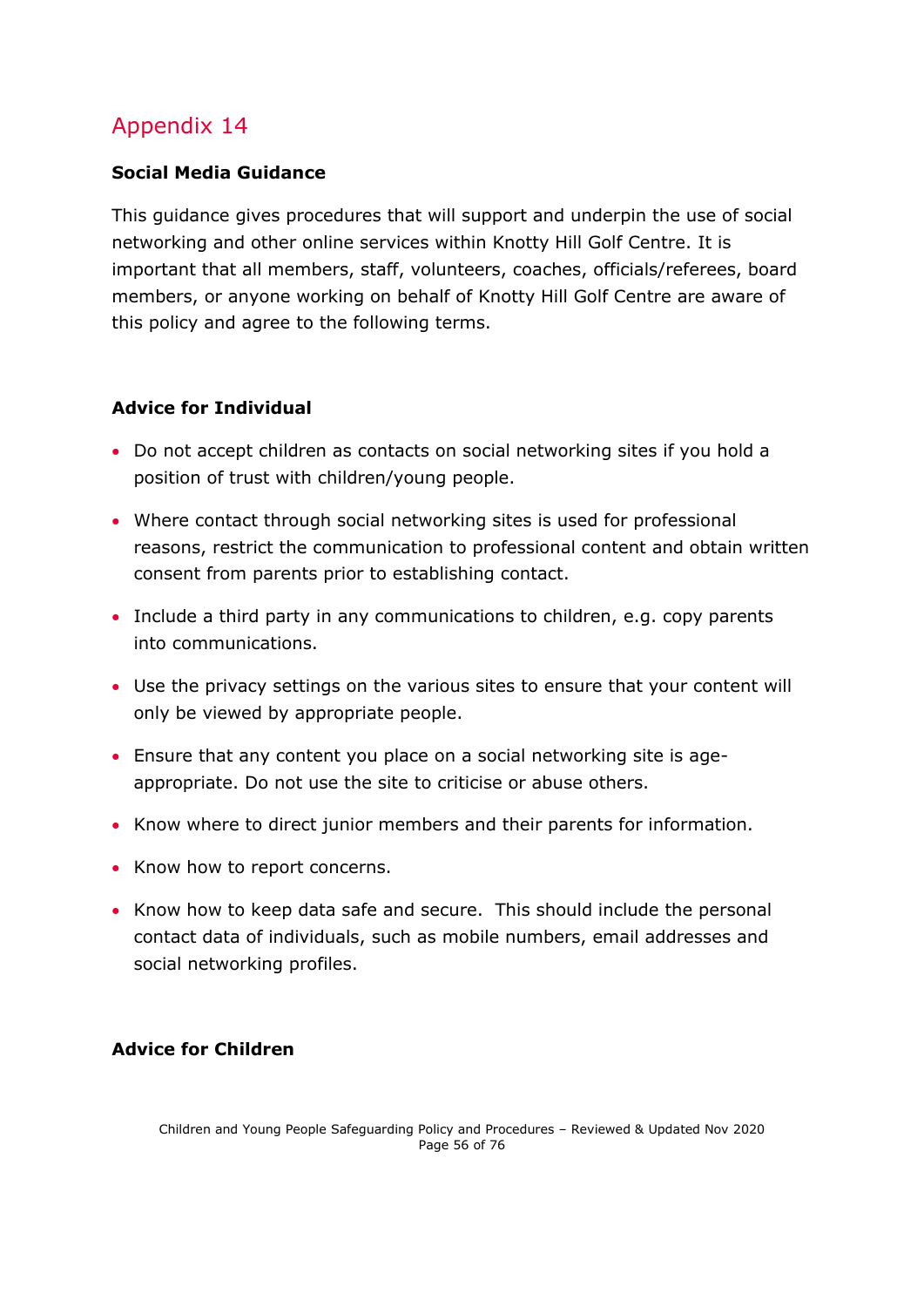- Consider carefully who you invite to be your friend online and make sure they are who you actually think they are.
- There are websites that offer advice about protecting yourself online, such as [www.ceop.gov.uk](http://www.ceop.gov.uk/) and [www.childnet.com](http://www.childnet.com/)
- Make sure you use privacy settings so that only friends can view your profile.
- Remember that anything you post on websites may be shared with people you don't know.
- Never post comments, photos, videos, etc., that may upset someone, that are untrue or that are hurtful. Think about whether you may regret posting the content at a later date.
- If you are worried or upset about something that's been posted about you, or by texts you receive from other juniors or adults involved with the centre, raise this with your Club Welfare Officer. Alternatively contact your National Governing Body Lead Safeguarding Officer (England Golf 01526 351824). Do not suffer alone. You will be listened to and your concerns will be taken seriously.
- If you want to talk to someone anonymously, call Childline on 0800 1111, or contact them on the web at [www.childline.org.uk.](http://www.childline.org.uk/) You can also call the NSPCC on 0808 800 5000.

# **Advice for Parents**

- Make yourself knowledgeable about social networking platforms and how they work.
- Go on the internet with your child and agree what sites are acceptable to visit. Regularly check that they are staying within the agreed limits.
- Encourage your child to talk to you about what they have been doing on the internet.
- Make sure they feel able to speak to you if they ever feel uncomfortable, upset or threatened by anything they see online.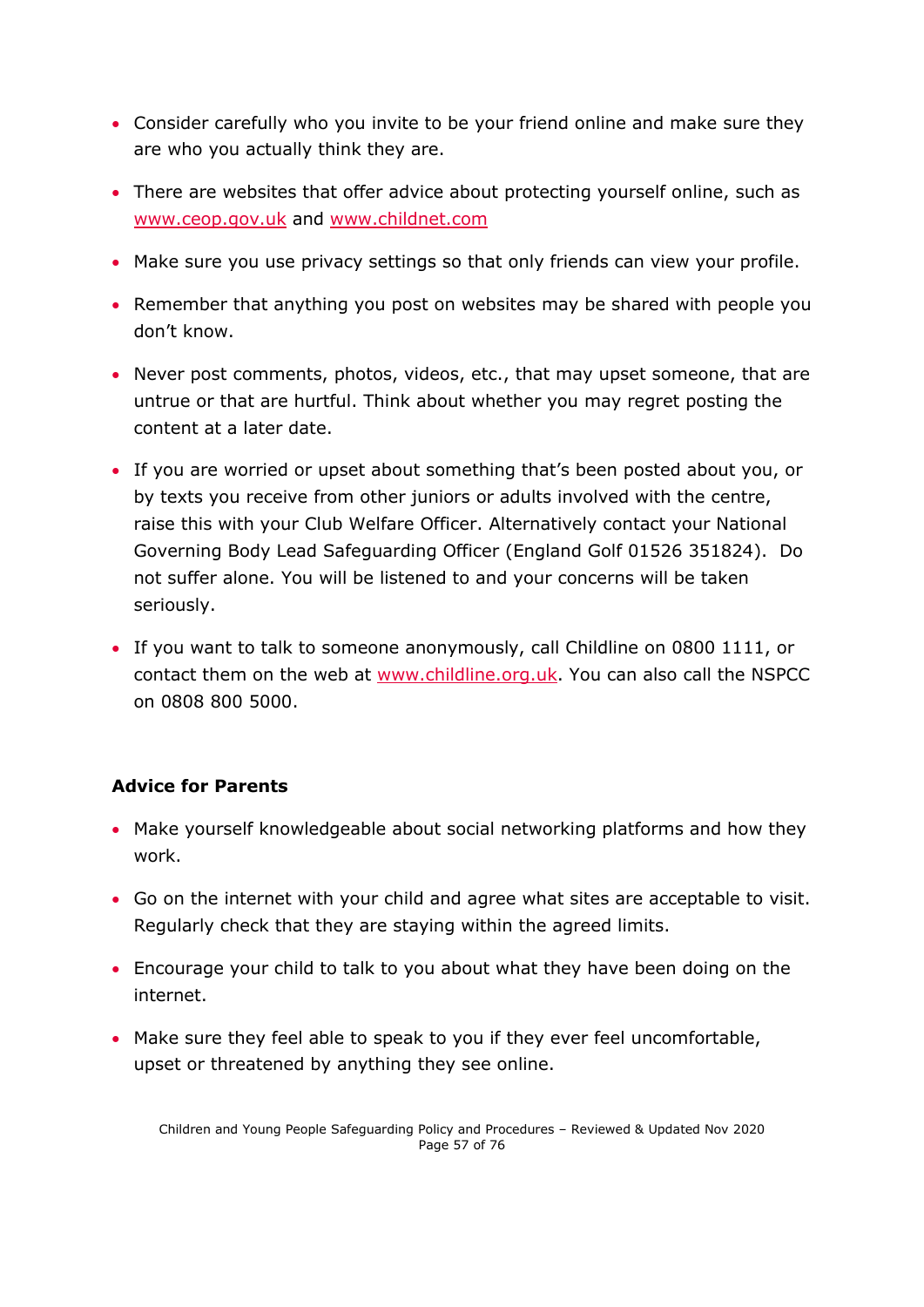- Encourage children to look out for each other when they're online. Explain that it's all part of staying safe and having fun together.
- Explain to children that it's not safe to reveal personal information, such as their name, address or phone number on the internet. Encourage them to use a cool nickname rather than their own name.
- Attachments and links in emails can contain viruses and may expose children and young people to inappropriate material. Teach children to only open attachments or click on links from people they know.

#### **Further Advice for Parents of Young Golfers**

- If you are concerned about any texts, social networking posts or any other use of communication technology by members of the golf centre, volunteers or members of staff, raise this with the Club Welfare Officer. They will look into the matter and take appropriate action. Alternatively contact England Golf Lead Safeguarding Officer Tel 01526 351824.
- In addition to reporting concerns to England Golf (National Governing Body), you should immediately report possible online abuse to the Child Exploitation and Online Protection Centre (CEOP) or the police. Law enforcement agencies and the internet service provider may need to take urgent steps to locate a child and/or remove the content from the internet. Where a young person may be in immediate danger, dial 999.
- Do not post/send negative or critical comments or messages about other children in the club, staff or volunteers. If you have concerns about a person, these should be raised using appropriate channels within the golf centre and not using social media.
- If you wish to speak to an external organisation for advice, you can contact the NSPCC helpline on 0808 800 5000.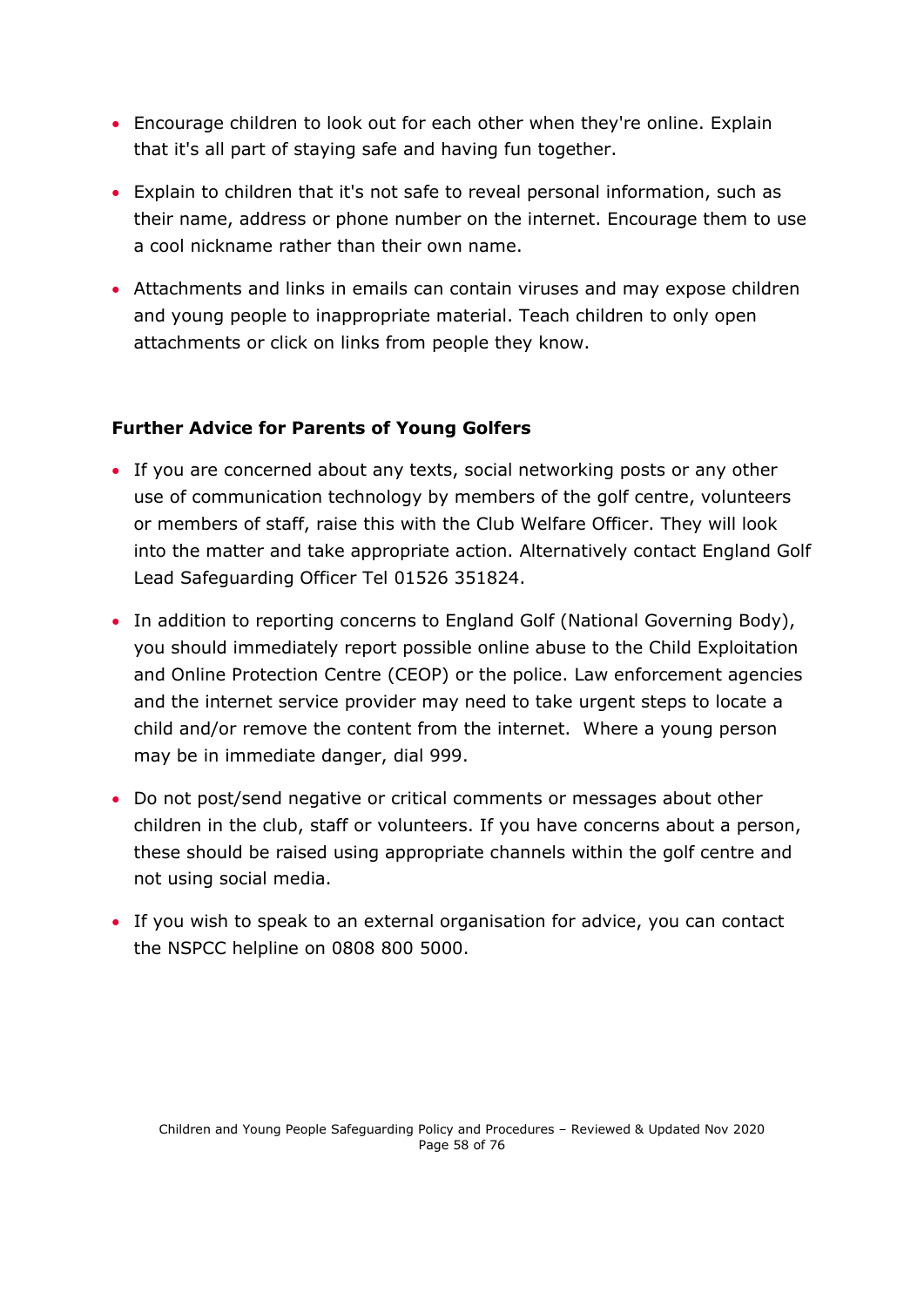## **Whistleblowing Policy**

Safeguarding children, young people and adults at risk requires everyone to be committed to the highest possible standards of openness, integrity and accountability.

As a golf centre, we are committed to encouraging and maintaining a culture where people feel able to raise a genuine safeguarding concern and are confident that it will be taken seriously.

You may be the first to recognise that something is wrong but feel that you cannot express your concerns as this may be disloyal to your colleagues or you may that you will be the victim of harassment or victimisation as a result.

Children, Young People and Adults at risk need someone like you to safeguard their welfare.

#### **What is whistle blowing?**

In the context of safeguarding, "whistle blowing" is when someone raises a concern about the well-being of a child or an adult at risk.

A whistle blower may be:

- a player;
- a volunteer;
- a coach;
- other member of staff;
- an official;
- a parent;
- a member of the public.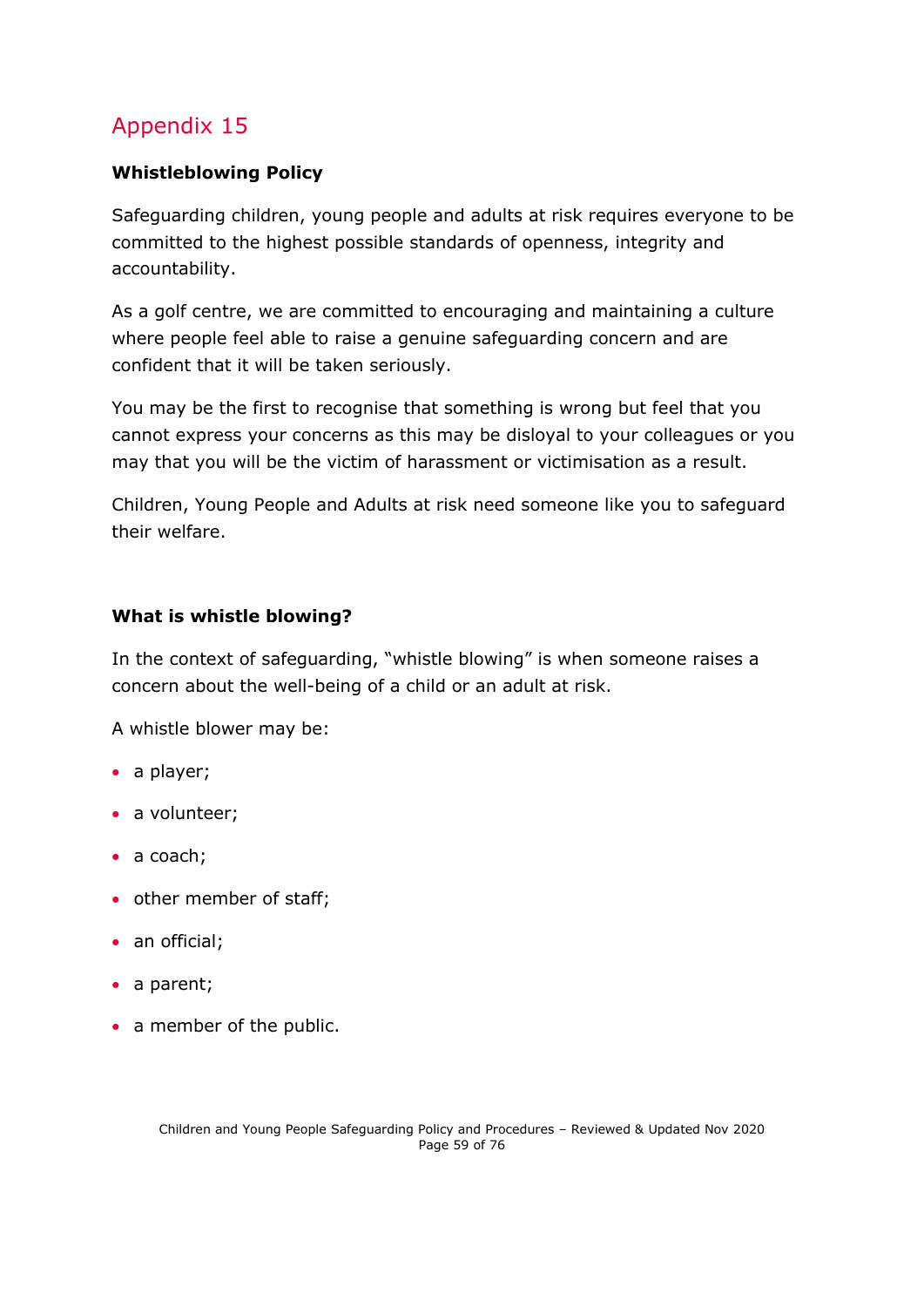#### **Reasons for whistle blowing:**

Those involved in sport must acknowledge their individual responsibilities and bring matters of concern to the attention of the relevant people and/or agencies. Although this can be difficult it is particularly important where the welfare of children may be at risk.

Each individual has a responsibility for raising concerns about unacceptable practice or behaviour:

- To protect or reduce risk to others
- To prevent a problem from becoming worse or more widespread
- To prevent becoming implicated yourself

#### **What prevents those individuals from whistle blowing:**

- Starting a chain of events that they have no control of
- Disrupting work or training
- Fear of getting it wrong or making a mistake
- Fear of repercussions
- Fear of damaging careers
- Fear of not being believed.

If a child or an adult at risk is in immediate danger or risk of harm, the police should be contacted by calling 999.

Where a child or an adult at risk is not in immediate danger the first person you should report your suspicion or allegation to is your Club Welfare Officer. If for any reason you cannot, or do not wish to report the matter to your Club Welfare Officer please contact the England Golf Lead Safeguarding Officer on 01526 351824 or email [safeguarding@englandgolf.org](mailto:safeguarding@englandgolf.org)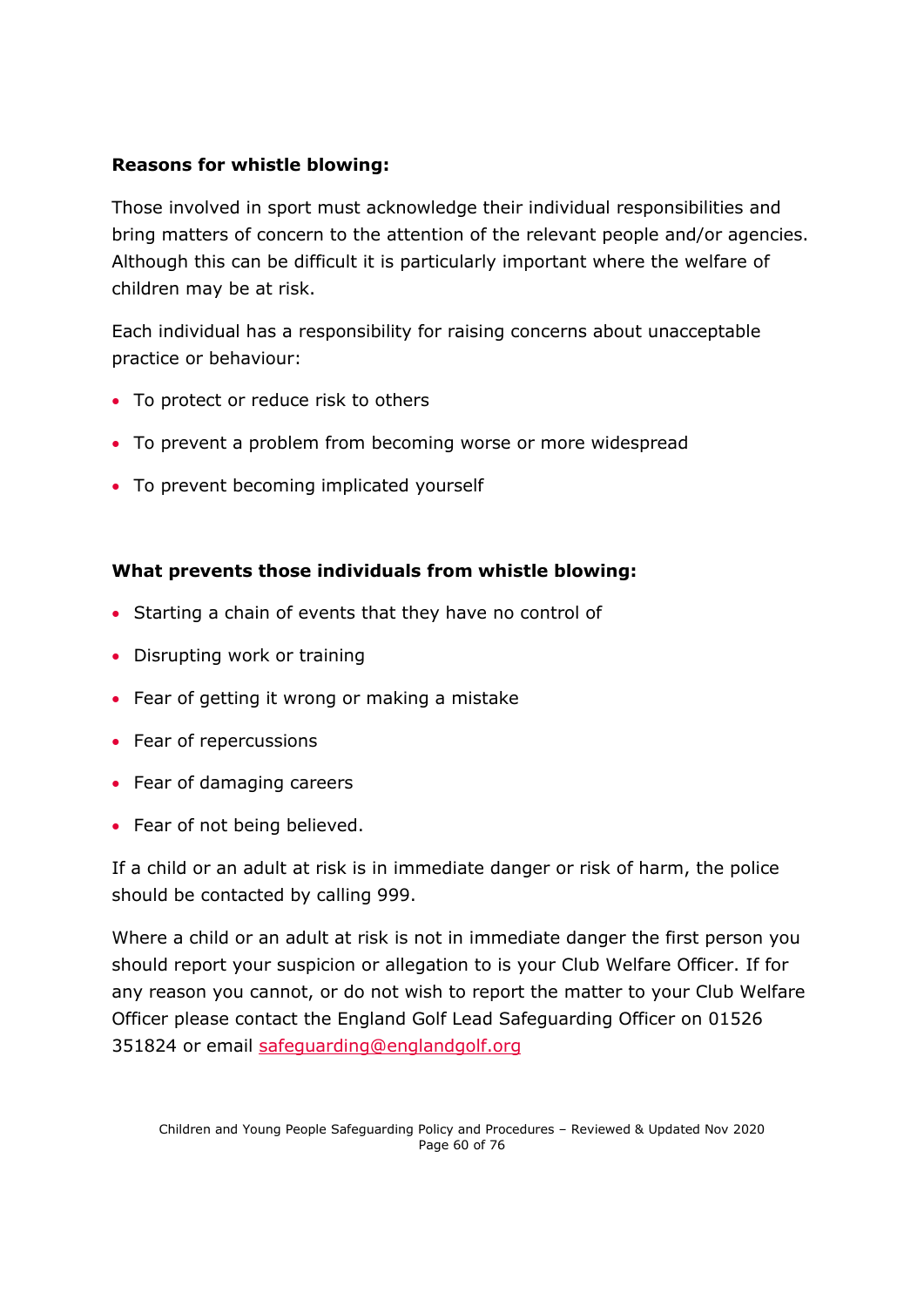Alternatively you can contact the Local Authority Designated Officer (LADO) or the NSPCC on 0808 800 5000.

#### **Information to include when raising a concern**

The whistle blower should provide as much information as possible regarding the incident or circumstance which has given rise to the concern, including:

- their name and contact details (unless they wish to remain anonymous);
- names of individuals involved;
- date, time and location of incident/circumstance; and
- whether any witnesses were present.

Knotty Hill Golf Centre assures that all involved will be treated fairly and that all concerns will be properly considered. In cases where suspicions prove to be unfounded, no action will be taken against those who report their concerns, provided they acted in good faith and without malicious intent.

#### **What happens next?**

- You should be given information on the nature and progress of any enquiries – this may vary depending on the nature and result of the investigations.
- All concerns will be treated in confidence. During the process of investigating the matter, every effort will be made to keep the identity of those raising the concern to the minimum number of individuals practicable.
- Your Club has a responsibility to protect you from harassment or victimisation
- No action will be taken against you if the concern proves to be unfounded and was raised in good faith
- Malicious allegations may be considered a disciplinary offence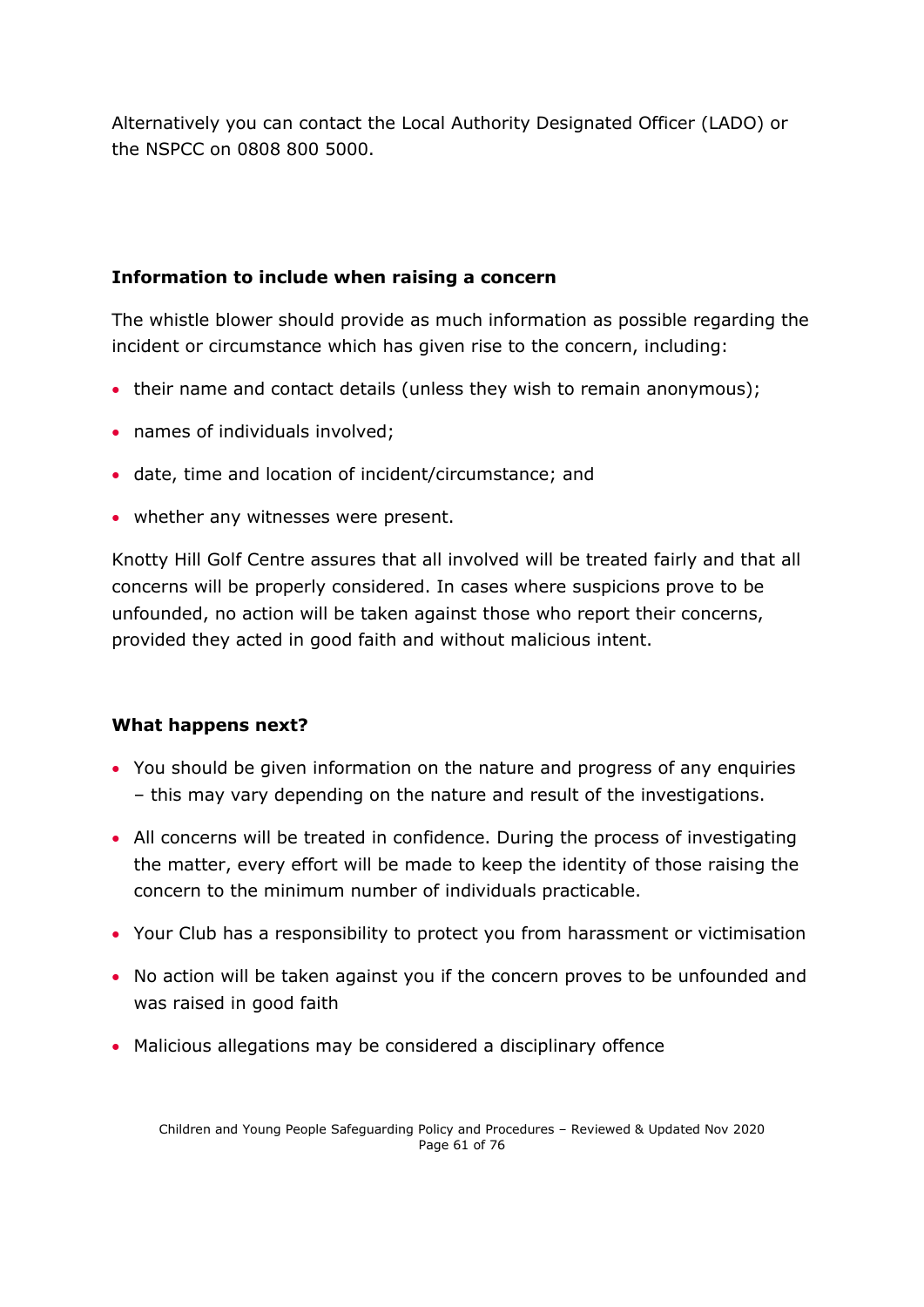The Public Interest Disclosure Act 1998 protects whistle blowers from victimisation, discipline or dismissal where they raise genuine concerns of misconduct or malpractice.

If the whistle blower does not believe that the concern has been dealt with appropriately and wishes to speak to someone outside the club or the England Golf Governance Department the NSPCC Whistleblowing advice line should be contacted on 0800 028 0285 or by emailing [help@nspcc.org.uk.](mailto:help@nspcc.org.uk)

# Appendix 16

# England Golf DBS Flowchart



Children and Young People Safeguarding Policy and Procedures – Reviewed & Updated Nov 2020 Page 62 of 76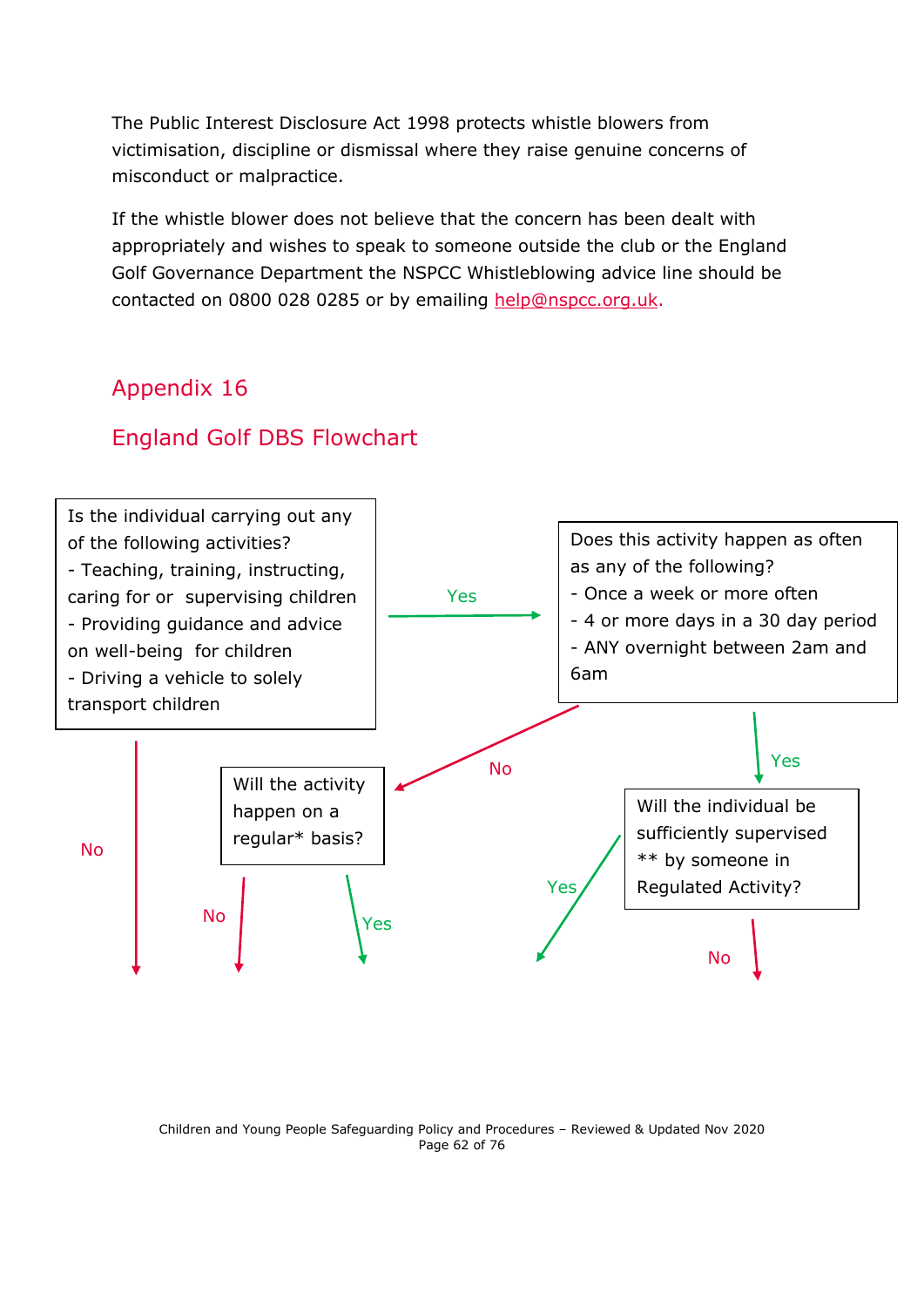There is NO requirement for a DBS check in these circumstances

The individual is eligible for an Enhanced DBS without Barred List check. England Golf advise that this check is carried out.

This is REGULATED ACTIVITY. The individual is required to have an Enhanced DBS with the Barred List check.

\* Regular is open to definition - it is suggested that annually would be insufficient but an argument for eligibility could be made if the individual does an activity once a month or a number of times over the summer period, for example.

\*\*Supervision must be 'reasonable in all the circumstances to ensure the protection of children'. It must be 'regular and day to day' (supervision must not be concentrated in first few weeks and then tail off). Supervision must be undertaken by someone who is in Regulated Activity themselves.

# Appendix 17

# **Categories of child abuse**

# **Abuse can happen on any occasion or in any place where children and young people are present.**

Child abuse is any form of physical, emotional or sexual mistreatment or lack of care that leads to injury or harm. Children may be abused in a family or in an institutional or community setting by those known to them or, more rarely, by a stranger. Children can be abused by adults, either male or female, or by other children.

Safeguarding is defined as:

- Protecting children from maltreatment;
- Preventing impairment of children's health or development;
- Ensuring that children are growing up in circumstances consistent with the provision of safe and effective care; and

Children and Young People Safeguarding Policy and Procedures – Reviewed & Updated Nov 2020 Page 63 of 76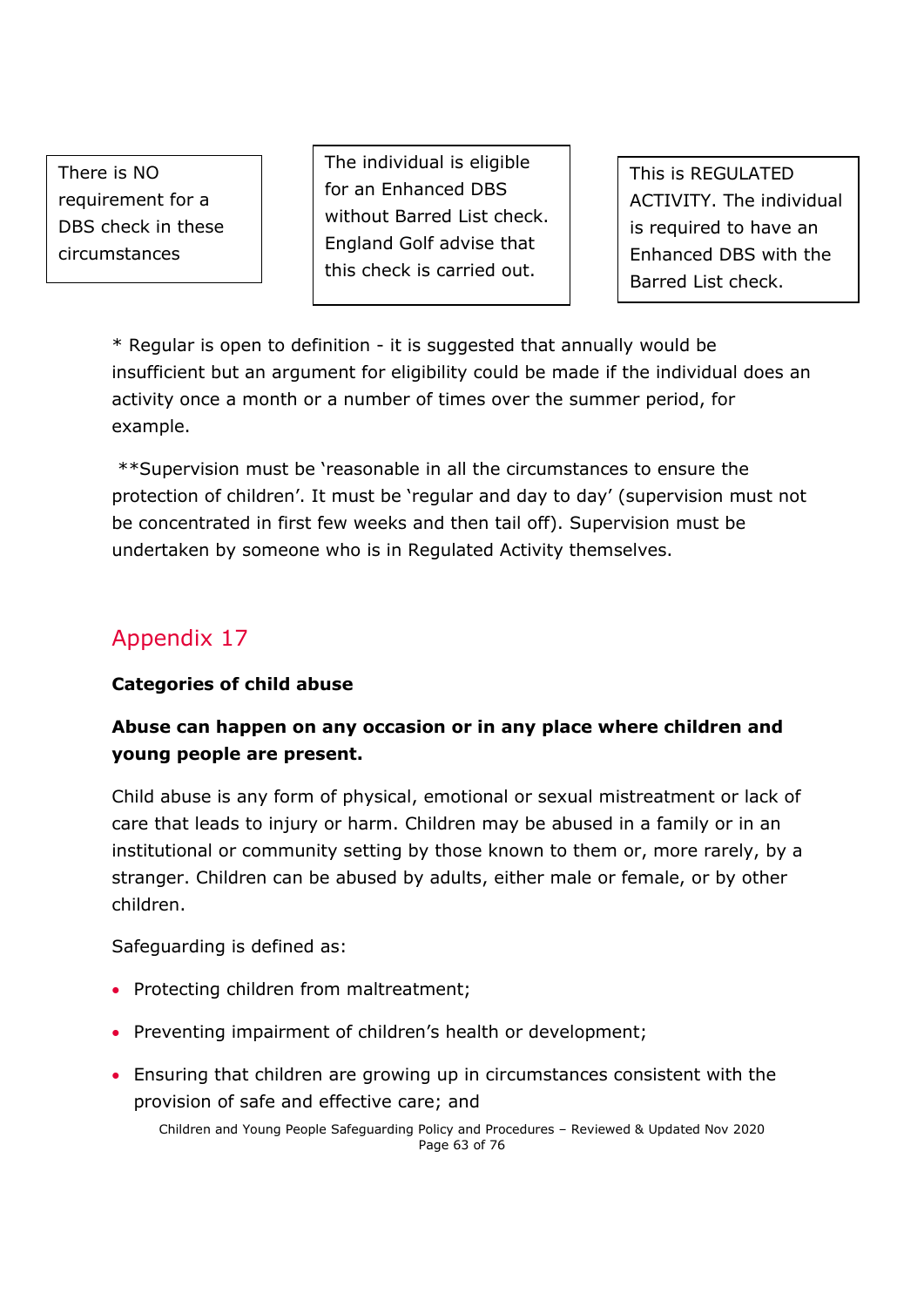• Taking action to enable all children to have the best life chances.

Child Protection is the activity that is undertaken to protect specific children who are suffering or are likely to suffer significant harm.

There are 4 main types of abuse: neglect, physical abuse, sexual abuse and emotional abuse. Children and young people can also be harmed through poor practice and bullying within a sport setting.

**Neglect** is when adults consistently or repeatedly fail to meet a child's basic physical and/or psychological needs which could result in the serious impairment of the child's health or development e.g. failure to provide adequate food, shelter and clothing; failing to protect a child from physical harm or danger; or the failure to ensure access to appropriate medical care or treatment. It may also include refusal to give love, affection and attention.

Examples in sport could include a coach or supervisor repeatedly failing to ensure children are safe, exposing them to undue cold, heat or extreme weather conditions without ensuring adequate clothing or hydration; exposing them to unnecessary risk of injury e.g. by ignoring safe practice guidelines, failing to ensure the use of safety equipment, or by requiring young people to participate when injured or unwell.

**Physical abuse** is when someone physically hurts or injures children by hitting, shaking, throwing, poisoning, burning, biting, scalding, suffocating, drowning or otherwise causing harm. Physical harm may also be caused when a parent or carer feigns the symptoms of, or deliberately causes, ill health to a child whom they are looking after.

Examples in sport may be when the nature and intensity of training or competition exceeds the capacity of the child's immature and growing body; where coaches encourage the use of drugs or harmful substances to enhance performance or delay puberty; if athletes are required to participate when injured; or when sanctions used by coaches imposed involve inflicting pain.

**Sexual abuse** is where children and young people are abused by adults (both male and female) or other children who use them to meet their own sexual needs. This could include full sexual intercourse, masturbation, oral sex, anal intercourse, kissing and sexual fondling. Showing children pornographic material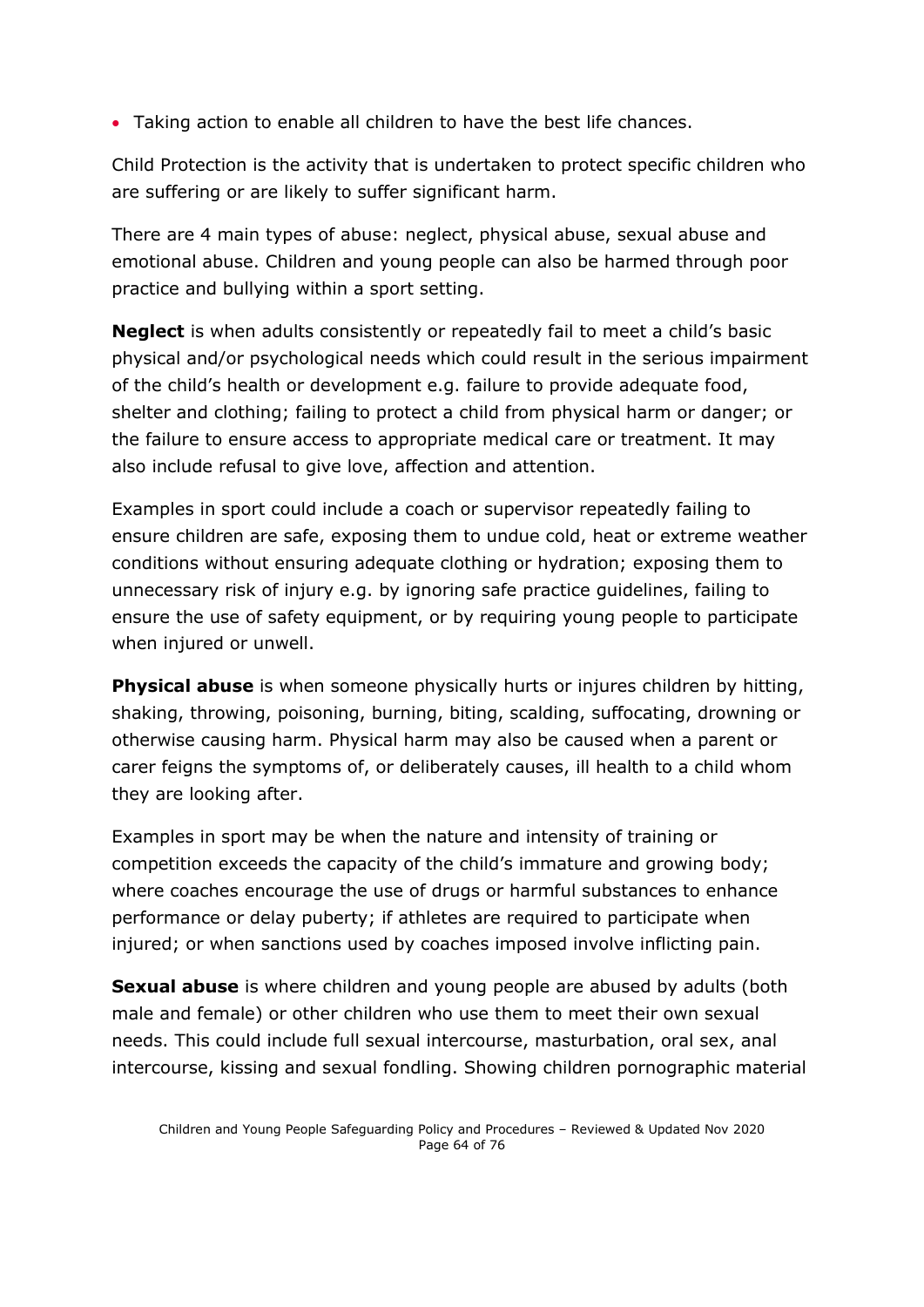(books, videos, pictures) or taking pornographic images of them are also forms of sexual abuse.

Sexual abusers groom children, protective adults and clubs/organisations in order to create opportunities to abuse and reduce the likelihood of being reported.

Examples in sport may include coaching techniques involving physical contact with children creating situations where sexual abuse can be disguised and may therefore go unnoticed. The power and authority of, or dependence on, the coach if misused, may also lead to abusive situations developing. Contacts made within sport and pursued e.g. through texts, Facebook or Twitter have been used to groom children for abuse.

**Child Sexual Exploitation** is a form of child sexual abuse. It occurs where an individual or group takes advantage of an imbalance of power to coerce, manipulate or deceive a child or young person under the age of 18 into sexual activity

(a) in exchange for something the victim needs or wants, and/or

(b) for the financial advantage or increased status of the perpetrator or facilitator.

The victim may have been sexually exploited even if the sexual activity appears consensual. Child sexual exploitation does not always involve physical contact; it can also occur through the use of technology.

**Emotional abuse** is the persistent emotional ill-treatment of a child so as to cause severe and persistent adverse effects on the child's emotional development. It may involve conveying to children that they are worthless or unloved, inadequate, or valued only insofar as they meet the needs of another person.

It may feature age or developmentally inappropriate expectations being imposed on children or even the over protection of a child. It may involve causing children to feel frightened or in danger by being constantly shouted at, threatened or taunted which may make the child very nervous and withdrawn. Some level of emotional abuse is involved in all types of ill-treatment of a child.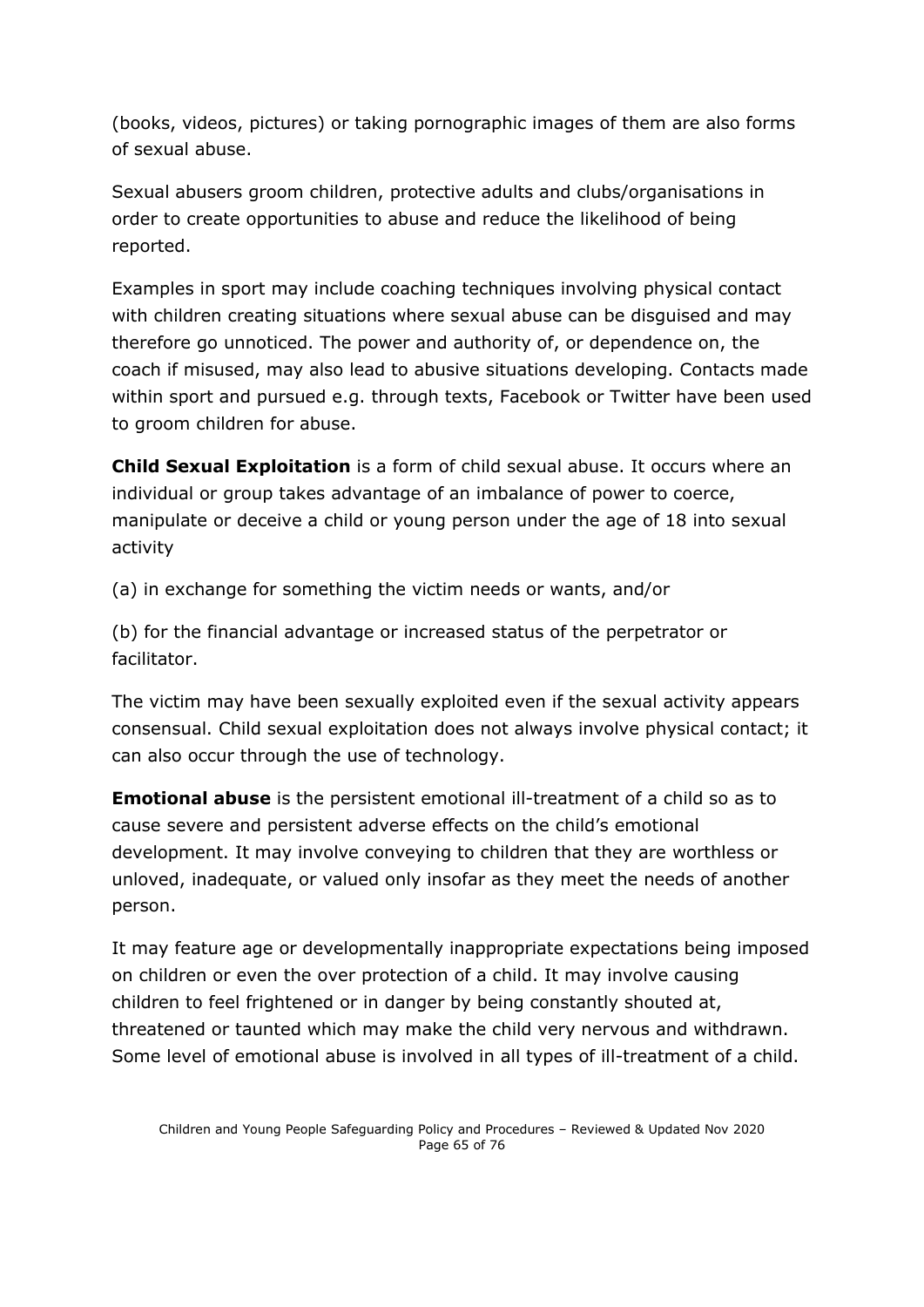Examples in sport may include children who are subjected to constant criticism, name-calling, sarcasm, bullying, racism or pressure to perform to unrealistically high expectations; or when their value or worth is dependent on sporting success or achievement.

Appendix 18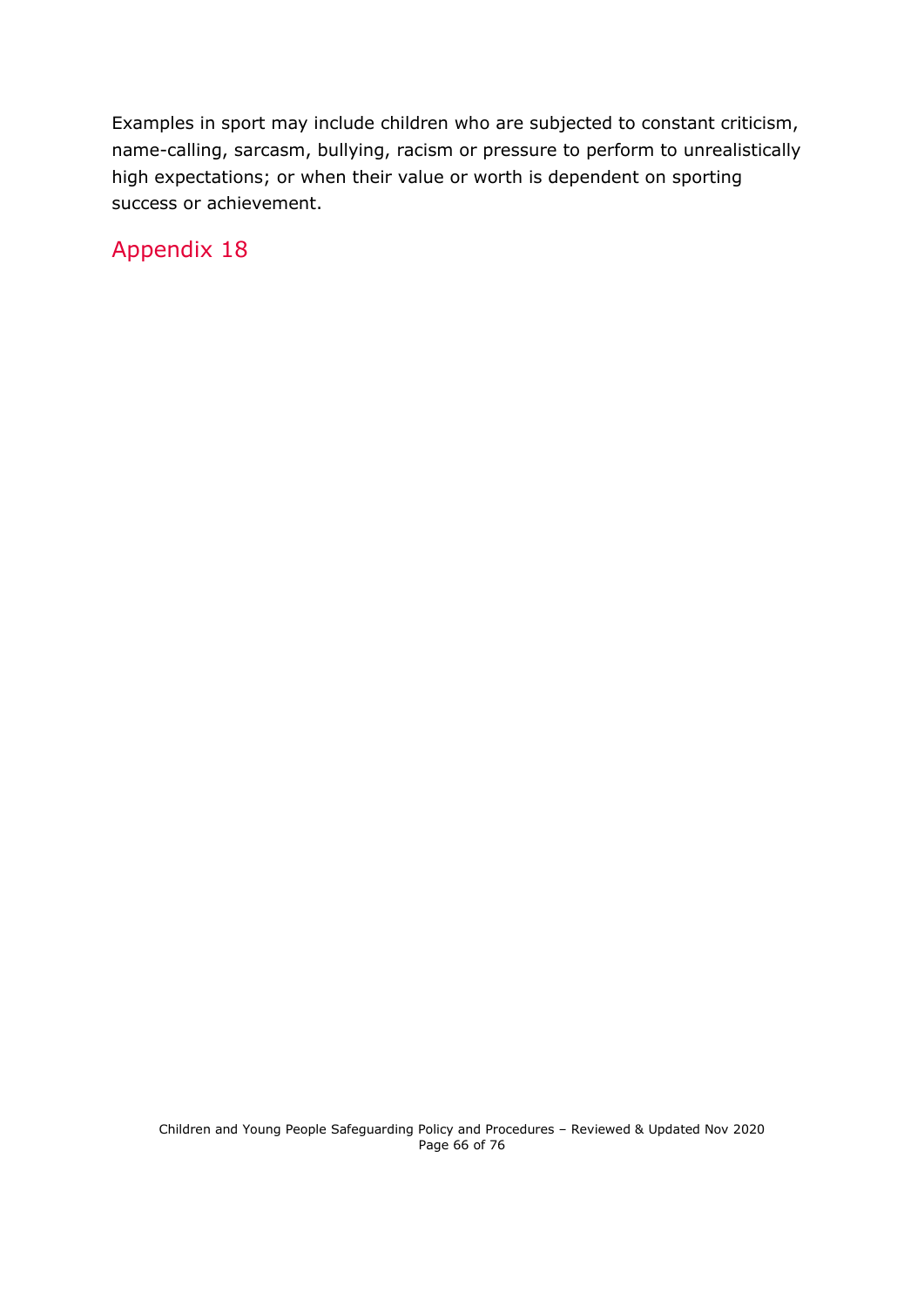

# **Committed to** delivering a safe environment for golf

Is something worrying you? Do you need someone to talk to?

Speak to your club welfare officer



Alternatively, you can speak to someone at

ChildLine 0800 1111 NSPCC 0808 800 5000 England Golf 01526 351851 Name: Michael Whitfield

Telephone: 07875181156

Email: info@michaelwhitfieldgolfcoach.co.uk

#### About Me:

I've been involved with Knotty Hill for nearly 30 years. First as a player who used the facilities and from 2006 as the golf coach. Like everyone at Knotty Hill, I'm keen to make your visit a safe and enjoyable one.

**Club** 

**WELFARE** 

**officer** 

#### www.safegolf.org

Children and Young People Safeguarding Policy and Procedures – Reviewed & Updated Nov 2020 Page 67 of 76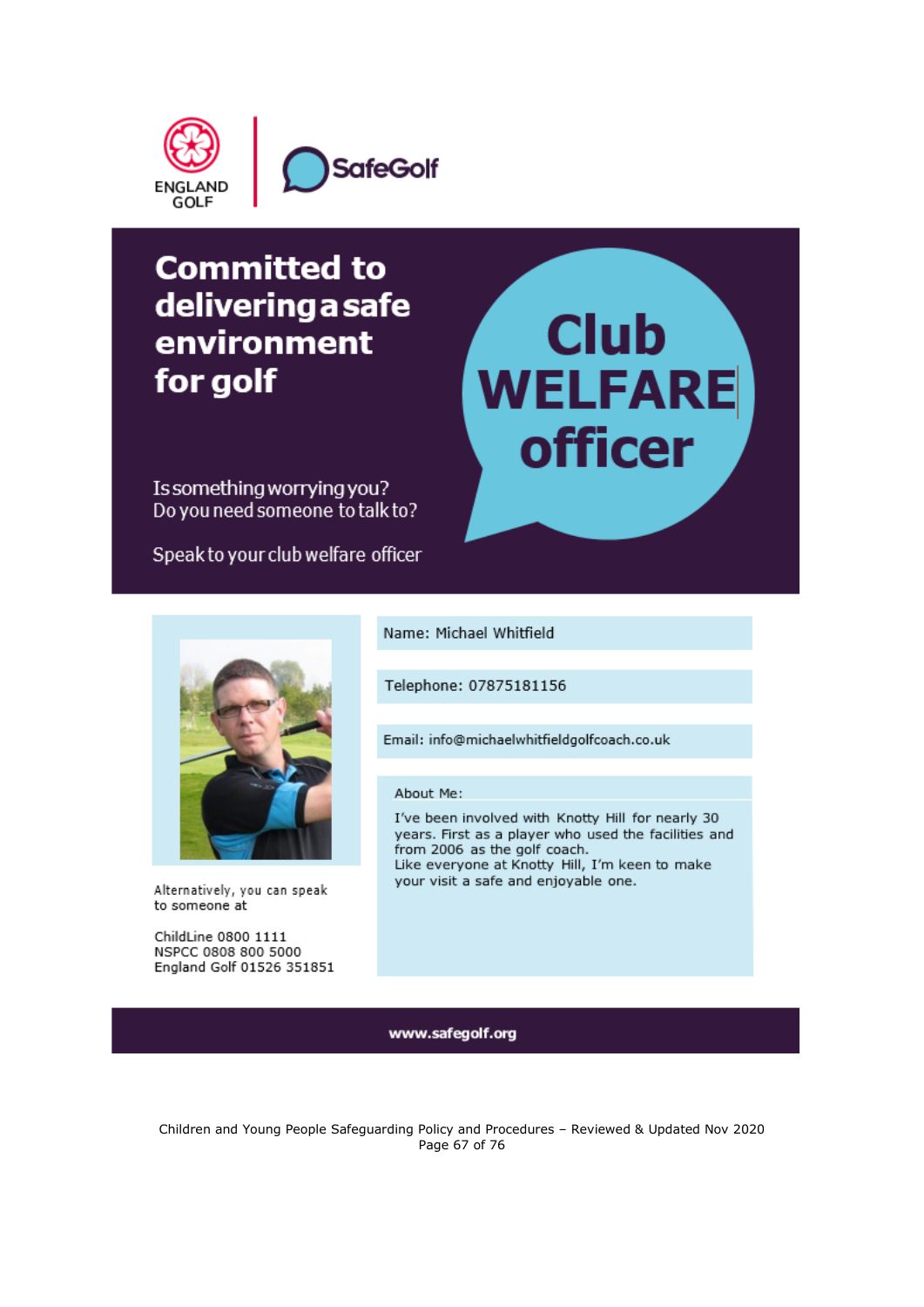

## **KNOTTY HILL GOLF CENTRE**

# Appendix 19

# **Safeguarding Children and Young People – A Short Guide for Golf Centre Members**

Knotty Hill Golf Centre is committed to ensure that the sport of golf is one within which children and young people involved can thrive and flourish in a safe environment and that all children, young people and adults at risk have a fun, safe and positive experience when playing golf.

Knotty Hill Golf Centre is an affiliated member of England Golf and follows the England Golf Safeguarding Children and Young People Policy and procedures.

You might be thinking "**What has safeguarding got to do with me?"**

Government guidance makes it clear that 'Safeguarding is everyone's responsibility'.

Anyone who has a negative experience of sport at a young age is less likely to become a regular long-term participant. It's important for the future of your club and the sport as a whole that children and young people have an enjoyable experience.

# **All club members have a part to play in making that happen.**

All adults should contribute to the club meeting its overall duty of care, be aware of our club's safeguarding policy, and know what to do if they are concerned about a young person.

Knotty Hill Golf Centre asks our members to

• **Familiarise yourself with the Knotty Hill Golf Centre Safeguarding Policy.** 

Children and Young People Safeguarding Policy and Procedures – Reviewed & Updated Nov 2020 Page 68 of 76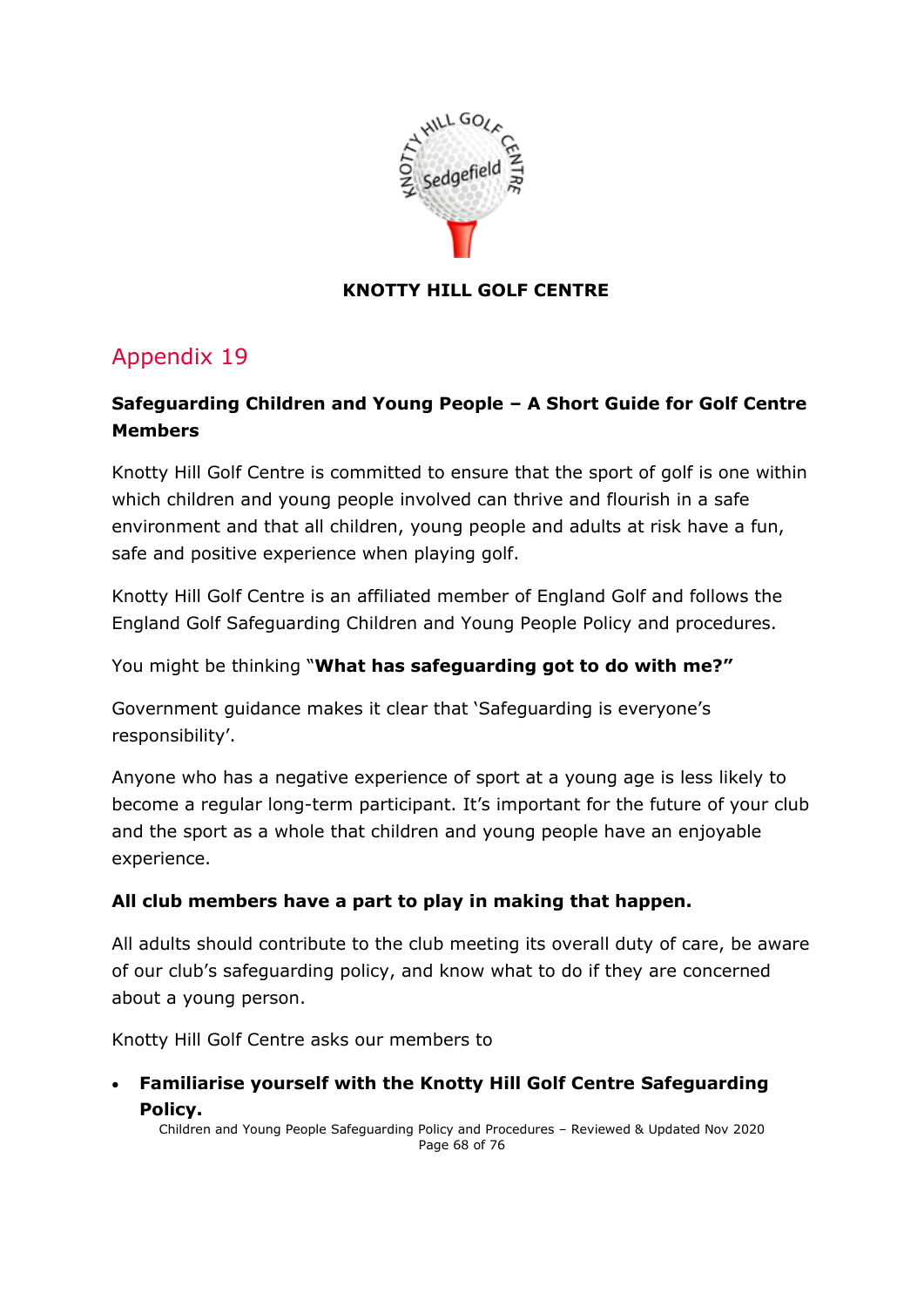*The full copy of the* Knotty Hill Golf Centre *Safeguarding Children and Young People Policy is available on our website [www.knottyhill.com](http://www.knottyhill.com/)*

• In particular familiarise yourself with: *(Golf Clubs can add relevant information from their Safeguarding Policy in each section)*

# **1. Knotty Hill Golf Centre Codes of Conduct**

Adults should always be aware that age related differences exist and conduct themselves in a manner that both recognises this and prioritises the welfare of children and young people.

# **2. Anti-Bullying Policy**

Knotty Hill Golf Centre believe that every effort must be made to eradicate bullying in all its forms. The Centre will not tolerate bullying in any of its forms during club matches, competitions, coaching or at any other time while at the club.

# **3. Transport Policy**

The golf centre believes it is primarily the responsibility of parents/carers to transport their child/children to and from events.

# **4. Changing Room Policy**

The changing rooms are used by all members & visitors. Wherever possible adults will avoid changing or showering at the same time as children but parents will be made aware that with limited changing room space there will be occasions when adults and children may need to share the facilities. Where a parent/carer does not consent to their child accessing the changing rooms, it is their responsibility to either supervise the child while in the changing rooms or ensure that they do not use them*.* 

# **5. Photography, Videoing and the use of Social Media Policies**

*Think very carefully before contacting a young person via mobile phone, e-mail or social media.* 

*Do not accept children as contacts on social networking sites if you hold a position of trust with children/young people.*

Children and Young People Safeguarding Policy and Procedures – Reviewed & Updated Nov 2020 Page 69 of 76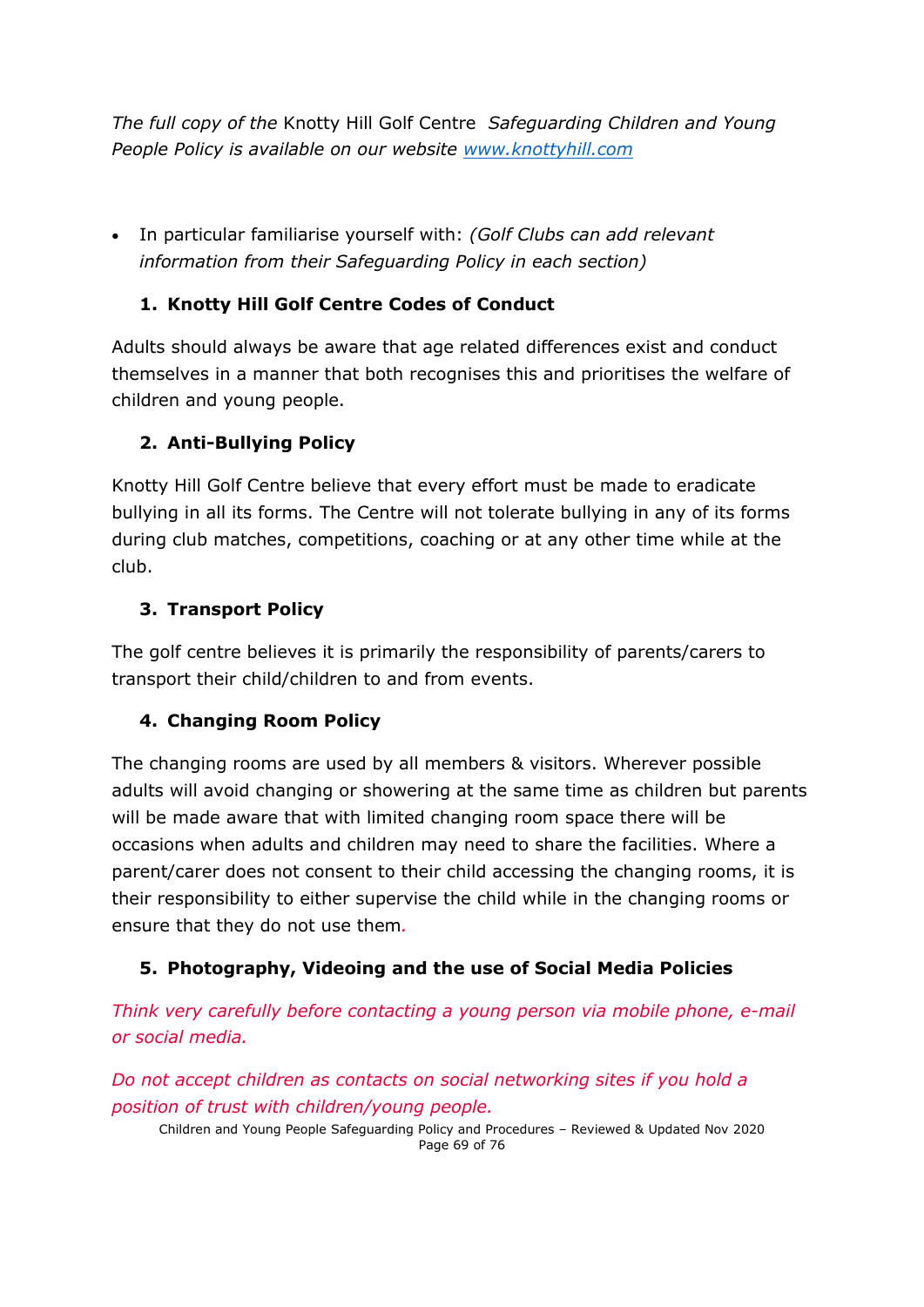## *In general stick to group communications, copy the communication to a parent and only communicate about organisational matters.*

## **What should I do if I'm concerned about a child or young person?**

A concern may involve the behavior of an adult towards a child at the golf center, or something that has happened to the child outside the golf centre.

Children and young people may confide in adults they trust, in a place where they feel comfortable.

An allegation may range from verbal bullying, to inappropriate contact online, to neglect or emotional abuse, to physical or sexual abuse.

If you are concerned about a child, it is not your responsibility to investigate further, but it is your responsibility to act on your concerns and share them.

Pass the information to the Knotty Hill Golf Centre's Welfare Officer who will follow the club's Safeguarding procedures.

Name:

Email Address:

Telephone Number:

If you believe the child is at immediate risk of harm, call the Police.

Other useful contacts:

NSPCC 24-hour helpline Tel: 0808 800 5000 | England Golf Lead Safeguarding Officer 01526 351824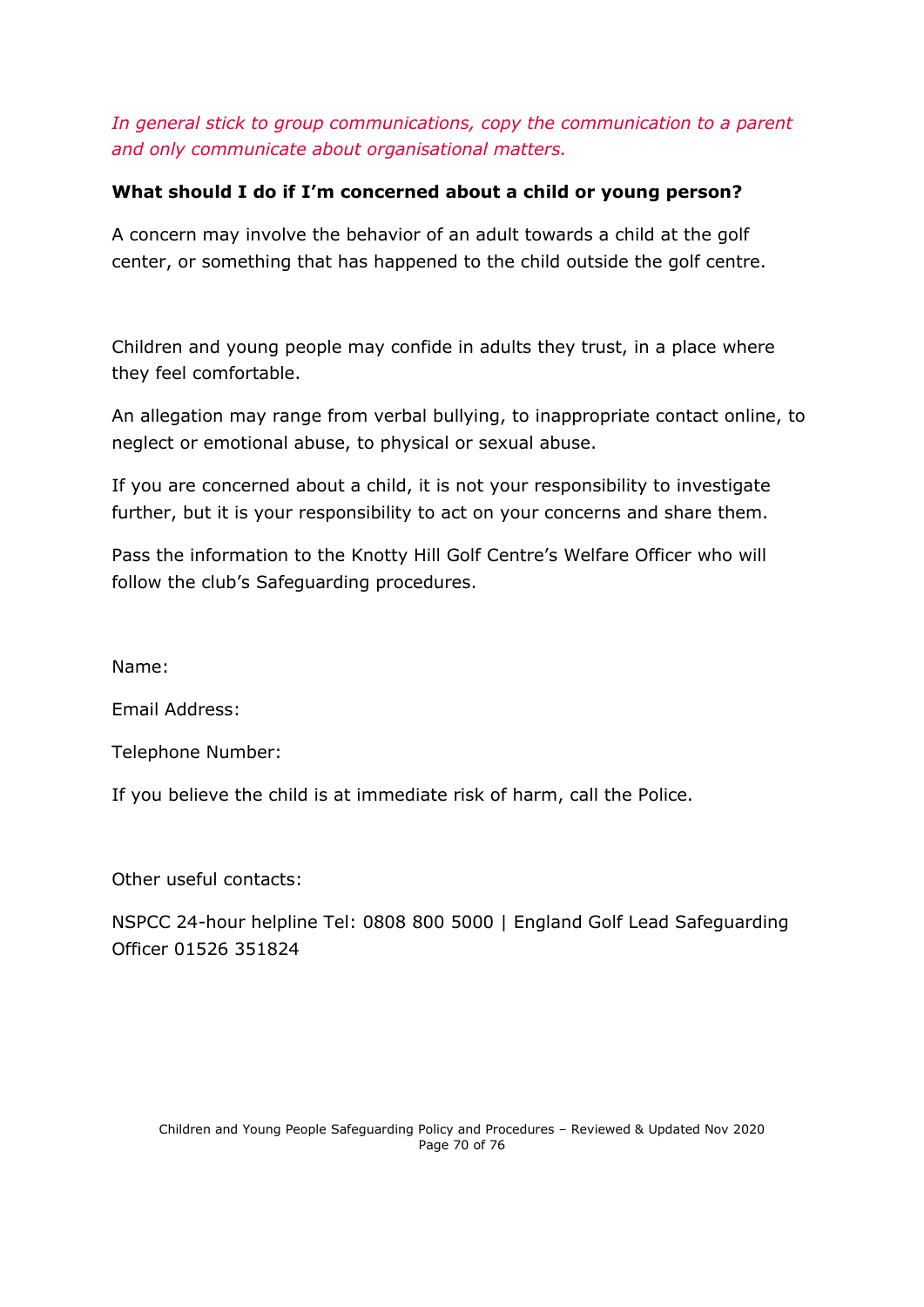# **Photography Policy – Knotty Hill Golf Centre**

Whilst the Knotty Hill Golf Centre does not seek to prohibit those with a legitimate interest in filming or photographing children participating in sporting activities it recognises that such activity should take place within an appropriate policy framework.

This policy applies at any Knotty Hill Golf Centre event at which children under the age of 18 are participating.

# **Policy**

The Knotty Hill Golf Centre policy is as follows;

The welfare of children taking part in golf is paramount.

Children and their parents/carers and/or the Knotty Hill Golf Centre should have control over the images taken of children at Knotty Hill Golf Centre events.

The golfing activity should not be misused purely for the purpose of obtaining images of children.

Images should not be sexual or exploitative in nature or open to misinterpretation and misuse.

The identity of children in a published image should be protected so as not to make the children vulnerable. (If the name of an individual golfer is published with their photograph to celebrate an achievement other personal contact details should never accompany the picture).

# **Procedure**

# **Official/professional photographers and those using 'professional' equipment**

The Knotty Hill Golf Centre requires that anyone wishing to take photographic or video images, at any Knotty Hill Golf Centre event at which children under the age of 18 are participating, in an official or professional capacity or using 'professional' camera or video equipment registers their details with the Knotty Hill Golf Centre Championship Office. This must be done before carrying out any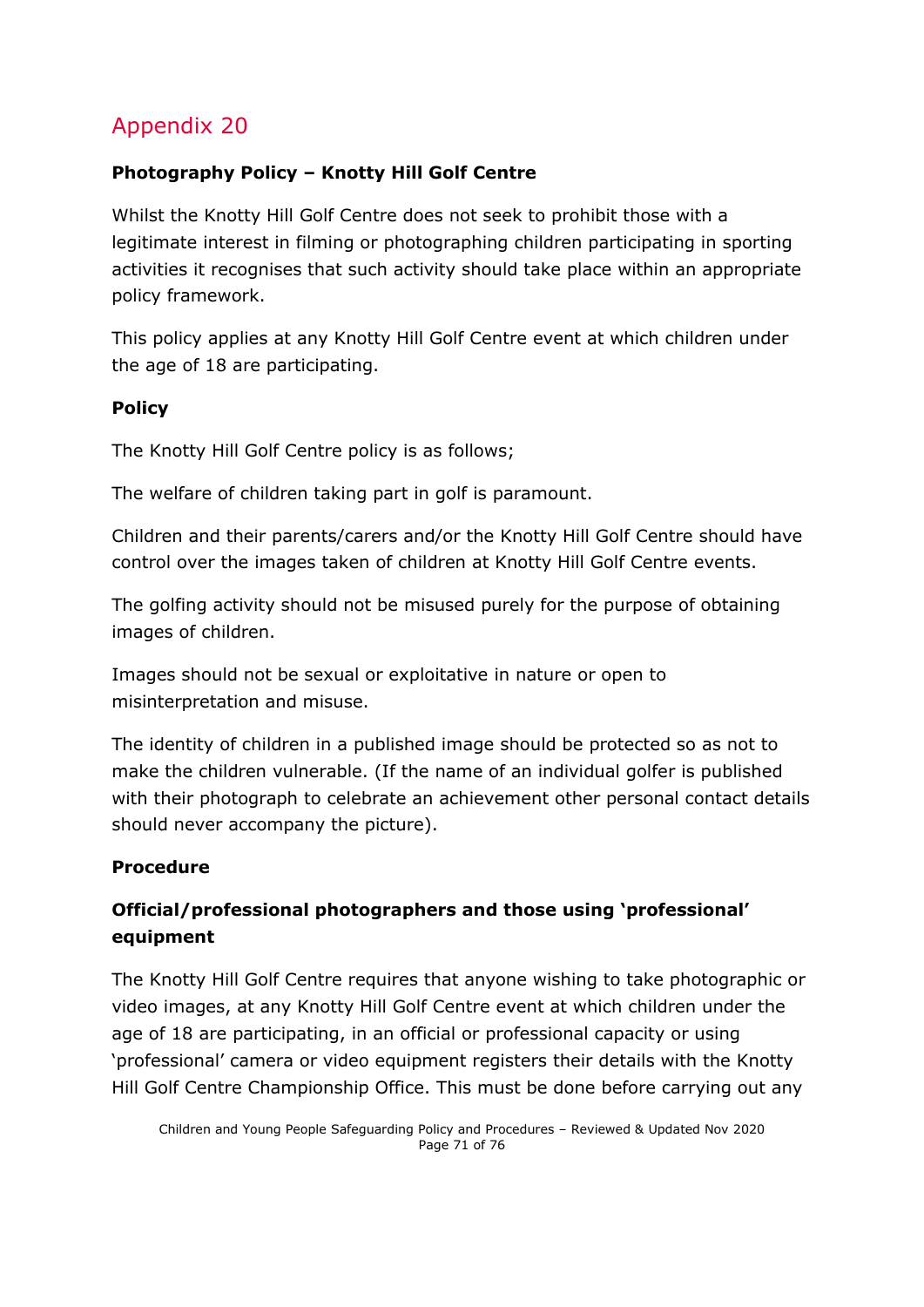such activity on the golf course (including the practice ground) or surrounding area or in the clubhouse.

Once registered an identification label will be issued as confirmation of registration. Anyone found using photographic or video equipment without an appropriate identification label will be questioned.

## The Knotty Hill Golf Centre

reserves the right to refuse to grant permission to take photographic or video images if it sees fit.

Photographers must obtain consent from parents to take and use their child's image.

# **Parents/carers/family members of competitors**

Parents, carers and family members taking occasional informal photographs with mobile devices of their own child, ward or family member at a Knotty Hill Golf Centre event do not need to register their details with the Knotty Hill Golf Centre

If such photographs include other children (eg at a prize presentation) they should not be publicly displayed or published on social media unless the prior permission of the parents/carers of all the children in the photographs has been obtained.

#### **Concerns**

If competitors or parents have any concerns they should raise them by contacting the Knotty Hill Golf Centre Championship Office immediately.

Knotty Hill Golf Centre will notify the relevant authorities should it have any doubts as to the authenticity of any individual taking photographs.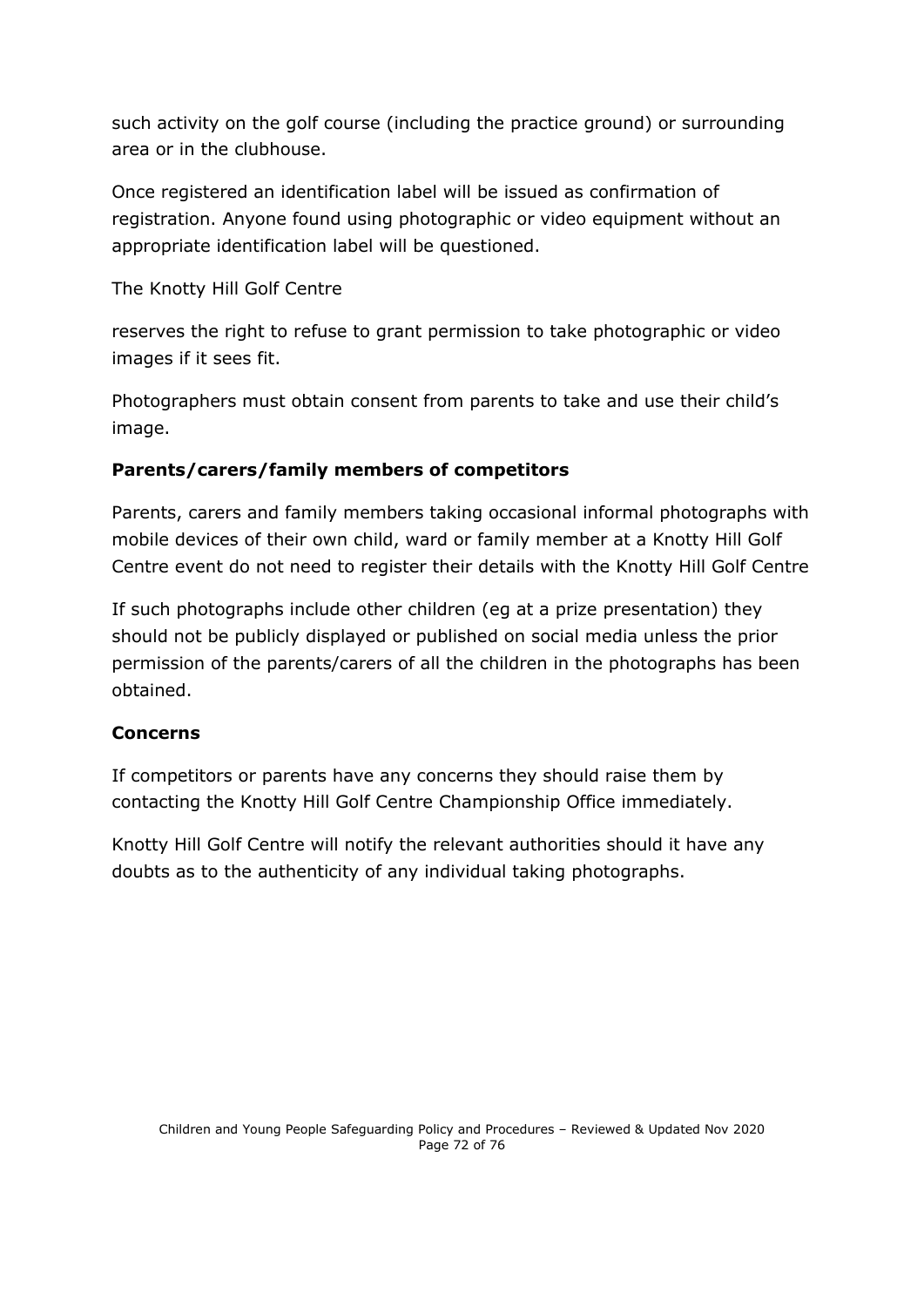# Appendix 21

# **Anti-bullying policy**

#### **Knotty Hill Golf Centre will:**

- recognise its duty of care and responsibility to safeguard all participants from harm
- promote and implement this anti-bullying policy in addition to our safeguarding policy and procedures
- seek to ensure that bullying behaviour is not accepted or condoned
- require all members of the Knotty Hill Golf Centre to be given information about, and sign up to, this policy
- take action to investigate and respond to any alleged incidents of bullying
- encourage and facilitate children and young people to play an active part in developing and adopting a code of conduct to address bullying
- ensure that staff, volunteers and coaches are given access to information, guidance and/or training on bullying.

## **Each participant, coach, volunteer or official will:**

• respect every child's need for, and rights to, a play environment where safety, security, praise, recognition and opportunity for taking responsibility are available

Children and Young People Safeguarding Policy and Procedures – Reviewed & Updated Nov 2020 Page 73 of 76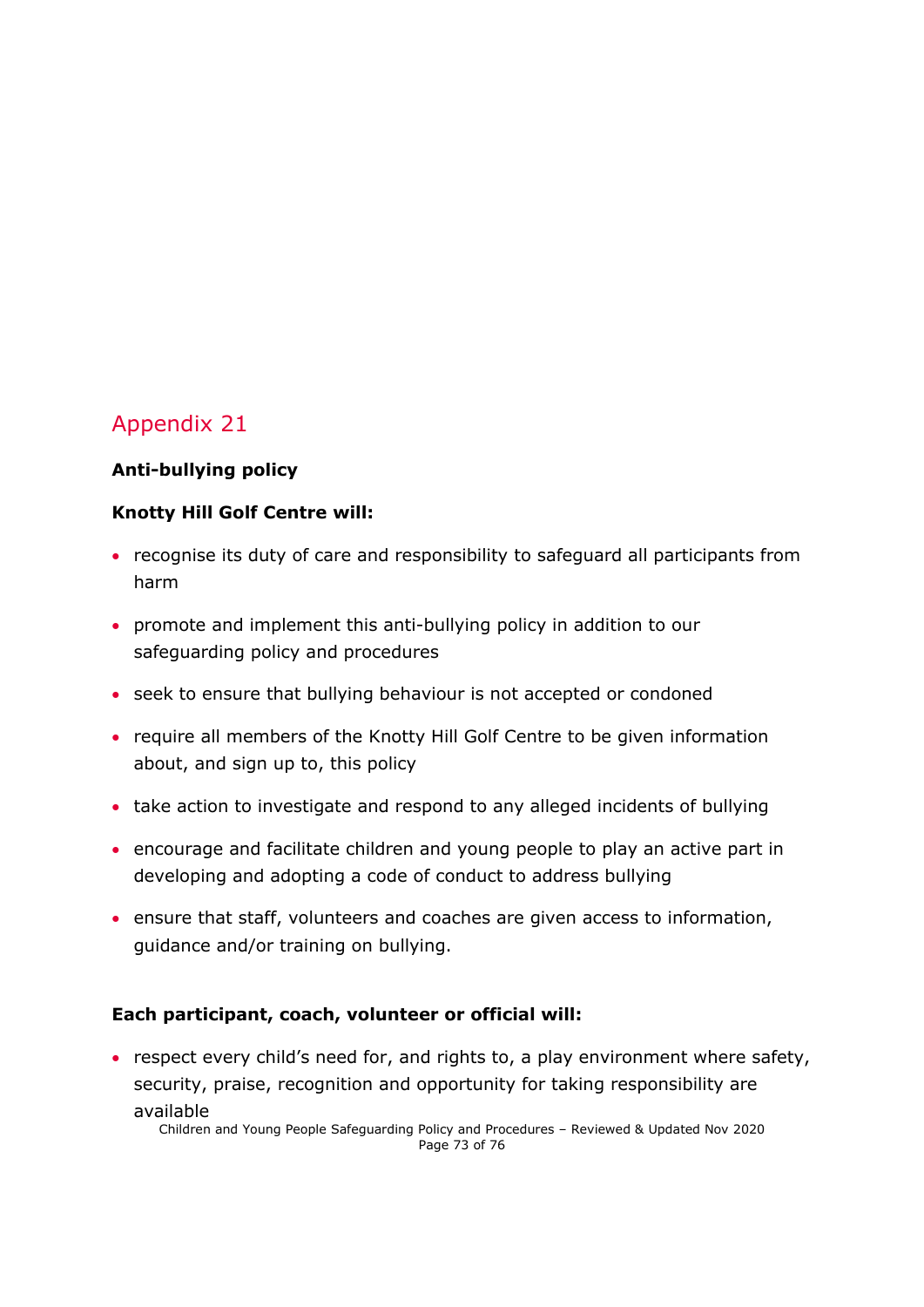- respect the feelings and views of others
- recognise that everyone is important and that our differences make each of us special and should be valued
- show appreciation of others by acknowledging individual qualities, contributions and progress
- be committed to the early identification of bullying, and prompt and collective action to deal with it
- ensure safety by having rules and practices carefully explained and displayed for all to see
- report incidents of bullying they see by doing nothing you are condoning bullying.

## **Bullying**

- all forms of bullying will be addressed
- everybody in the Knotty Hill Golf Centre has a responsibility to work together to stop bullying
- bullying can include online as well as offline behaviour
- bullying can include:
	- physical pushing, kicking, hitting, pinching etc.
	- name calling, sarcasm, spreading rumours, persistent teasing and emotional torment through ridicule, humiliation or the continual ignoring of individuals
	- posting of derogatory or abusive comments, videos or images on social network sites
	- racial taunts, graffiti, gestures, sectarianism sexual comments, suggestions or behaviour
	- unwanted physical contact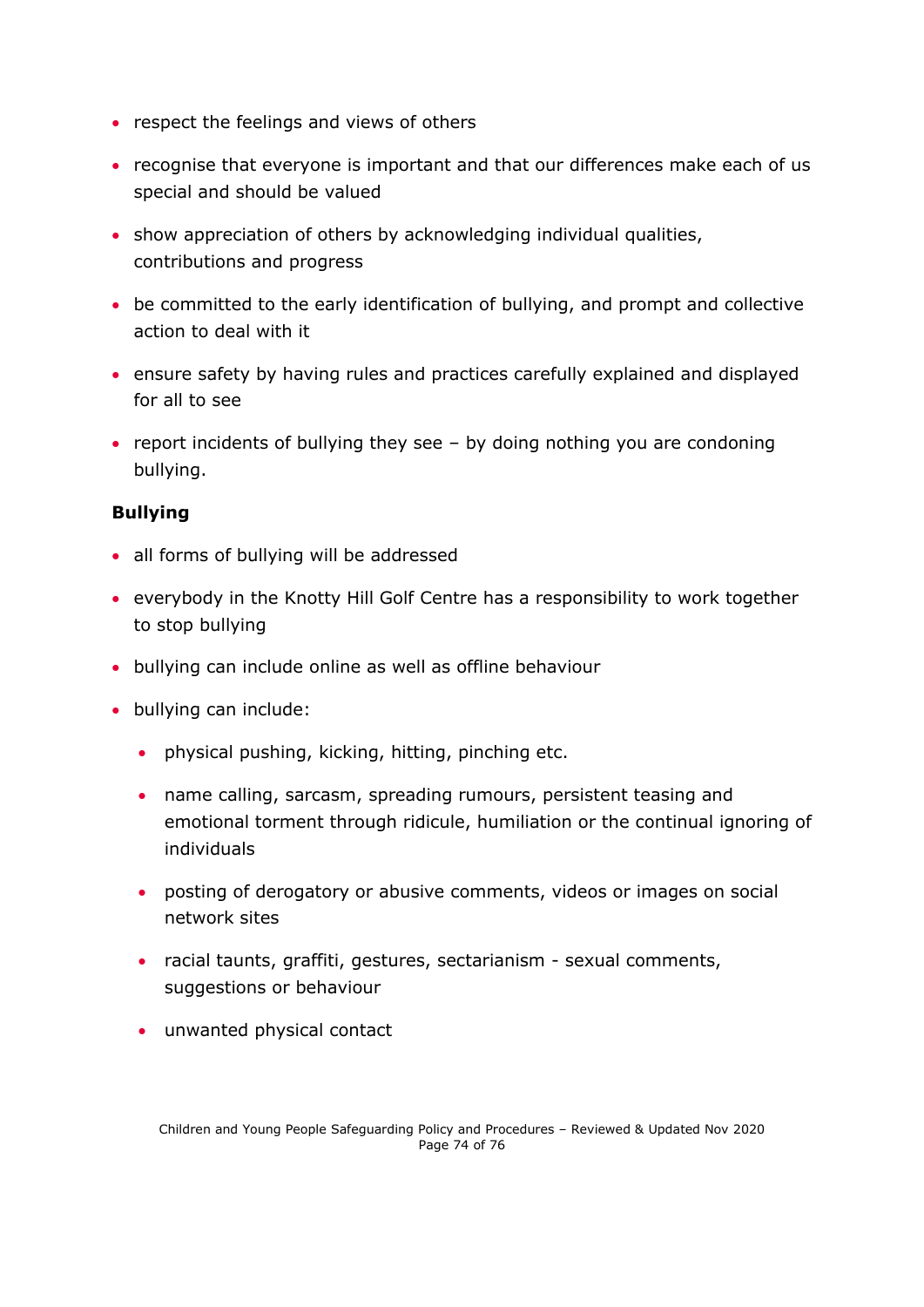• children with a disability, from ethnic minorities, young people who are gay or lesbian, or those with learning difficulties are more vulnerable to this form of abuse and are more likely to be targeted.

### **Support to the child**

- children should know who will listen to and support them
- systems should be established to open the door to children wishing to talk about bullying or any other issue that affects them
- potential barriers to talking (including those associated with a child's disability or impairment) need to be identified and addressed at the outset to enable children to approach adults for help
- children should have access to helpline numbers
- anyone who reports an incident of bullying will be listened to carefully and be supported
- any reported incident of bullying will be investigated objectively and will involve listening carefully to all those involved
- children being bullied will be supported and assistance given to uphold their right to play and live in a safe environment which allows their healthy development
- those who bully will be supported and encouraged to stop bullying
- sanctions for those bullying others that involve long periods of isolation, or which diminish and make individuals look or feel foolish in front of others, will be avoided.

#### **Support to the parents/carers**

- parents/carers to be advised on Knotty Hill Golf Centre bullying policy and practice
- any incident of bullying will be discussed with the child's parents/carers

Children and Young People Safeguarding Policy and Procedures – Reviewed & Updated Nov 2020 Page 75 of 76